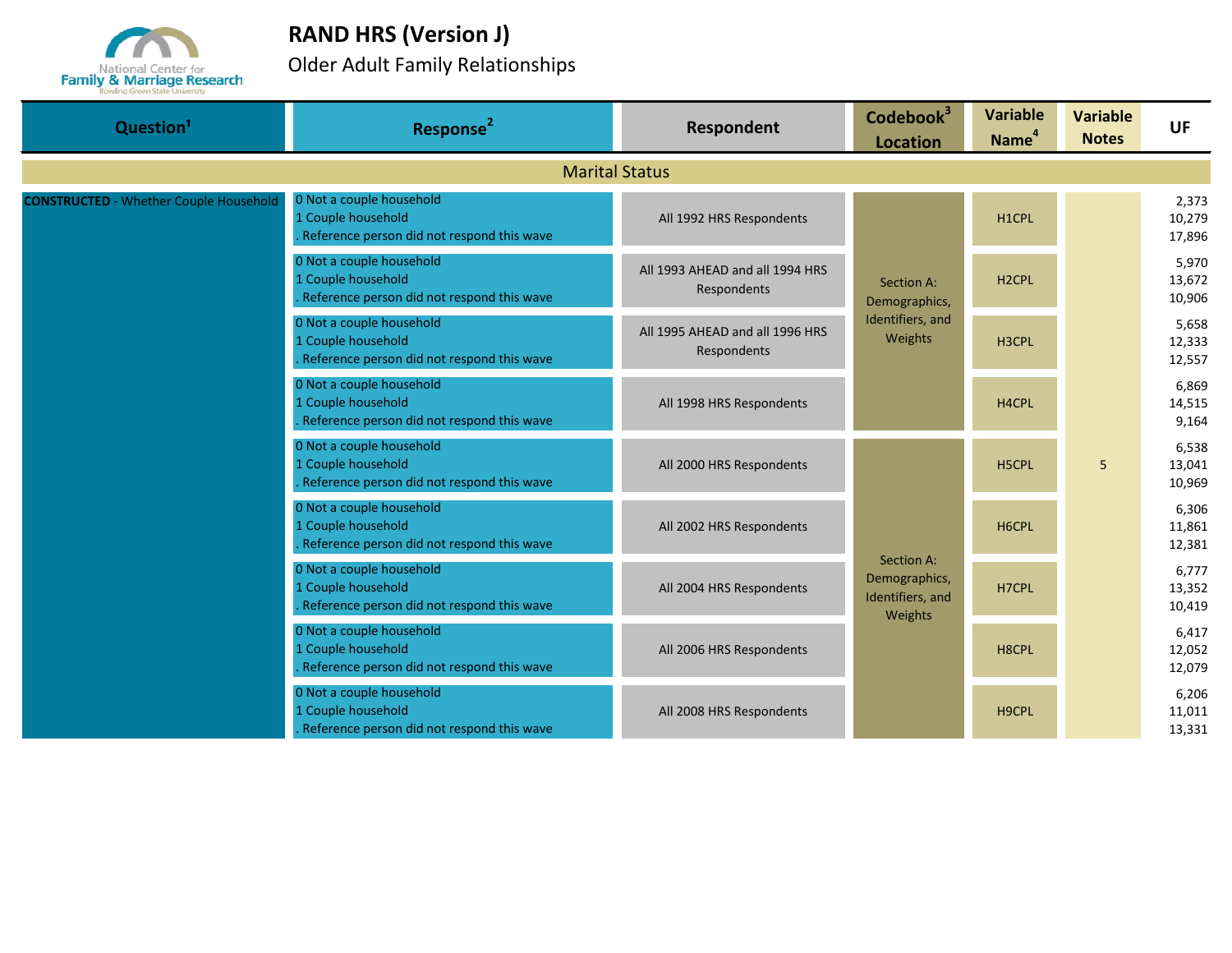| Question <sup>1</sup>                                                                | Response <sup>2</sup>                                                                                                                                                                                                  | Respondent                                     | Codebook <sup>3</sup><br><b>Location</b>                   | <b>Variable</b><br>Name <sup>4</sup> | <b>Variable</b><br><b>Notes</b> | UF                                                                                   |  |                                                                           |
|--------------------------------------------------------------------------------------|------------------------------------------------------------------------------------------------------------------------------------------------------------------------------------------------------------------------|------------------------------------------------|------------------------------------------------------------|--------------------------------------|---------------------------------|--------------------------------------------------------------------------------------|--|---------------------------------------------------------------------------|
| <b>CONSTRUCTED</b> - Respondent's Current<br><b>Marital Status: With Partnership</b> | 1 Married<br>Married, spouse absent<br>$\overline{2}$<br>3 Partnered<br>Separated<br>5 Divorced<br>Widowed<br>8 Never married<br>.M Other missing<br>Reference person did not respond this wave                        | All 1992 HRS Respondents                       | Section A:<br>Demographics,<br>Identifiers, and<br>Weights | R1MSTAT                              | 6, 11                           |                                                                                      |  | 9,837<br>57<br>385<br>310<br>1,080<br>621<br>362<br>$\mathbf 0$<br>17,896 |
|                                                                                      | 1 Married<br>2 Married, spouse absent<br>3 Partnered<br>Separated<br>5 Divorced<br>6 Separated/Divorced<br>7 Widowed<br>8 Never married<br>.M Other missing<br>Reference person did not respond this wave              | All 1993 AHEAD and all 1994 HRS<br>Respondents | Section A:<br>Demographics,<br>Identifiers, and<br>Weights | <b>R2MSTAT</b>                       |                                 | 13,148<br>117<br>359<br>278<br>1,005<br>402<br>3,764<br>569<br>$\mathbf 0$<br>10,906 |  |                                                                           |
|                                                                                      | 1 Married<br>2 Married, spouse absent<br>3 Partnered<br>6 Separated/Divorced<br>Widowed<br>$\overline{7}$<br>8 Never married<br>M Other missing<br>Reference person did not respond this wave                          | All 1995 AHEAD and all 1996 HRS<br>Respondents | Section A:<br>Demographics,<br>Identifiers, and<br>Weights | R3MSTAT                              |                                 | 11,792<br>155<br>380<br>1,537<br>3,603<br>474<br>50<br>12,557                        |  |                                                                           |
|                                                                                      | 1 Married<br>2 Married, spouse absent<br>Partnered<br>$\overline{3}$<br>Separated<br>5 Divorced<br>6 Separated/Divorced<br>Widowed<br>8 Never married<br>M Other missing<br>Reference person did not respond this wave | All 1998 HRS Respondents                       | Section A:<br>Demographics,<br>Identifiers, and<br>Weights | R4MSTAT                              |                                 | 13,820<br>144<br>551<br>331<br>1,707<br>4<br>4,199<br>604<br>24<br>9,164             |  |                                                                           |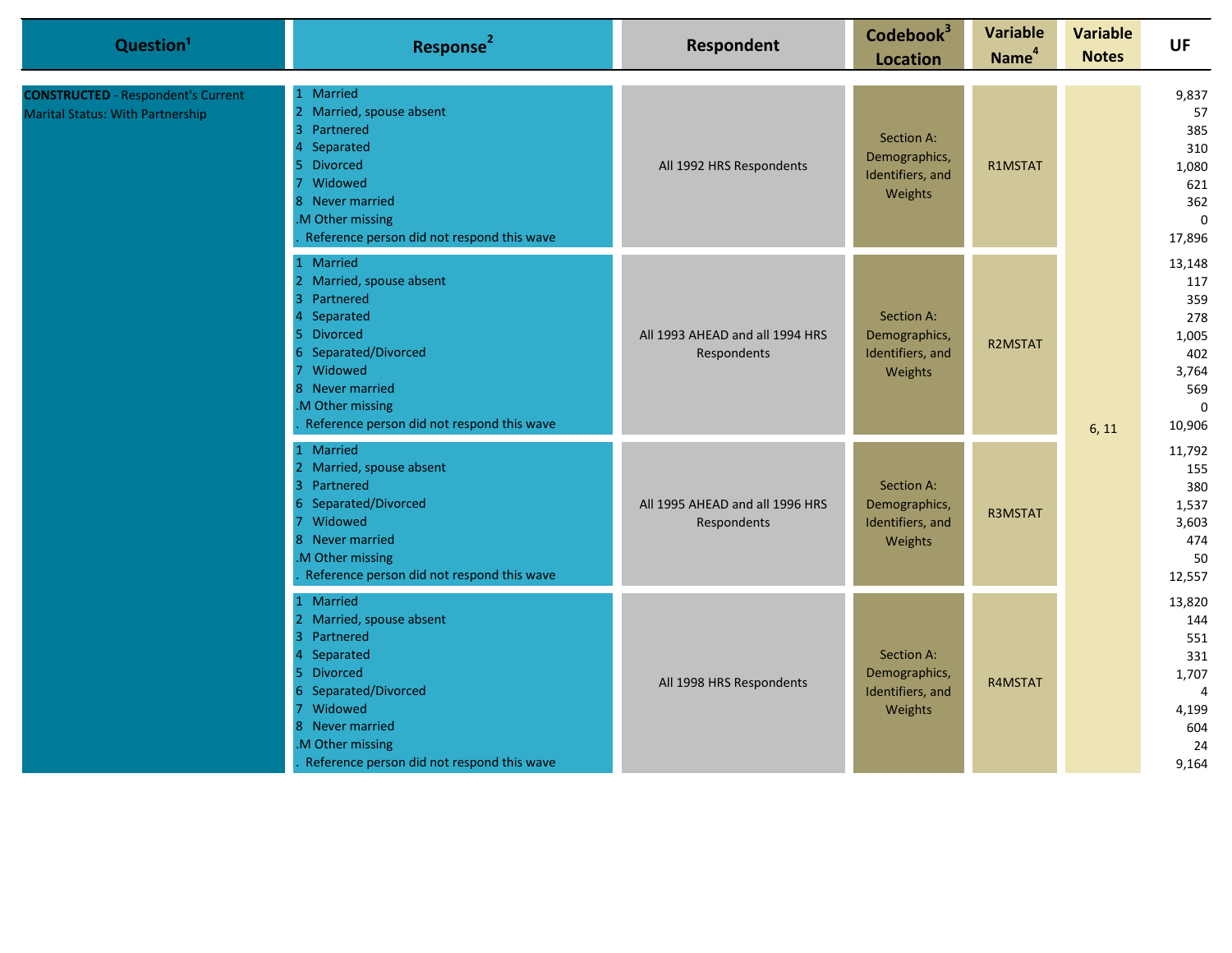| Question <sup>1</sup> | Response <sup>2</sup>                                                                                                                                                                                                                                    | Respondent               | Codebook <sup>3</sup><br><b>Location</b>                   | <b>Variable</b><br>Name <sup>4</sup> | <b>Variable</b><br><b>Notes</b> | UF                                                                                    |
|-----------------------|----------------------------------------------------------------------------------------------------------------------------------------------------------------------------------------------------------------------------------------------------------|--------------------------|------------------------------------------------------------|--------------------------------------|---------------------------------|---------------------------------------------------------------------------------------|
|                       | 1 Married<br>2 Married, spouse absent<br>$\overline{3}$<br>Partnered<br>$\overline{4}$<br>Separated<br>5 Divorced<br>Separated/Divorced<br>Widowed<br>$\overline{7}$<br>8 Never married<br>M Other missing<br>Reference person did not respond this wave | All 2000 HRS Respondents | Section A:<br>Demographics,<br>Identifiers, and<br>Weights | R5MSTAT                              | 6, 11                           | 12,368<br>153<br>520<br>282<br>1,598<br>$\mathbf{1}$<br>4,094<br>543<br>20<br>10,969  |
|                       | 1 Married<br>2 Married, spouse absent<br>Partnered<br>3<br>Separated<br>5 Divorced<br>6 Separated/Divorced<br>Widowed<br>8 Never married<br>M Other missing<br>Reference person did not respond this wave                                                | All 2002 HRS Respondents | Section A:<br>Demographics,<br>Identifiers, and<br>Weights | R6MSTAT                              |                                 | 11,245<br>166<br>450<br>259<br>1,523<br>$\mathbf{1}$<br>4,030<br>478<br>15<br>12,381  |
|                       | 1 Married<br>Married, spouse absent<br>$\overline{2}$<br>3<br>Partnered<br>Separated<br>4<br><b>Divorced</b><br>5.<br>6 Separated/Divorced<br>7 Widowed<br>8 Never married<br>M Other missing<br>Reference person did not respond this wave              | All 2004 HRS Respondents | Section A:<br>Demographics,<br>Identifiers, and<br>Weights | R7MSTAT                              |                                 | 12,515<br>187<br>650<br>323<br>1,859<br>$\mathbf 0$<br>3,949<br>631<br>15<br>10,419   |
|                       | 1 Married<br>2 Married, spouse absent<br>$\overline{3}$<br>Partnered<br>$\overline{4}$<br>Separated<br><b>Divorced</b><br>5.<br>Separated/Divorced<br>6<br>7 Widowed<br>8 Never married<br>M Other missing<br>Reference person did not respond this wave | All 2006 HRS Respondents | Section A:<br>Demographics,<br>Identifiers, and<br>Weights | R8MSTAT                              |                                 | 11,273<br>161<br>618<br>277<br>1,741<br>8<br>3,843<br>546<br>$\overline{2}$<br>12,079 |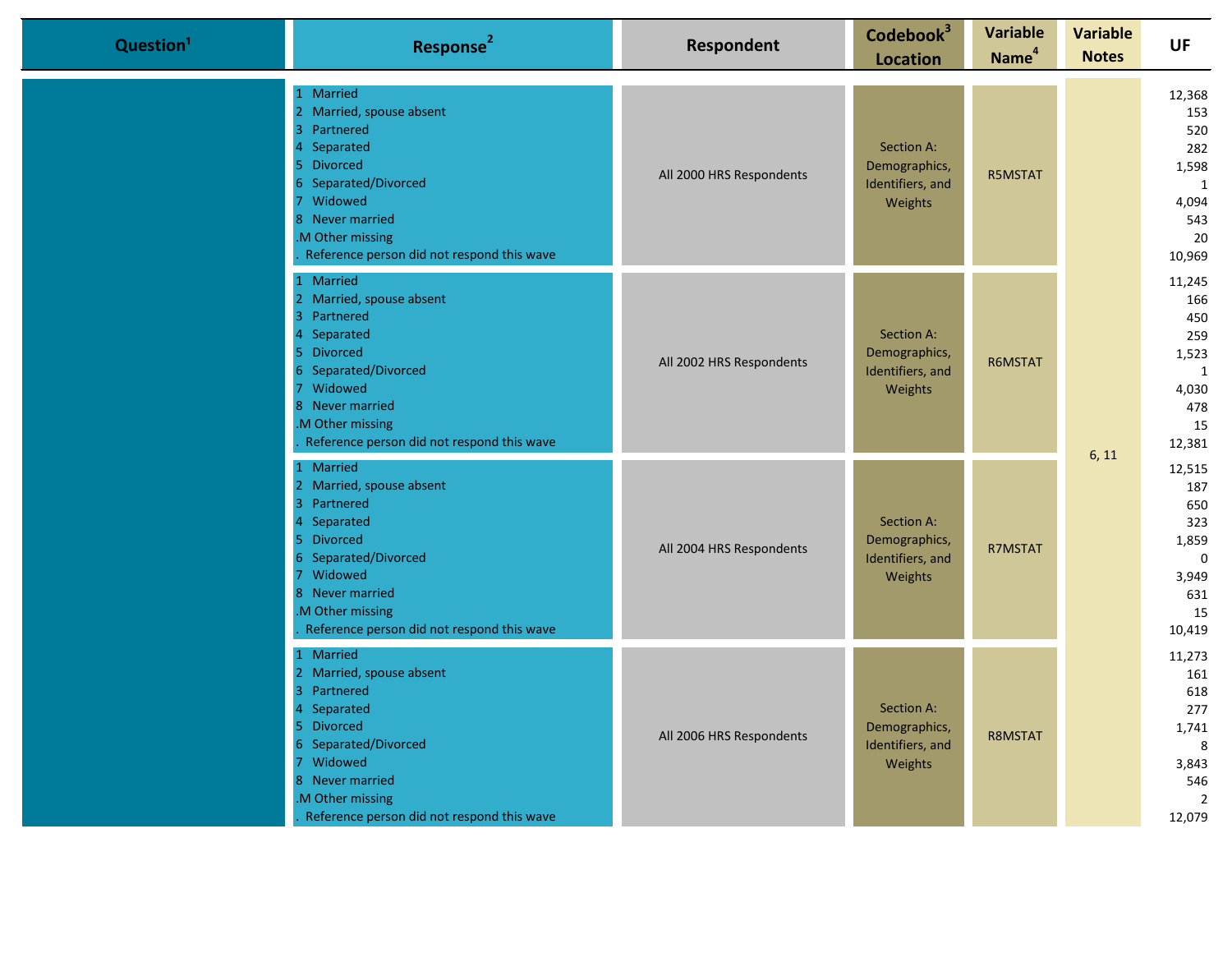| Question <sup>1</sup>                                                                      | Response <sup>2</sup>                                                                                                                                                                                                                                                                              | Respondent                                     | Codebook <sup>3</sup><br><b>Location</b>                   | <b>Variable</b><br>Name <sup>4</sup> | <b>Variable</b><br><b>Notes</b> | <b>UF</b>                                                                             |
|--------------------------------------------------------------------------------------------|----------------------------------------------------------------------------------------------------------------------------------------------------------------------------------------------------------------------------------------------------------------------------------------------------|------------------------------------------------|------------------------------------------------------------|--------------------------------------|---------------------------------|---------------------------------------------------------------------------------------|
|                                                                                            | 1 Married<br>2 Married, spouse absent<br>Partnered<br>3<br>Separated<br><b>Divorced</b><br>5.<br>Separated/Divorced<br>Widowed<br>8 Never married<br>.M Other missing<br>Reference person did not respond this wave                                                                                | All 2008 HRS Respondents                       | Section A:<br>Demographics,<br>Identifiers, and<br>Weights | R9MSTAT                              | 6, 11                           | 10,273<br>140<br>598<br>277<br>1,682<br>6<br>3,726<br>513<br>$\overline{2}$<br>13,331 |
| <b>CONSTRUCTED</b> - Spouse's/Partner's Current<br><b>Marital Status: With Partnership</b> | <b>Married</b><br>$\mathbf{1}$<br>2 <sup>1</sup><br>Married, spouse absent<br>Partnered<br>3<br>.U Unmarried/Unpartnered<br>.V R's spouse/partner did not respond in<br>this wave<br>Reference person did not respond this wave                                                                    | All 1992 HRS Respondents                       | Section A:<br>Demographics,<br>Identifiers, and<br>Weights | S1MSTAT                              |                                 | 9,492<br>42<br>366<br>2,373<br>379<br>17,896                                          |
|                                                                                            | 1 Married<br>2 Married, spouse absent<br>3 <sup>1</sup><br>Partnered<br>Separated<br>4<br><b>Divorced</b><br>5.<br>Widowed<br>$\overline{7}$<br>8 Never married<br>.U Unmarried/Unpartnered<br>.V R's spouse/partner did not respond in<br>this wave<br>Reference person did not respond this wave | All 1993 AHEAD and all 1994 HRS<br>Respondents | Section A:<br>Demographics,<br>Identifiers, and<br>Weights | S2MSTAT                              | 6, 7                            | 12,701<br>22<br>321<br>18<br>11<br>$\overline{7}$<br>8<br>5,970<br>584<br>10,906      |
|                                                                                            | 1 Married<br>2 Married, spouse absent<br>3 <sup>1</sup><br>Partnered<br>6 Separated/Divorced<br>.U Unmarried/Unpartnered<br>.V R's spouse/partner did not respond in<br>this wave<br>Reference person did not respond this wave                                                                    | All 1995 AHEAD and all 1996 HRS<br>Respondents | Section A:<br>Demographics,<br>Identifiers, and<br>Weights | S3MSTAT                              |                                 | 11,484<br>124<br>301<br>-6<br>5,658<br>418<br>12,557                                  |
|                                                                                            | 1 Married<br>2 Married, spouse absent<br>3 Partnered<br>.U Unmarried/Unpartnered<br>.V R's spouse/partner did not respond in<br>this wave<br>Reference person did not respond this wave                                                                                                            | All 1998 HRS Respondents                       | Section A:<br>Demographics,<br>Identifiers, and<br>Weights | S4MSTAT                              |                                 | 13,373<br>124<br>481<br>6,869<br>537<br>9,164                                         |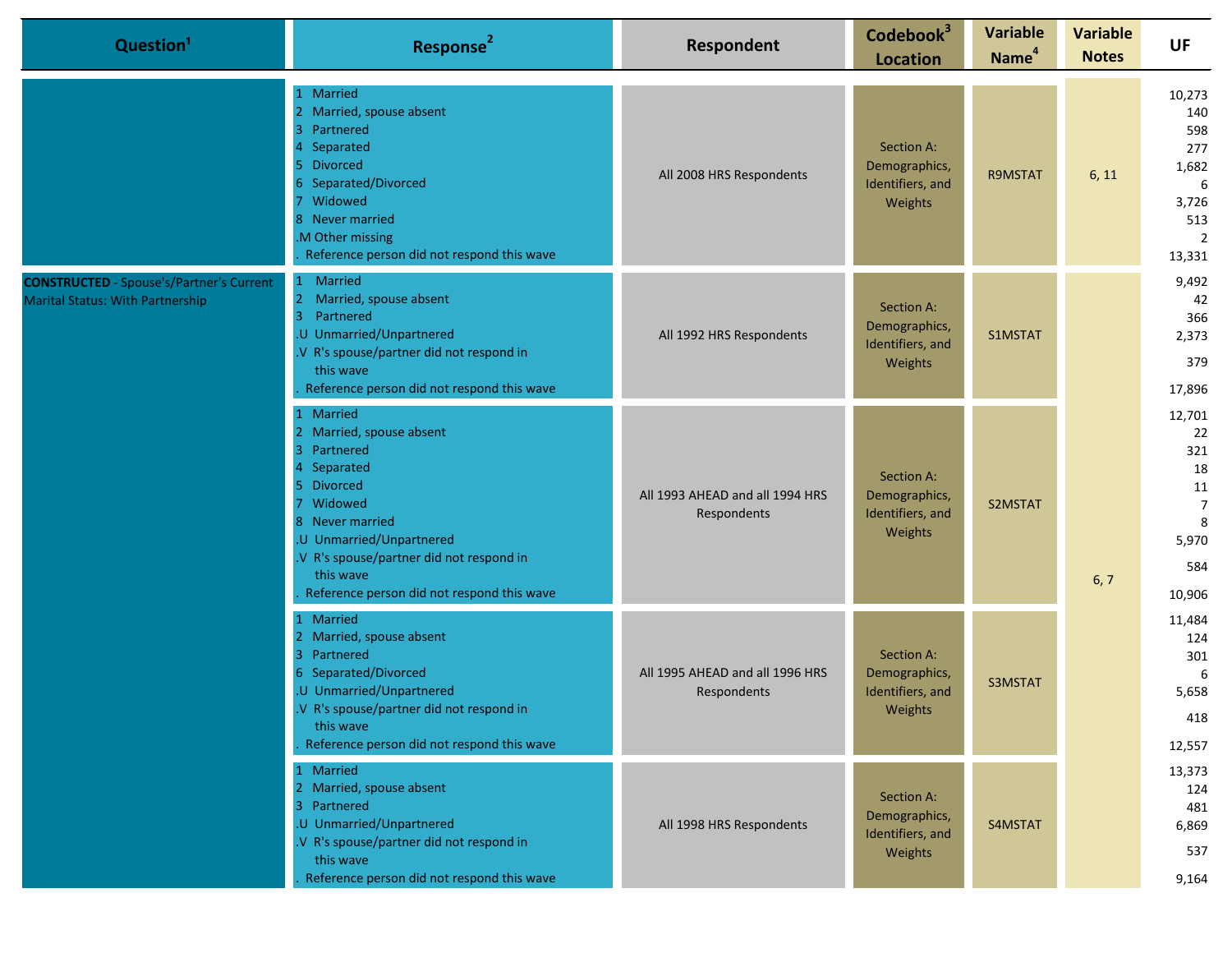| Question <sup>1</sup> | Response <sup>2</sup>                                                                                                                                                                                                             | <b>Respondent</b>        | Codebook <sup>3</sup><br><b>Location</b>                   | <b>Variable</b><br>Name <sup>4</sup> | <b>Variable</b><br><b>Notes</b> | <b>UF</b>                                                                         |                                                |
|-----------------------|-----------------------------------------------------------------------------------------------------------------------------------------------------------------------------------------------------------------------------------|--------------------------|------------------------------------------------------------|--------------------------------------|---------------------------------|-----------------------------------------------------------------------------------|------------------------------------------------|
|                       | 1 Married<br>2 Married, spouse absent<br>3 Partnered<br>.U Unmarried/Unpartnered<br>.V R's spouse/partner did not respond in<br>this wave<br>Reference person did not respond this wave                                           | All 2000 HRS Respondents | Section A:<br>Demographics,<br>Identifiers, and<br>Weights | S5MSTAT                              |                                 |                                                                                   | 12,124<br>141<br>465<br>6,538<br>311<br>10,969 |
|                       | Married<br>2 Married, spouse absent<br>3 Partnered<br>4 Separated<br>5 Divorced<br>.U Unmarried/Unpartnered<br>.V R's spouse/partner did not respond in<br>this wave<br>Reference person did not respond this wave                | All 2002 HRS Respondents | Section A:<br>Demographics,<br>Identifiers, and<br>Weights | S6MSTAT                              |                                 | 11,077<br>152<br>405<br>6<br>1<br>6,306<br>220<br>12,381                          |                                                |
|                       | 1 Married<br>2 Married, spouse absent<br>3 Partnered<br>Separated<br>5 Divorced<br>.U Unmarried/Unpartnered<br>.V R's spouse/partner did not respond in<br>this wave<br>Reference person did not respond this wave                | All 2004 HRS Respondents | Section A:<br>Demographics,<br>Identifiers, and<br>Weights | S7MSTAT                              | 6, 7                            | 12,219<br>168<br>581<br>$\overline{3}$<br>1<br>6,777<br>380<br>10,419             |                                                |
|                       | 1 Married<br>2 Married, spouse absent<br>3 Partnered<br>4 Separated<br>5 Divorced<br>7 Widowed<br>.U Unmarried/Unpartnered<br>.V R's spouse/partner did not respond in<br>this wave<br>Reference person did not respond this wave | All 2006 HRS Respondents | Section A:<br>Demographics,<br>Identifiers, and<br>Weights | S8MSTAT                              |                                 | 11,027<br>152<br>553<br>$\overline{2}$<br>$\Omega$<br>1<br>6,417<br>317<br>12,079 |                                                |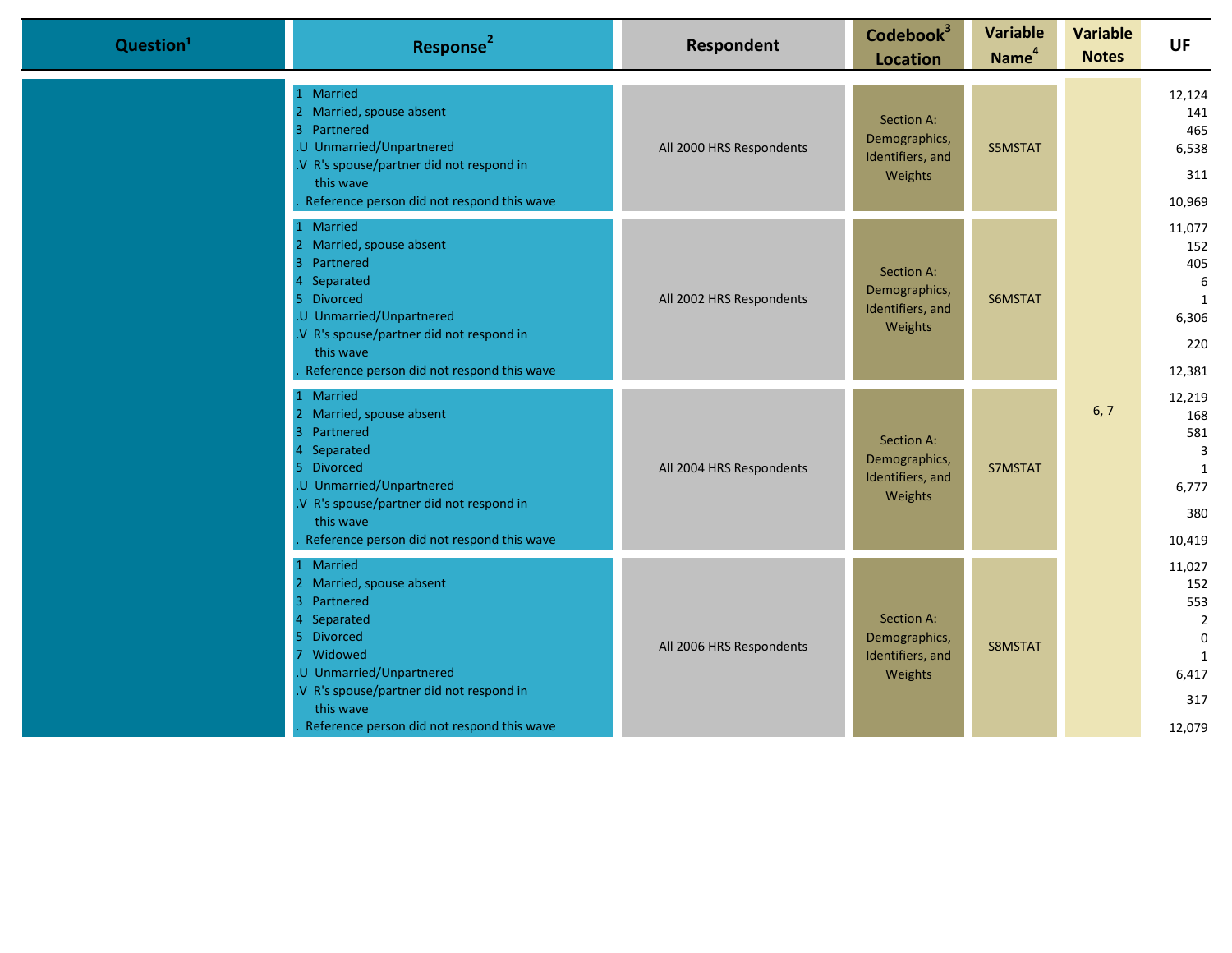| Question <sup>1</sup>                                                                          | Response <sup>2</sup>                                                                                                                                                                                                                                                            | Respondent                                     | Codebook <sup>3</sup><br><b>Location</b>                   | <b>Variable</b><br>Name <sup>4</sup> | <b>Variable</b><br><b>Notes</b> | <b>UF</b>                                                                                                        |                         |
|------------------------------------------------------------------------------------------------|----------------------------------------------------------------------------------------------------------------------------------------------------------------------------------------------------------------------------------------------------------------------------------|------------------------------------------------|------------------------------------------------------------|--------------------------------------|---------------------------------|------------------------------------------------------------------------------------------------------------------|-------------------------|
|                                                                                                | 1 Married<br>2 Married, spouse absent<br>Partnered<br>$\overline{3}$<br>4 Separated<br><b>Divorced</b><br>5.<br>Widowed<br>8<br>Never married<br>.U Unmarried/Unpartnered<br>.V R's spouse/partner did not respond in<br>this wave<br>Reference person did not respond this wave | All 2008 HRS Respondents                       | Section A:<br>Demographics,<br>Identifiers, and<br>Weights | S9MSTAT                              | 6, 7                            | 9,993<br>123<br>524<br>$\overline{2}$<br>$\mathbf 0$<br>$\overline{3}$<br>$\mathbf{1}$<br>6,206<br>365<br>13,331 |                         |
| <b>CONSTRUCTED</b> - Respondent's Current<br><b>Marital Status: Current Partnership Status</b> | $0$ No<br>1 Yes<br>Reference person did not respond this wave                                                                                                                                                                                                                    | All 1992 HRS Respondents                       |                                                            | R1MPART                              |                                 |                                                                                                                  | 12,267<br>385<br>17,896 |
|                                                                                                | $0$ No<br>1 Yes<br>Reference person did not respond this wave                                                                                                                                                                                                                    | All 1993 AHEAD and all 1994 HRS<br>Respondents |                                                            | R2MPART                              |                                 | 19,234<br>408<br>10,906                                                                                          |                         |
|                                                                                                | $0$ No<br>1 Yes<br>Reference person did not respond this wave                                                                                                                                                                                                                    | All 1995 AHEAD and all 1996 HRS<br>Respondents |                                                            | R3MPART                              |                                 | 17,605<br>386<br>12,557                                                                                          |                         |
|                                                                                                | $0$ No<br>1 Yes<br>Reference person did not respond this wave                                                                                                                                                                                                                    | All 1998 HRS Respondents                       |                                                            | R4MPART                              | 8                               | 20,833<br>551<br>9,164                                                                                           |                         |
|                                                                                                | $0$ No<br>1 Yes<br>Reference person did not respond this wave                                                                                                                                                                                                                    | All 2000 HRS Respondents                       | Section A:<br>Demographics,<br>Identifiers, and<br>Weights | R5MPART                              |                                 | 19,059<br>520<br>10,969                                                                                          |                         |
|                                                                                                | $0$ No<br>1 Yes<br>Reference person did not respond this wave                                                                                                                                                                                                                    | All 2002 HRS Respondents                       |                                                            | R6MPART                              |                                 | 17,717<br>450<br>12,381                                                                                          |                         |
|                                                                                                | $0$ No<br>1 Yes<br>Reference person did not respond this wave                                                                                                                                                                                                                    | All 2004 HRS Respondents                       |                                                            | R7MPART                              |                                 | 19,479<br>650<br>10,419                                                                                          |                         |
|                                                                                                | $0$ No<br>1 Yes<br>Reference person did not respond this wave                                                                                                                                                                                                                    | All 2006 HRS Respondents                       |                                                            | R8MPART                              |                                 | 17,851<br>618<br>12,079                                                                                          |                         |
|                                                                                                | $0$ No<br>1 Yes<br>Reference person did not respond this wave                                                                                                                                                                                                                    | All 2008 HRS Respondents                       |                                                            | R9MPART                              |                                 | 16,619<br>598<br>13,331                                                                                          |                         |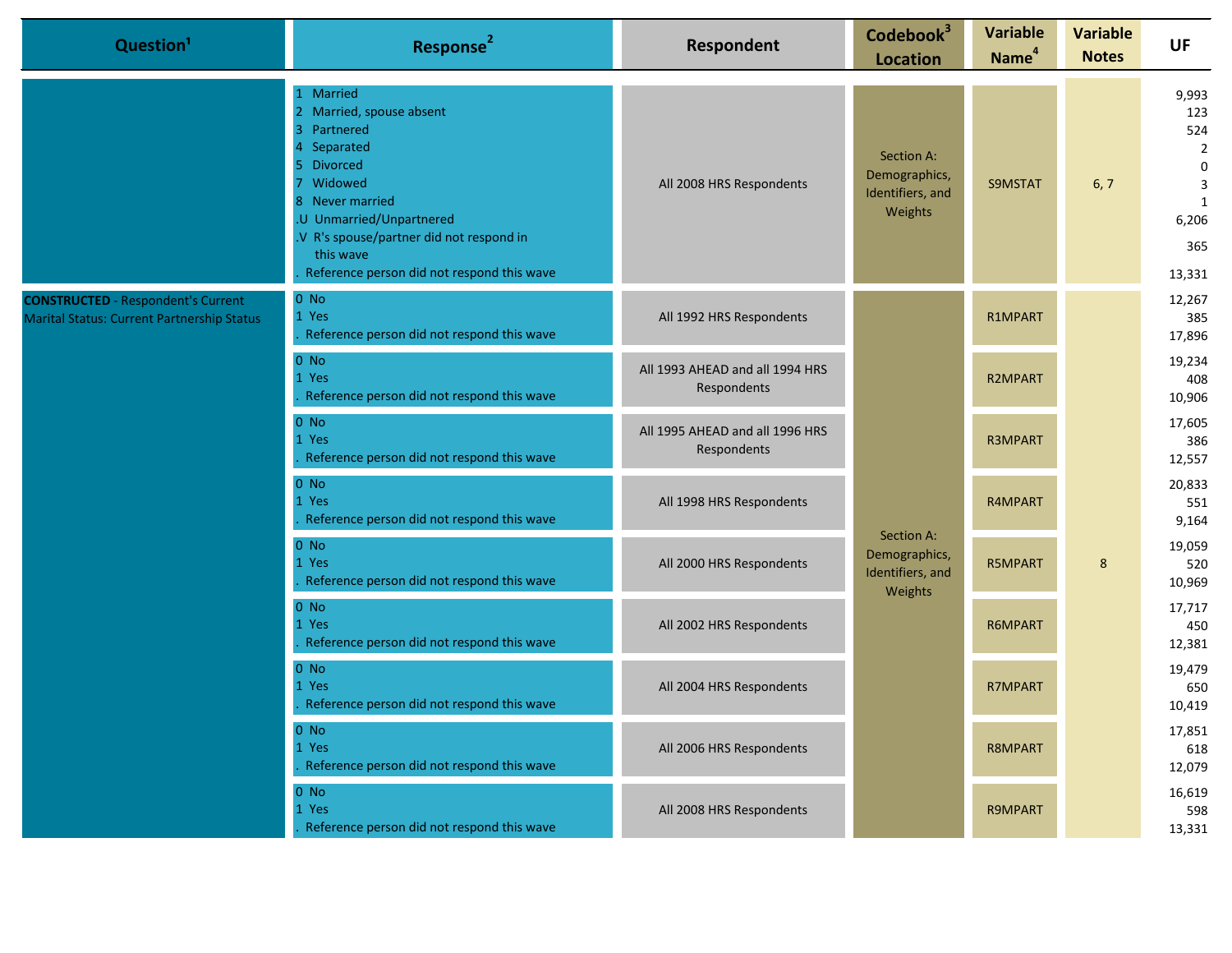| Question <sup>1</sup>                                                                         | Response <sup>2</sup>                                                                                                                              | Respondent                                                                             | Codebook <sup>3</sup><br><b>Location</b>                   | <b>Variable</b><br>Name <sup>4</sup> | <b>Variable</b><br><b>Notes</b>         | <b>UF</b>                               |
|-----------------------------------------------------------------------------------------------|----------------------------------------------------------------------------------------------------------------------------------------------------|----------------------------------------------------------------------------------------|------------------------------------------------------------|--------------------------------------|-----------------------------------------|-----------------------------------------|
| <b>CONSTRUCTED</b> - Spouse's/Partner's Current<br>Marital Status: Current Partnership Status | $0$ No<br>1 Yes<br>.U Unmarried/Unpartnered<br>.V R's spouse/partner did not respond in<br>this wave<br>Reference person did not respond this wave | All 1992 HRS Respondents                                                               | Section A:<br>Demographics,<br>Identifiers, and<br>Weights | S1MPART                              |                                         | 9,534<br>366<br>2,373<br>379<br>17,896  |
|                                                                                               | $0$ No<br>1 Yes<br>.U Unmarried/Unpartnered<br>.V R's spouse/partner did not respond in<br>this wave<br>Reference person did not respond this wave | All 1993 AHEAD and all 1994 HRS<br>Respondents                                         | Section A:<br>Demographics,<br>Identifiers, and<br>Weights | S2MPART                              |                                         | 12,723<br>365<br>5,970<br>584<br>10,906 |
|                                                                                               | $0$ No<br>1 Yes<br>.U Unmarried/Unpartnered<br>.V R's spouse/partner did not respond in<br>this wave<br>Reference person did not respond this wave | All 1995 AHEAD and all 1996 HRS<br>Respondents                                         | Section A:<br>Demographics,<br>Identifiers, and<br>Weights | S3MPART                              |                                         | 11,608<br>307<br>5,658<br>418<br>12,557 |
|                                                                                               | $0$ No<br>1 Yes<br>.U Unmarried/Unpartnered<br>.V R's spouse/partner did not respond in<br>this wave<br>Reference person did not respond this wave | All 1998 HRS Respondents                                                               | Section A:<br>Demographics,<br>Identifiers, and<br>Weights | S4MPART                              | 8, 9                                    | 13,497<br>481<br>6,869<br>537<br>9,164  |
|                                                                                               | $0$ No<br>1 Yes<br>.U Unmarried/Unpartnered<br>.V R's spouse/partner did not respond in<br>this wave<br>Reference person did not respond this wave | All 2000 HRS Respondents                                                               | Section A:<br>Demographics,<br>Identifiers, and<br>Weights | S5MPART                              |                                         | 12,265<br>465<br>6,538<br>311<br>10,969 |
|                                                                                               | $0$ No<br>1 Yes<br>.U Unmarried/Unpartnered<br>V R's spouse/partner did not respond in<br>this wave<br>Reference person did not respond this wave  | Section A:<br>Demographics,<br>All 2002 HRS Respondents<br>Identifiers, and<br>Weights | S6MPART                                                    |                                      | 11,236<br>405<br>6,306<br>220<br>12,381 |                                         |
|                                                                                               | $0$ No<br>1 Yes<br>.U Unmarried/Unpartnered<br>.V R's spouse/partner did not respond in<br>this wave<br>Reference person did not respond this wave | All 2004 HRS Respondents                                                               | Section A:<br>Demographics,<br>Identifiers, and<br>Weights | S7MPART                              |                                         | 12,391<br>581<br>6,777<br>380<br>10,419 |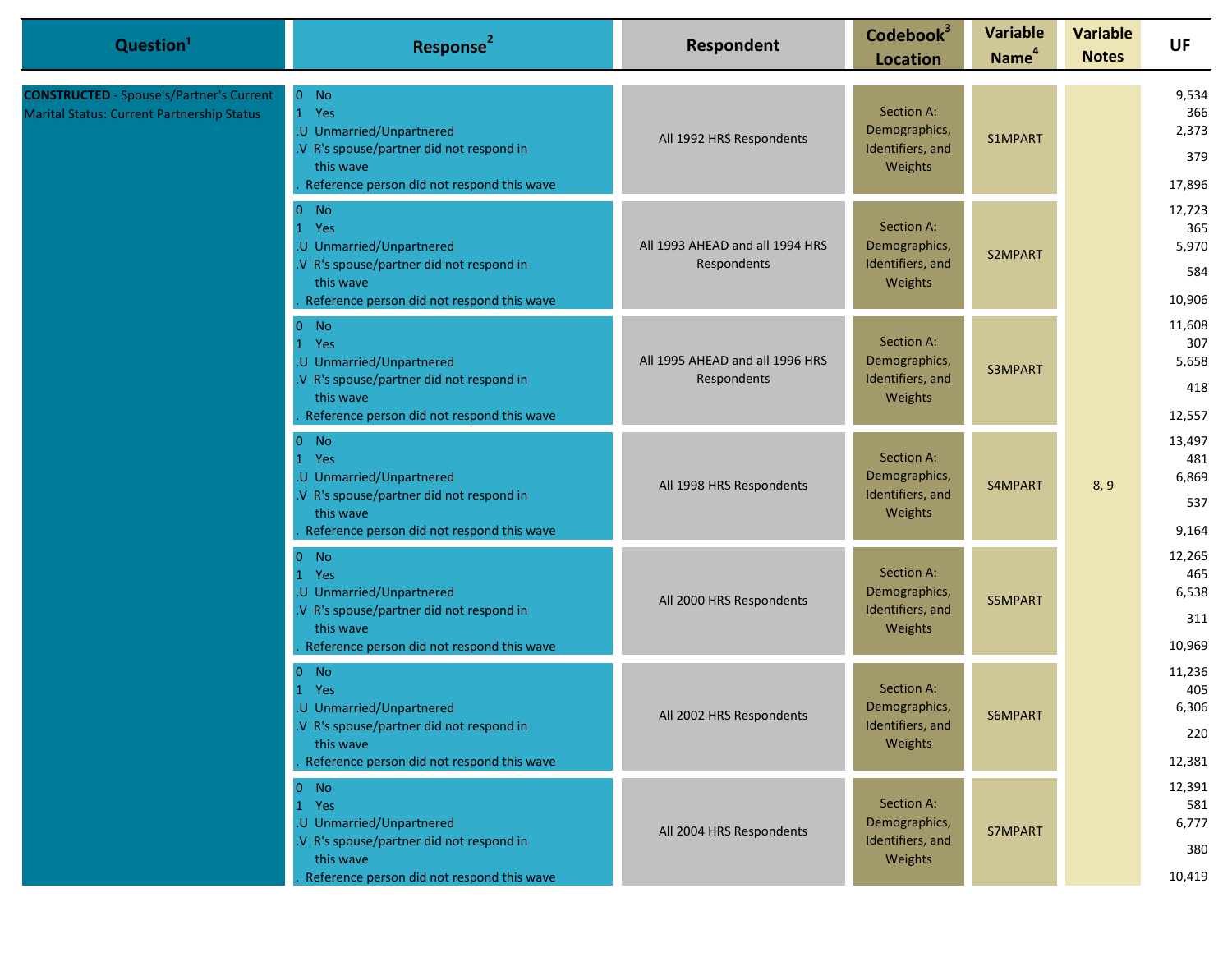| Question <sup>1</sup>                                                            | Response <sup>2</sup>                                                                                                                                                                                                              | Respondent                                     | Codebook <sup>3</sup><br><b>Location</b>                   | <b>Variable</b><br>Name <sup>4</sup> | <b>Variable</b><br><b>Notes</b> | <b>UF</b>                                                                        |
|----------------------------------------------------------------------------------|------------------------------------------------------------------------------------------------------------------------------------------------------------------------------------------------------------------------------------|------------------------------------------------|------------------------------------------------------------|--------------------------------------|---------------------------------|----------------------------------------------------------------------------------|
|                                                                                  | $0$ No<br>1 Yes<br>.U Unmarried/Unpartnered<br>.V R's spouse/partner did not respond in<br>this wave<br>Reference person did not respond this wave                                                                                 | All 2006 HRS Respondents                       | Section A:<br>Demographics,<br>Identifiers, and<br>Weights | S8MPART                              |                                 | 11,182<br>553<br>6,417<br>317<br>12,079                                          |
|                                                                                  | $0$ No<br>1 Yes<br>.U Unmarried/Unpartnered<br>.V R's spouse/partner did not respond in<br>this wave<br>Reference person did not respond this wave                                                                                 | All 2008 HRS Respondents                       | Section A:<br>Demographics,<br>Identifiers, and<br>Weights | S9MPART                              | 8, 9                            | 10,122<br>524<br>6,206<br>365<br>13,331                                          |
| <b>CONSTRUCTED</b> - Respondent's Current<br>Marital Status: Without Partnership | 1 Married<br>2 Married, spouse absent<br>Separated<br>4<br><b>Divorced</b><br>5.<br>Widowed<br>7<br>Never married<br>8<br>Unknown unmarried<br>9<br>M Other missing<br>Reference person did not respond this wave                  | All 1992 HRS Respondents                       | Section A:<br>Demographics,<br>Identifiers, and<br>Weights | R1MSTATH                             |                                 | 9,837<br>57<br>359<br>1,217<br>649<br>428<br>105<br>$\mathbf{0}$<br>17,896       |
|                                                                                  | 1 Married<br>2 Married, spouse absent<br>Separated<br>4<br><b>Divorced</b><br>5.<br>Separated/Divorced<br>Widowed<br>7.<br>8 Never married<br>9 Unknown unmarried<br>M Other missing<br>Reference person did not respond this wave | All 1993 AHEAD and all 1994 HRS<br>Respondents | Section A:<br>Demographics,<br>Identifiers, and<br>Weights | <b>R2MSTATH</b>                      | 10                              | 13,148<br>117<br>433<br>1,321<br>111<br>3,806<br>627<br>79<br>$\Omega$<br>10,906 |
|                                                                                  | 1 Married<br>2 Married, spouse absent<br>4 Separated<br>5 Divorced<br>6 Separated/Divorced<br>7 Widowed<br>8 Never married<br>9 Unknown unmarried<br>M Other missing<br>Reference person did not respond this wave                 | All 1995 AHEAD and all 1996 HRS<br>Respondents | Section A:<br>Demographics,<br>Identifiers, and<br>Weights | <b>R3MSTATH</b>                      |                                 | 11,792<br>155<br>366<br>1,376<br>70<br>3,681<br>537<br>13<br>1<br>12,557         |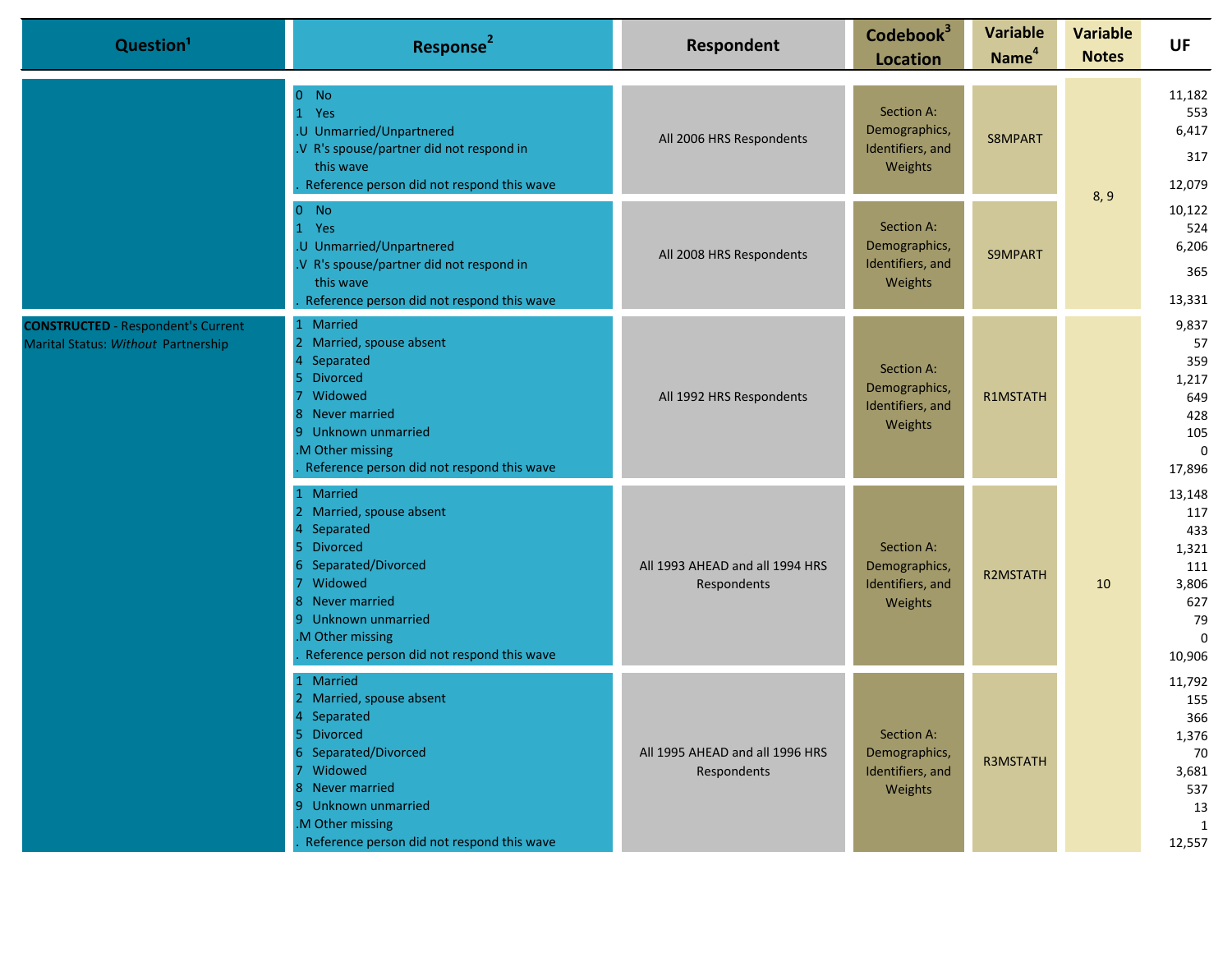| Question <sup>1</sup> | Response <sup>2</sup>                                                                                                                                                                                                                | Respondent               | Codebook <sup>3</sup><br><b>Location</b>                          | <b>Variable</b><br>Name <sup>4</sup> | <b>Variable</b><br><b>Notes</b> | <b>UF</b>                                                                          |
|-----------------------|--------------------------------------------------------------------------------------------------------------------------------------------------------------------------------------------------------------------------------------|--------------------------|-------------------------------------------------------------------|--------------------------------------|---------------------------------|------------------------------------------------------------------------------------|
|                       | 1 Married<br>2 Married, spouse absent<br>Separated<br><b>Divorced</b><br>5.<br>Separated/Divorced<br>6.<br>Widowed<br>Never married<br>8<br>Unknown unmarried<br>9.<br>M Other missing<br>Reference person did not respond this wave | All 1998 HRS Respondents | Section A:<br>Demographics,<br>Identifiers, and<br>Weights        | R4MSTATH                             |                                 | 13,820<br>144<br>390<br>2,008<br>1<br>4,317<br>691<br>9<br>$\overline{4}$<br>9,164 |
|                       | 1 Married<br>2 Married, spouse absent<br>4 Separated<br><b>Divorced</b><br>5.<br>Widowed<br>8 Never married<br>9 Unknown unmarried<br>M Other missing<br>Reference person did not respond this wave                                  | All 2000 HRS Respondents | Section A:<br>Demographics,<br>Identifiers, and<br><b>Weights</b> | <b>R5MSTATH</b>                      |                                 | 12,368<br>153<br>331<br>1,900<br>4,203<br>619<br>5<br>$\mathbf 0$<br>10,969        |
|                       | 1 Married<br>2 Married, spouse absent<br>Separated<br>4<br><b>Divorced</b><br>5.<br>Widowed<br>8 Never married<br>M Other missing<br>Reference person did not respond this wave                                                      | All 2002 HRS Respondents | Section A:<br>Demographics,<br>Identifiers, and<br>Weights        | R6MSTATH                             | 10                              | 11,245<br>166<br>289<br>1,776<br>4,155<br>536<br>$\Omega$<br>12,381                |
|                       | 1 Married<br>2 Married, spouse absent<br>Separated<br><b>Divorced</b><br>5.<br>Widowed<br>7<br>8 Never married<br>M Other missing<br>Reference person did not respond this wave                                                      | All 2004 HRS Respondents | Section A:<br>Demographics,<br>Identifiers, and<br>Weights        | <b>R7MSTATH</b>                      |                                 | 12,515<br>187<br>356<br>2,232<br>4,096<br>737<br>6<br>10,419                       |
|                       | 1 Married<br>2 Married, spouse absent<br>4 Separated<br>5 <sub>1</sub><br>Divorced<br>$\overline{7}$<br>Widowed<br>8 Never married<br>.M Other missing<br>Reference person did not respond this wave                                 | All 2006 HRS Respondents | Section A:<br>Demographics,<br>Identifiers, and<br>Weights        | R8MSTATH                             |                                 | 11,273<br>161<br>313<br>2,082<br>3,996<br>644<br>0<br>12,079                       |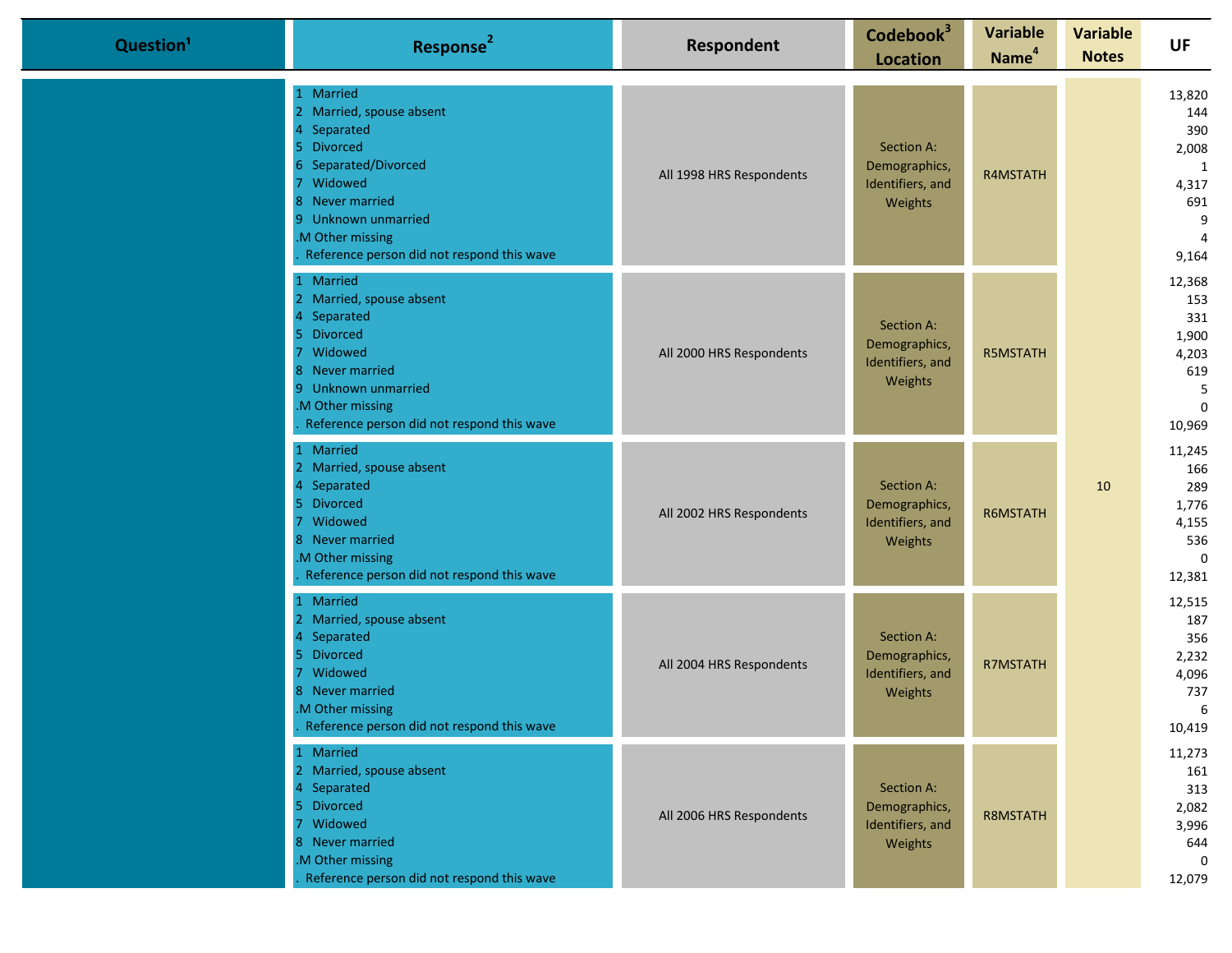| Question <sup>1</sup>                                                                  | Response <sup>2</sup>                                                                                                                                                                                                                                                                              | Respondent                                     | Codebook <sup>3</sup><br><b>Location</b>                   | <b>Variable</b><br>Name <sup>4</sup> | <b>Variable</b><br><b>Notes</b> | UF                                                                         |
|----------------------------------------------------------------------------------------|----------------------------------------------------------------------------------------------------------------------------------------------------------------------------------------------------------------------------------------------------------------------------------------------------|------------------------------------------------|------------------------------------------------------------|--------------------------------------|---------------------------------|----------------------------------------------------------------------------|
|                                                                                        | 1 Married<br>2 Married, spouse absent<br>Separated<br>5 Divorced<br>Widowed<br>8 Never married<br>.M Other missing<br>Reference person did not respond this wave                                                                                                                                   | All 2008 HRS Respondents                       | Section A:<br>Demographics,<br>Identifiers, and<br>Weights | R9MSTATH                             | 10                              | 10,273<br>140<br>317<br>2,012<br>3,877<br>598<br>$\Omega$<br>13,331        |
| <b>CONSTRUCTED</b> - Spouse's/Partner's Current<br>Marital Status: Without Partnership | Married<br>$\mathbf{1}$<br>2 Married, spouse absent<br>Separated<br><b>Divorced</b><br>5.<br>Widowed<br>7<br>8 Never married<br>9 Unknown unmarried<br>.U Unmarried/Unpartnered<br>.V R's spouse/partner did not respond in<br>this wave<br>Reference person did not respond this wave             | All 1992 HRS Respondents                       | Section A:<br>Demographics,<br>Identifiers, and<br>Weights | S1MSTATH                             |                                 | 9,492<br>42<br>45<br>131<br>26<br>63<br>101<br>2,373<br>379<br>17,896      |
|                                                                                        | 1 Married<br>2 Married, spouse absent<br>Separated<br>5 Divorced<br>6 Separated/Divorced<br>Widowed<br>$\overline{7}$<br>8 Never married<br>9 Unknown unmarried<br>.U Unmarried/Unpartnered<br>.V R's spouse/partner did not respond in<br>this wave<br>Reference person did not respond this wave | All 1993 AHEAD and all 1994 HRS<br>Respondents | Section A:<br>Demographics,<br>Identifiers, and<br>Weights | S2MSTATH                             | 12                              | 12,701<br>22<br>70<br>113<br>1<br>44<br>62<br>75<br>5,970<br>584<br>10,906 |
|                                                                                        | Married<br>$\mathbf{1}$<br>Married, spouse absent<br><sup>2</sup><br>Separated<br><b>Divorced</b><br>5<br>7 Widowed<br>8 Never married<br>9 Unknown unmarried<br>.U Unmarried/Unpartnered<br>.V R's spouse/partner did not respond in<br>this wave<br>Reference person did not respond this wave   | All 1995 AHEAD and all 1996 HRS<br>Respondents | Section A:<br>Demographics,<br>Identifiers, and<br>Weights | S3MSTATH                             |                                 | 11,484<br>124<br>61<br>135<br>55<br>44<br>12<br>5,658<br>418<br>12,557     |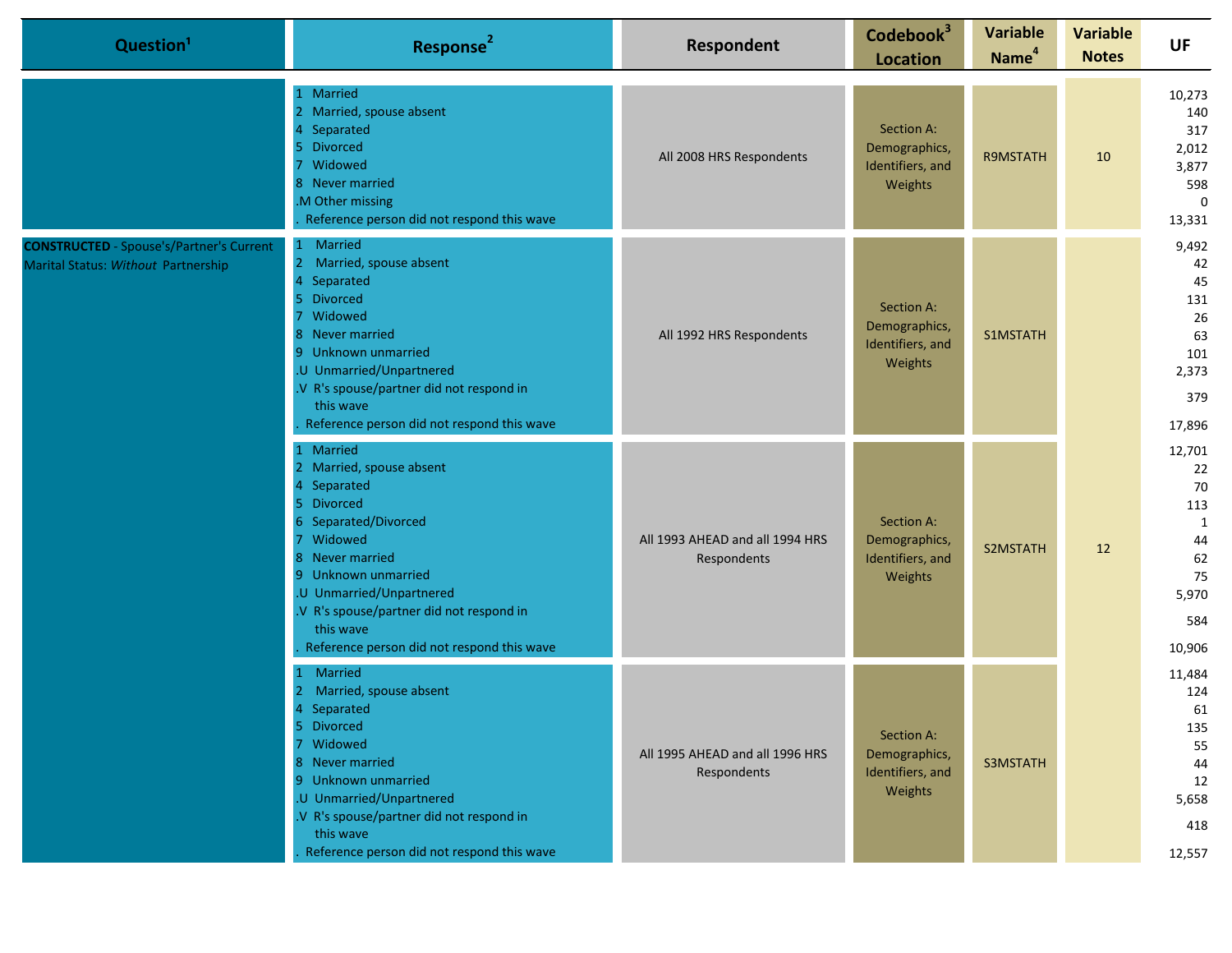| Question <sup>1</sup> | Response <sup>2</sup>                                                                                                                                                                                                                                                        | Respondent               | Codebook <sup>3</sup><br><b>Location</b>                   | <b>Variable</b><br>Name <sup>4</sup> | <b>Variable</b><br><b>Notes</b> | <b>UF</b>                                                              |
|-----------------------|------------------------------------------------------------------------------------------------------------------------------------------------------------------------------------------------------------------------------------------------------------------------------|--------------------------|------------------------------------------------------------|--------------------------------------|---------------------------------|------------------------------------------------------------------------|
|                       | <b>Married</b><br>Married, spouse absent<br>$\overline{2}$<br>Separated<br>5 Divorced<br>Widowed<br>8 Never married<br>9 Unknown unmarried<br>.U Unmarried/Unpartnered<br>V R's spouse/partner did not respond in<br>this wave<br>Reference person did not respond this wave | All 1998 HRS Respondents | Section A:<br>Demographics,<br>Identifiers, and<br>Weights | S4MSTATH                             |                                 | 13,373<br>124<br>43<br>253<br>104<br>73<br>8<br>6,869<br>537<br>9,164  |
|                       | Married<br>Married, spouse absent<br>2<br>Separated<br>5 Divorced<br>Widowed<br>8 Never married<br>9 Unknown unmarried<br>U Unmarried/Unpartnered<br>V R's spouse/partner did not respond in<br>this wave<br>Reference person did not respond this wave                      | All 2000 HRS Respondents | Section A:<br>Demographics,<br>Identifiers, and<br>Weights | S5MSTATH                             | 12                              | 12,124<br>141<br>38<br>254<br>100<br>68<br>5<br>6,538<br>311<br>10,969 |
|                       | Married<br>Married, spouse absent<br>2<br>Separated<br>5 Divorced<br>7 Widowed<br>8 Never married<br>.U Unmarried/Unpartnered<br>V R's spouse/partner did not respond in<br>this wave<br>Reference person did not respond this wave                                          | All 2002 HRS Respondents | Section A:<br>Demographics,<br>Identifiers, and<br>Weights | S6MSTATH                             |                                 | 11,077<br>152<br>25<br>220<br>116<br>51<br>6,306<br>220<br>12,381      |
|                       | Married<br>2 Married, spouse absent<br>Separated<br>5 Divorced<br>7 Widowed<br>8 Never married<br>.U Unmarried/Unpartnered<br>.V R's spouse/partner did not respond in<br>this wave<br>Reference person did not respond this wave                                            | All 2004 HRS Respondents | Section A:<br>Demographics,<br>Identifiers, and<br>Weights | S7MSTATH                             |                                 | 12,219<br>168<br>32<br>327<br>130<br>96<br>6,777<br>380<br>10,419      |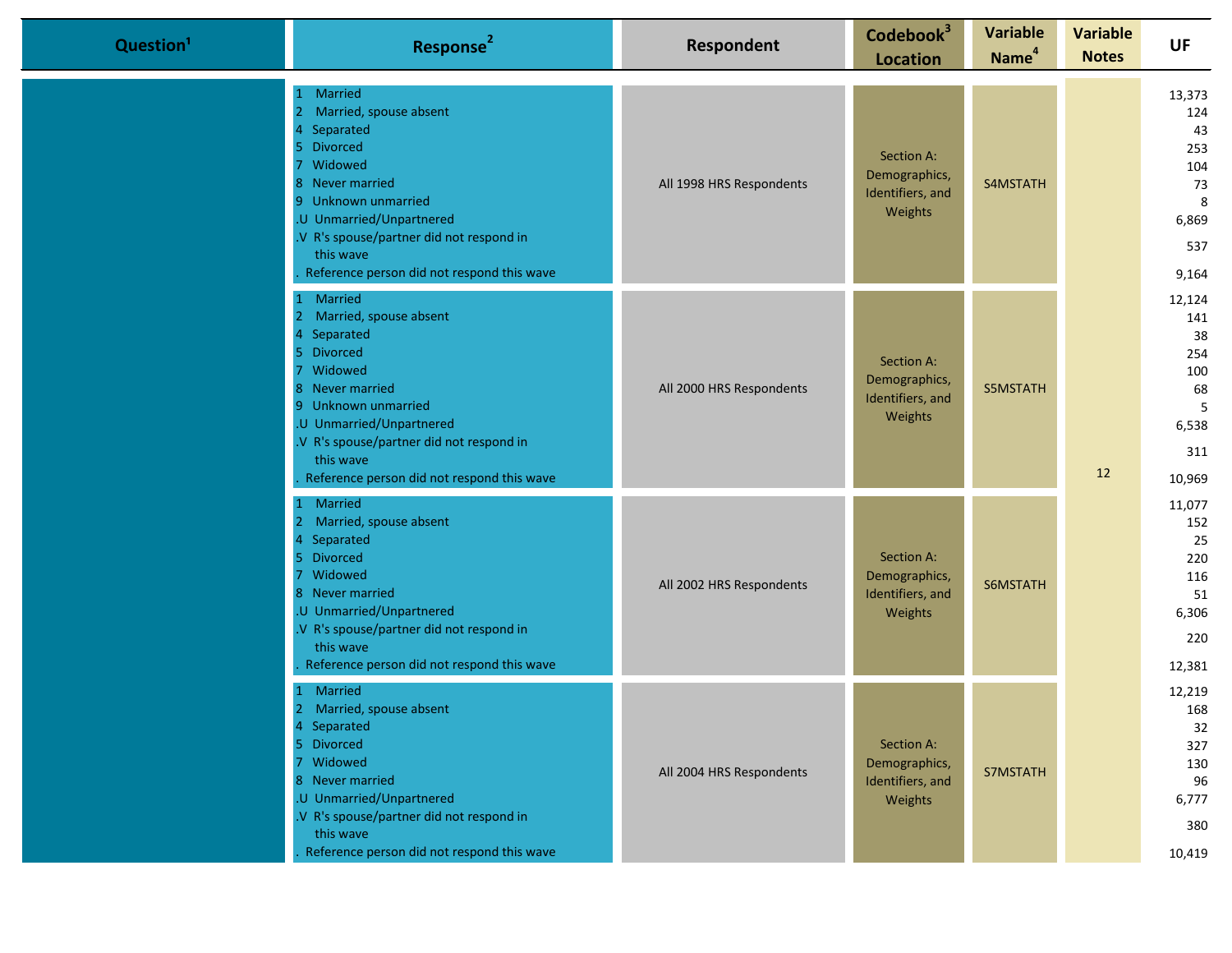|                                           | Question <sup>1</sup>                                                                                                                                                                                                                                    | Response <sup>2</sup>                                                                                                                                                                                                                                    | Respondent                                                                    | Codebook <sup>3</sup><br><b>Location</b>                   | <b>Variable</b><br>Name <sup>4</sup>     | <b>Variable</b><br><b>Notes</b>                | <b>UF</b>                                                         |
|-------------------------------------------|----------------------------------------------------------------------------------------------------------------------------------------------------------------------------------------------------------------------------------------------------------|----------------------------------------------------------------------------------------------------------------------------------------------------------------------------------------------------------------------------------------------------------|-------------------------------------------------------------------------------|------------------------------------------------------------|------------------------------------------|------------------------------------------------|-------------------------------------------------------------------|
|                                           |                                                                                                                                                                                                                                                          | <b>Married</b><br>Married, spouse absent<br>Separated<br><b>Divorced</b><br>Widowed<br>Never married<br>U Unmarried/Unpartnered<br>V R's spouse/partner did not respond in<br>this wave<br>Reference person did not respond this wave                    | All 2006 HRS Respondents                                                      | Section A:<br>Demographics,<br>Identifiers, and<br>Weights | S8MSTATH                                 |                                                | 11,027<br>152<br>30<br>299<br>137<br>90<br>6,417<br>317<br>12,079 |
|                                           |                                                                                                                                                                                                                                                          | Married<br>Married, spouse absent<br>Separated<br><b>Divorced</b><br>Widowed<br>Never married<br>U Unmarried/Unpartnered<br>V R's spouse/partner did not respond in<br>this wave<br>Reference person did not respond this wave                           | All 2008 HRS Respondents                                                      | Section A:<br>Demographics,<br>Identifiers, and<br>Weights | S9MSTATH                                 | 12                                             | 9,993<br>123<br>37<br>286<br>132<br>75<br>6,206<br>365<br>13,331  |
|                                           | <b>CONSTRUCTED</b> - Respondent's Current<br>Marital Status: Flag for Difference between                                                                                                                                                                 | 0 No discrepancy<br>Reference person did not respond this wave                                                                                                                                                                                           | All 1992 HRS Respondents                                                      |                                                            | R1MSTATF                                 |                                                | 12,652<br>17,896                                                  |
| <b>Martial Status and Marital History</b> | 0 No discrepancy<br>1 Mar. status=never, mar. history=ever mar.<br>2 Mar. status=ever mar., mar. history=never<br>3 Mar. status=sep., mar. history=wid./div.<br>5 Other different unmarried marital status<br>Reference person did not respond this wave | All 1993 AHEAD and all 1994 HRS<br>Respondents                                                                                                                                                                                                           | Section A:<br>Demographics,<br>Identifiers, and<br><b>R2MSTATF</b><br>Weights |                                                            | 19,497<br>29<br>20<br>24<br>72<br>10,906 |                                                |                                                                   |
|                                           | 0 No discrepancy<br>1 Mar. status=never, mar. history=ever mar.<br>2 Mar. status=ever mar., mar. history=never<br>3 Mar. status=sep., mar. history=wid./div.<br>5 Other different unmarried marital status<br>Reference person did not respond this wave | All 1995 AHEAD and all 1996 HRS<br>Respondents                                                                                                                                                                                                           | Section A:<br>Demographics,<br>Identifiers, and<br>Weights                    | <b>R3MSTATF</b>                                            | 13                                       | 17,943<br>23<br>15<br>$\Omega$<br>10<br>12,557 |                                                                   |
|                                           |                                                                                                                                                                                                                                                          | 0 No discrepancy<br>1 Mar. status=never, mar. history=ever mar.<br>2 Mar. status=ever mar., mar. history=never<br>3 Mar. status=sep., mar. history=wid./div.<br>5 Other different unmarried marital status<br>Reference person did not respond this wave | All 1998 HRS Respondents                                                      | Section A:<br>Demographics,<br>Identifiers, and<br>Weights | R4MSTATF                                 |                                                | 21,150<br>33<br>36<br>18<br>147<br>9,164                          |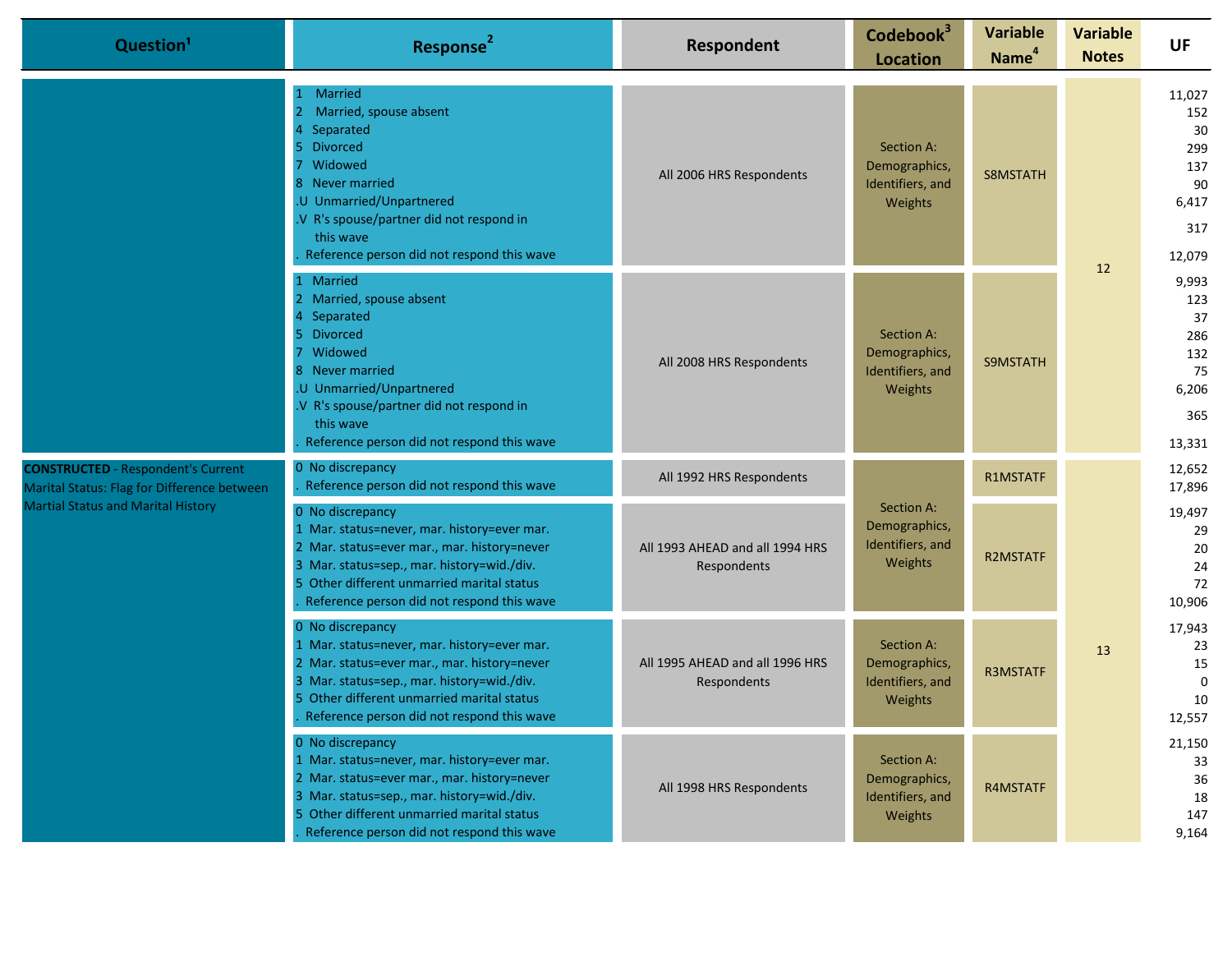| Question <sup>1</sup>                                                                                                                       | Response <sup>2</sup>                                                                                                                                                                                                                                                                           | Respondent                                     | Codebook <sup>3</sup><br><b>Location</b>                   | <b>Variable</b><br>Name <sup>4</sup> | <b>Variable</b><br><b>Notes</b> | <b>UF</b>                                  |
|---------------------------------------------------------------------------------------------------------------------------------------------|-------------------------------------------------------------------------------------------------------------------------------------------------------------------------------------------------------------------------------------------------------------------------------------------------|------------------------------------------------|------------------------------------------------------------|--------------------------------------|---------------------------------|--------------------------------------------|
|                                                                                                                                             | 0 No discrepancy<br>1 Mar. status=never, mar. history=ever mar.<br>2 Mar. status=ever mar., mar. history=never<br>3 Mar. status=sep., mar. history=wid./div.<br>5 Other different unmarried marital status<br>Reference person did not respond this wave                                        | All 2000 HRS Respondents                       | Section A:<br>Demographics,<br>Identifiers, and<br>Weights | <b>R5MSTATF</b>                      |                                 | 19,239<br>52<br>43<br>43<br>202<br>10,969  |
|                                                                                                                                             | 0 No discrepancy<br>1 Mar. status=never, mar. history=ever mar.<br>2 Mar. status=ever mar., mar. history=never<br>3 Mar. status=sep., mar. history=wid./div.<br>5 Other different unmarried marital status<br>Reference person did not respond this wave                                        | All 2002 HRS Respondents                       | Section A:<br>Demographics,<br>Identifiers, and<br>Weights | R6MSTATF                             |                                 | 17,801<br>41<br>43<br>46<br>236<br>12,381  |
|                                                                                                                                             | 0 No discrepancy<br>1 Mar. status=never, mar. history=ever mar.<br>2 Mar. status=ever mar., mar. history=never<br>3 Mar. status=sep., mar. history=wid./div.<br>5 Other different unmarried marital status<br>Reference person did not respond this wave                                        | All 2004 HRS Respondents                       | Section A:<br>Demographics,<br>Identifiers, and<br>Weights | <b>R7MSTATF</b>                      | 13                              | 19,799<br>49<br>39<br>41<br>201<br>10,419  |
|                                                                                                                                             | 0 No discrepancy<br>1 Mar. status=never, mar. history=ever mar.<br>2 Mar. status=ever mar., mar. history=never<br>3 Mar. status=sep., mar. history=wid./div.<br>5 Other different unmarried marital status<br>Reference person did not respond this wave                                        | All 2006 HRS Respondents                       | Section A:<br>Demographics,<br>Identifiers, and<br>Weights | <b>R8MSTATF</b>                      |                                 | 18,150<br>52<br>40<br>49<br>178<br>12,079  |
|                                                                                                                                             | 0 No discrepancy<br>1 Mar. status=never, mar. history=ever mar.<br>2 Mar. status=ever mar., mar. history=never<br>3 Mar. status=sep., mar. history=wid./div.<br>5 Other different unmarried marital status<br>Reference person did not respond this wave                                        | All 2008 HRS Respondents                       | Section A:<br>Demographics,<br>Identifiers, and<br>Weights | <b>R9MSTATF</b>                      |                                 | 16,900<br>55<br>34<br>53<br>175<br>13,331  |
| <b>CONSTRUCTED</b> - Spouse's/Partner's Current<br>Marital Status: Flag for Difference between<br><b>Martial Status and Marital History</b> | 0 No discrepancy<br>.U Unmarried/Unpartnered<br>.V R's spouse/partner did not respond in<br>this wave<br>Reference person did not respond this wave                                                                                                                                             | All 1992 HRS Respondents                       | Section A:<br>Demographics,<br>Identifiers, and<br>Weights | S1MSTATF                             |                                 | 9,900<br>2,373<br>379<br>17,896            |
|                                                                                                                                             | 0 No discrepancy<br>1 Mar. status=never, mar. history=ever mar.<br>2 Mar. status=ever mar., mar. history=never<br>3 Mar. status=sep., mar. history=wid./div.<br>.U Unmarried/Unpartnered<br>.V R's spouse/partner did not respond in<br>this wave<br>Reference person did not respond this wave | All 1993 AHEAD and all 1994 HRS<br>Respondents | Section A:<br>Demographics,<br>Identifiers, and<br>Weights | S2MSTATF                             | 14                              | 13,085<br>1<br>2<br>5,970<br>584<br>10,906 |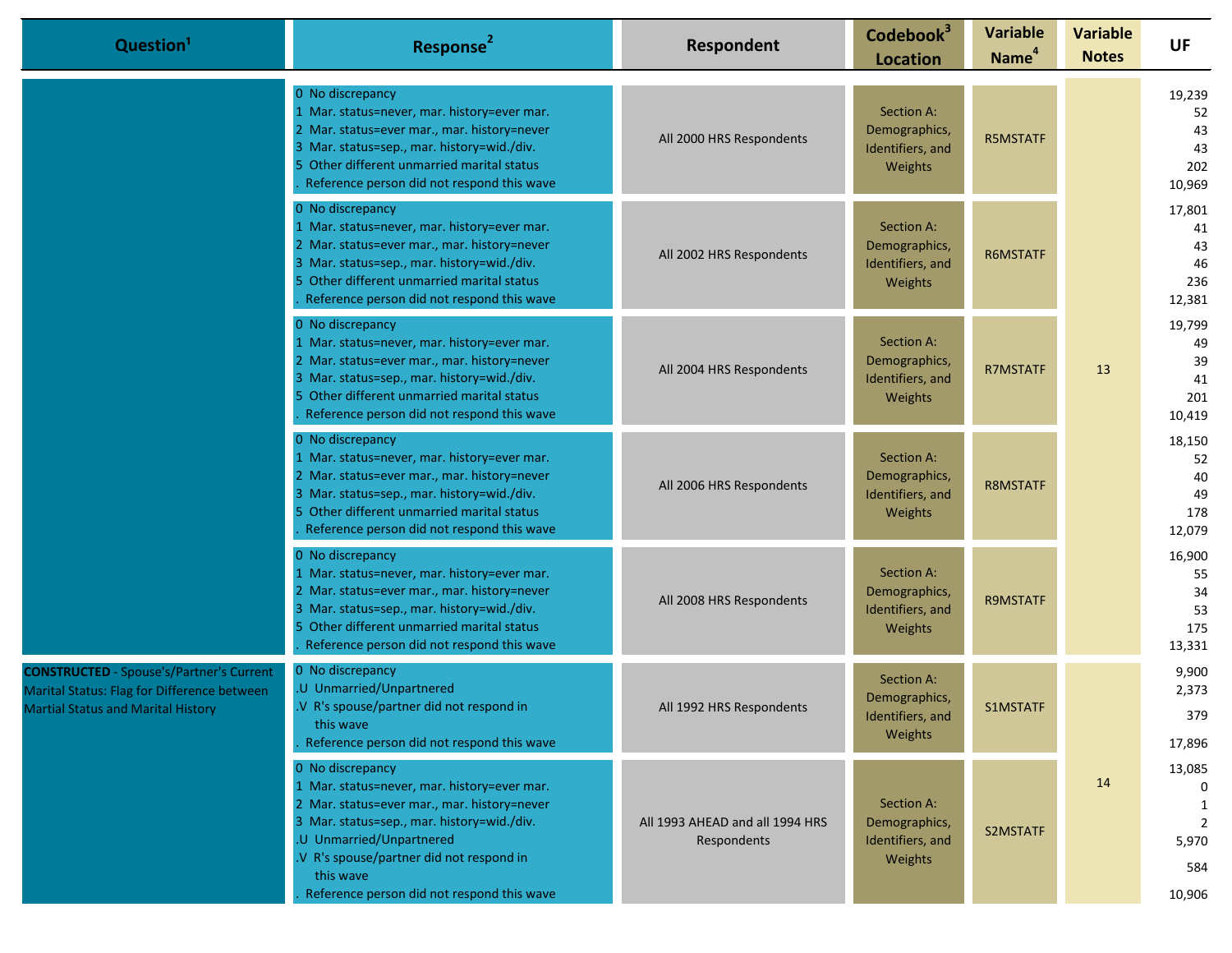| Question <sup>1</sup> | Response <sup>2</sup>                                                                                                                                                                                                                                                                           | Respondent                                     | Codebook <sup>3</sup><br><b>Location</b>                          | <b>Variable</b><br>Name <sup>4</sup> | <b>Variable</b><br><b>Notes</b> | <b>UF</b>                                                            |
|-----------------------|-------------------------------------------------------------------------------------------------------------------------------------------------------------------------------------------------------------------------------------------------------------------------------------------------|------------------------------------------------|-------------------------------------------------------------------|--------------------------------------|---------------------------------|----------------------------------------------------------------------|
|                       | 0 No discrepancy<br>1 Mar. status=never, mar. history=ever mar.<br>2 Mar. status=ever mar., mar. history=never<br>3 Mar. status=sep., mar. history=wid./div.<br>.U Unmarried/Unpartnered<br>V R's spouse/partner did not respond in<br>this wave<br>Reference person did not respond this wave  | All 1995 AHEAD and all 1996 HRS<br>Respondents | Section A:<br>Demographics,<br>Identifiers, and<br>Weights        | <b>S3MSTATF</b>                      |                                 | 11,915<br>$\Omega$<br>$\Omega$<br>$\Omega$<br>5,658<br>418<br>12,557 |
|                       | 0 No discrepancy<br>1 Mar. status=never, mar. history=ever mar.<br>2 Mar. status=ever mar., mar. history=never<br>3 Mar. status=sep., mar. history=wid./div.<br>.U Unmarried/Unpartnered<br>.V R's spouse/partner did not respond in<br>this wave<br>Reference person did not respond this wave | All 1998 HRS Respondents                       | Section A:<br>Demographics,<br>Identifiers, and<br><b>Weights</b> | S4MSTATF                             |                                 | 13,974<br>2<br>$\overline{2}$<br>$\Omega$<br>6,869<br>537<br>9,164   |
|                       | 0 No discrepancy<br>1 Mar. status=never, mar. history=ever mar.<br>2 Mar. status=ever mar., mar. history=never<br>3 Mar. status=sep., mar. history=wid./div.<br>.U Unmarried/Unpartnered<br>V R's spouse/partner did not respond in<br>this wave<br>Reference person did not respond this wave  | All 2000 HRS Respondents                       | Section A:<br>Demographics,<br>Identifiers, and<br>Weights        | S5MSTATF                             | 14                              | 12,719<br>7<br>$\Omega$<br>6,538<br>311<br>10,969                    |
|                       | 0 No discrepancy<br>1 Mar. status=never, mar. history=ever mar.<br>2 Mar. status=ever mar., mar. history=never<br>3 Mar. status=sep., mar. history=wid./div.<br>.U Unmarried/Unpartnered<br>V R's spouse/partner did not respond in<br>this wave<br>Reference person did not respond this wave  | All 2002 HRS Respondents                       | Section A:<br>Demographics,<br>Identifiers, and<br>Weights        | S6MSTATF                             |                                 | 11,632<br>7<br>1<br>1<br>6,306<br>220<br>12,381                      |
|                       | 0 No discrepancy<br>L Mar. status=never, mar. history=ever mar.<br>2 Mar. status=ever mar., mar. history=never<br>3 Mar. status=sep., mar. history=wid./div.<br>.U Unmarried/Unpartnered<br>V R's spouse/partner did not respond in<br>this wave<br>Reference person did not respond this wave  | All 2004 HRS Respondents                       | Section A:<br>Demographics,<br>Identifiers, and<br>Weights        | S7MSTATF                             |                                 | 12,964<br>$\overline{7}$<br>1<br>$\Omega$<br>6,777<br>380<br>10,419  |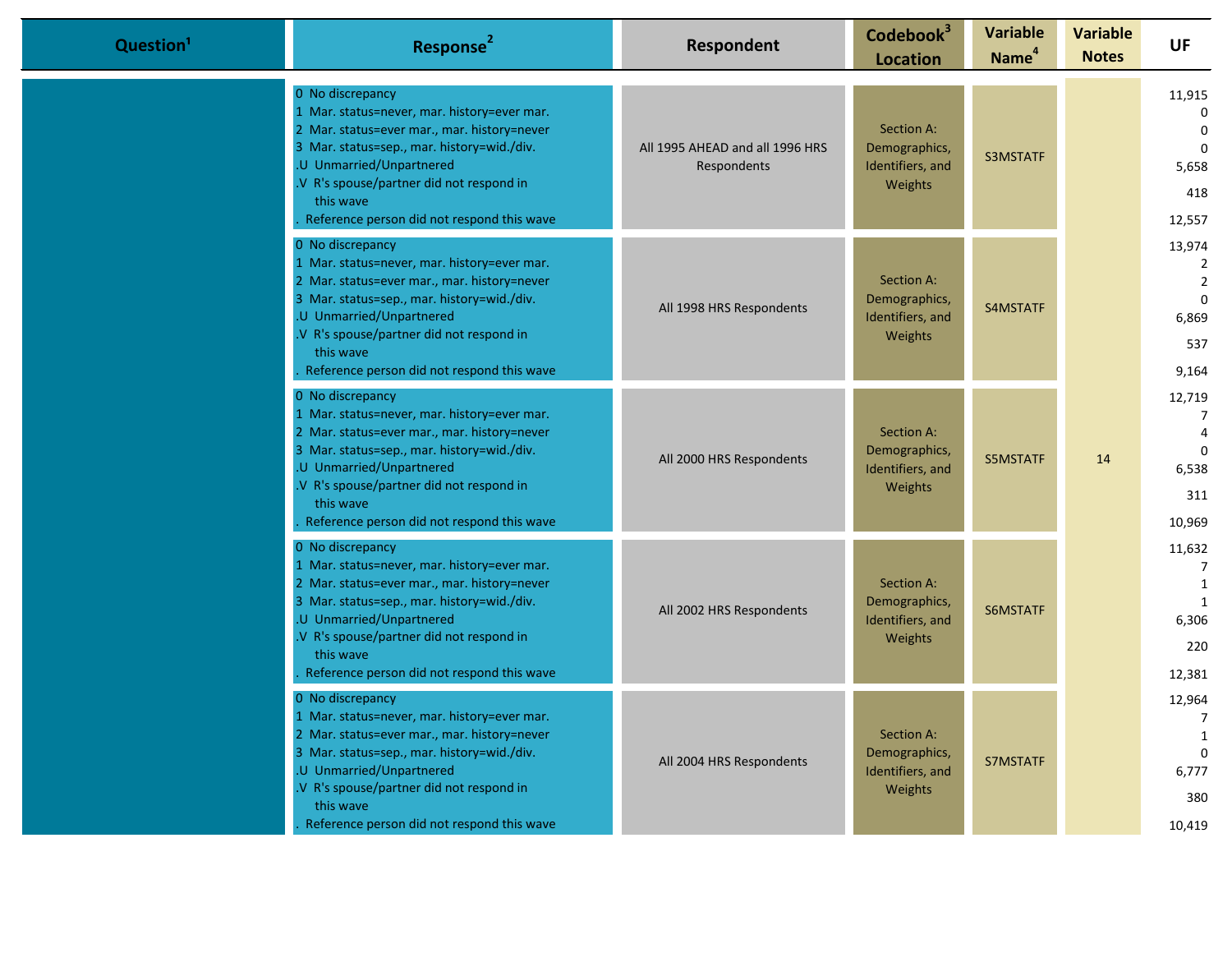| Question <sup>1</sup>                                           | Response <sup>2</sup>                                                                                                                                                                                                                                                                           | <b>Respondent</b>                              | Codebook <sup>3</sup><br><b>Location</b>                               | <b>Variable</b><br>Name <sup>4</sup> | <b>Variable</b><br><b>Notes</b>                                  | UF                                                       |                                                                        |
|-----------------------------------------------------------------|-------------------------------------------------------------------------------------------------------------------------------------------------------------------------------------------------------------------------------------------------------------------------------------------------|------------------------------------------------|------------------------------------------------------------------------|--------------------------------------|------------------------------------------------------------------|----------------------------------------------------------|------------------------------------------------------------------------|
|                                                                 | 0 No discrepancy<br>1 Mar. status=never, mar. history=ever mar.<br>2 Mar. status=ever mar., mar. history=never<br>3 Mar. status=sep., mar. history=wid./div.<br>.U Unmarried/Unpartnered<br>.V R's spouse/partner did not respond in<br>this wave<br>Reference person did not respond this wave | All 2006 HRS Respondents                       | Section A:<br>Demographics,<br>Identifiers, and<br>Weights             | S8MSTATF                             | 14                                                               |                                                          | 11,727<br>8<br>$\mathbf 0$<br>$\overline{0}$<br>6,417<br>317<br>12,079 |
|                                                                 | 0 No discrepancy<br>1 Mar. status=never, mar. history=ever mar.<br>2 Mar. status=ever mar., mar. history=never<br>3 Mar. status=sep., mar. history=wid./div.<br>.U Unmarried/Unpartnered<br>.V R's spouse/partner did not respond in<br>this wave<br>Reference person did not respond this wave | All 2008 HRS Respondents                       | Section A:<br>Demographics,<br>S9MSTATF<br>Identifiers, and<br>Weights |                                      | 10,640<br>6<br>$\mathbf 0$<br>$\Omega$<br>6,206<br>365<br>13,331 |                                                          |                                                                        |
| <b>CONSTRUCTED</b> - Respondent's Number of<br><b>Marriages</b> | <b>O</b><br>13<br>.D Don't know<br>M Other missing<br>.R Refused<br>Reference person did not respond this wave                                                                                                                                                                                  | All 1992 HRS Respondents                       | Section A:<br>Demographics,<br>Identifiers, and<br>Weights             | R1MRCT                               |                                                                  | 428<br>8,638<br>1<br>0<br>5<br>33<br>17,896              |                                                                        |
|                                                                 | 13<br>.D Don't know<br>M Other missing<br>R Refused<br>Reference person did not respond this wave                                                                                                                                                                                               | All 1993 AHEAD and all 1994 HRS<br>Respondents | Section A:<br>Demographics,<br>Identifiers, and<br>Weights             | R2MRCT                               | 15                                                               | 617<br>13,810<br>1<br>$\mathbf{0}$<br>16<br>52<br>10,906 |                                                                        |
|                                                                 | 13<br>.D Don't know<br>.M Other missing<br>.R Refused<br>Reference person did not respond this wave                                                                                                                                                                                             | All 1995 AHEAD and all 1996 HRS<br>Respondents | Section A:<br>Demographics,<br>Identifiers, and<br>Weights             | R3MRCT                               |                                                                  | 527<br>12,579<br>1<br>$\mathbf{0}$<br>12<br>48<br>12,557 |                                                                        |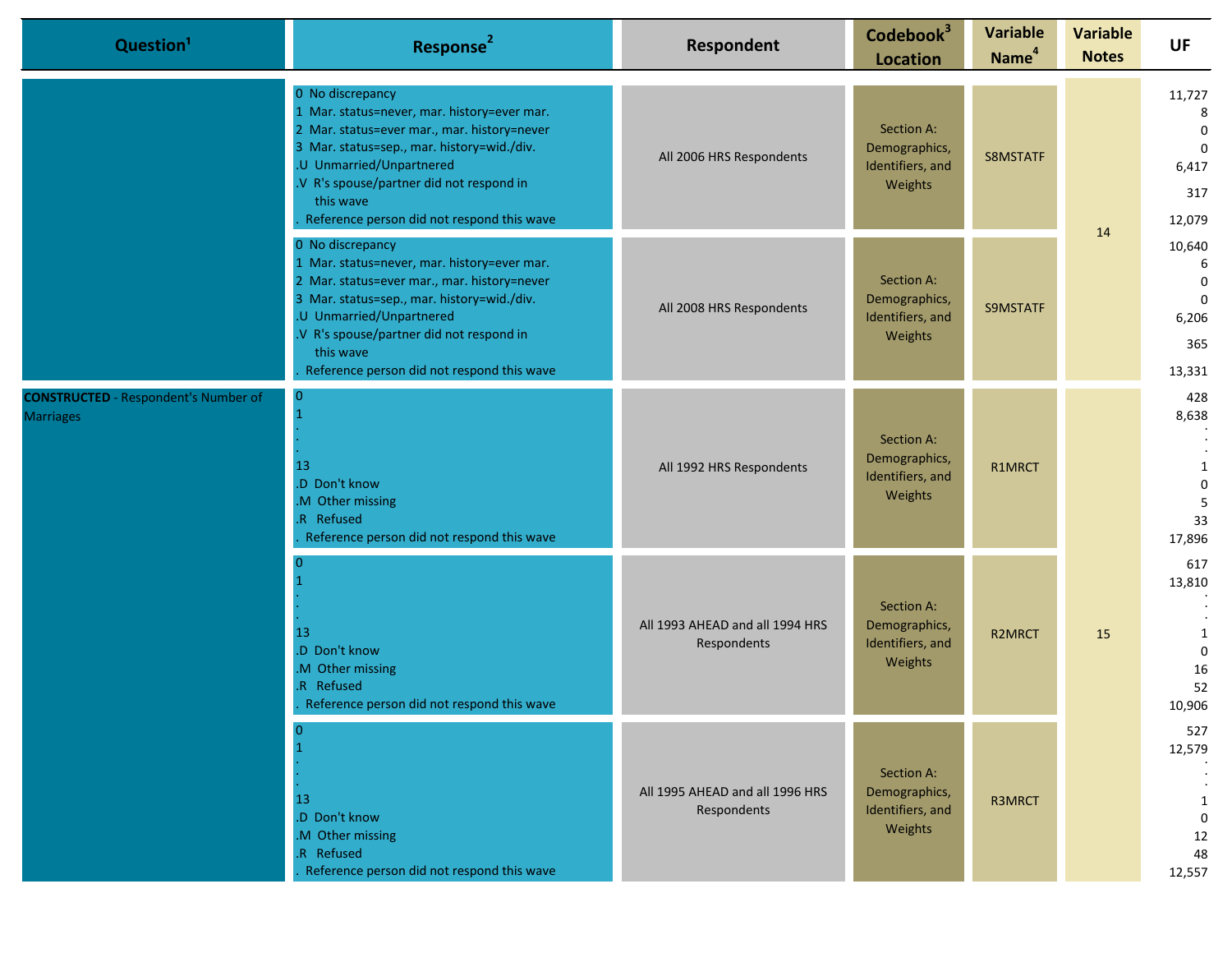| Question <sup>1</sup> | Response <sup>2</sup>                                                                              | Respondent               | Codebook <sup>3</sup><br><b>Location</b>                   | <b>Variable</b><br>Name <sup>4</sup> | <b>Variable</b><br><b>Notes</b> | UF                                                                      |
|-----------------------|----------------------------------------------------------------------------------------------------|--------------------------|------------------------------------------------------------|--------------------------------------|---------------------------------|-------------------------------------------------------------------------|
|                       | 13<br>.D Don't know<br>M Other missing<br>R Refused<br>Reference person did not respond this wave  | All 1998 HRS Respondents | Section A:<br>Demographics,<br>Identifiers, and<br>Weights | R4MRCT                               |                                 | 691<br>14,821<br>1<br>1<br>13<br>47<br>9,164                            |
|                       | 13<br>.D Don't know<br>.M Other missing<br>R Refused<br>Reference person did not respond this wave | All 2000 HRS Respondents | Section A:<br>Demographics,<br>Identifiers, and<br>Weights | R5MRCT                               |                                 | 605<br>13,501<br>1<br>$\overline{2}$<br>11<br>46<br>10,969              |
|                       | .D Don't know<br>.M Other missing<br>R Refused<br>Reference person did not respond this wave       | All 2002 HRS Respondents | Section A:<br>Demographics,<br>Identifiers, and<br>Weights | R6MRCT                               | 15                              | 534<br>12,387<br>$\overline{2}$<br>$\overline{2}$<br>11<br>45<br>12,381 |
|                       | .D Don't know<br>M Other missing<br>R Refused<br>Reference person did not respond this wave        | All 2004 HRS Respondents | Section A:<br>Demographics,<br>Identifiers, and<br>Weights | R7MRCT                               |                                 | 722<br>13,324<br>$\overline{2}$<br>$\mathbf{3}$<br>17<br>43<br>10,419   |
|                       | .D Don't know<br>.M Other missing<br>R Refused<br>Reference person did not respond this wave       | All 2006 HRS Respondents | Section A:<br>Demographics,<br>Identifiers, and<br>Weights | R8MRCT                               |                                 | 625<br>12,162<br>$\bullet$<br>$\overline{2}$<br>3<br>17<br>40<br>12,079 |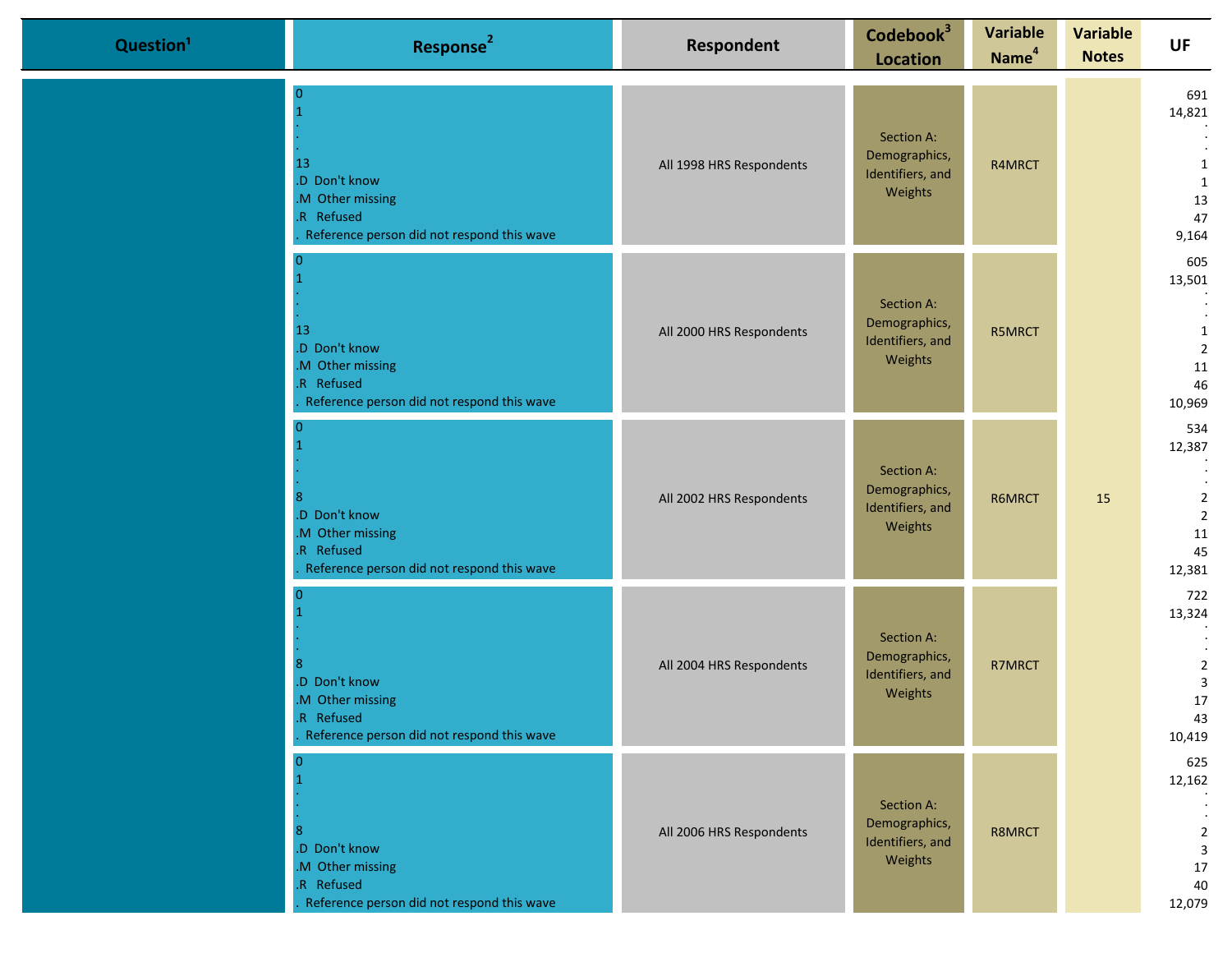| Question <sup>1</sup>                                          | Response <sup>2</sup>                                                                                                                                                                              | Respondent                                     | Codebook <sup>3</sup><br><b>Location</b>                   | <b>Variable</b><br>Name <sup>4</sup> | <b>Variable</b><br><b>Notes</b> | <b>UF</b>                                                                    |
|----------------------------------------------------------------|----------------------------------------------------------------------------------------------------------------------------------------------------------------------------------------------------|------------------------------------------------|------------------------------------------------------------|--------------------------------------|---------------------------------|------------------------------------------------------------------------------|
|                                                                | -0<br>.D Don't know<br>.M Other missing<br>.R Refused<br>Reference person did not respond this wave                                                                                                | All 2008 HRS Respondents                       | Section A:<br>Demographics,<br>Identifiers, and<br>Weights | R9MRCT                               | 15                              | 568<br>11,201<br>$\overline{2}$<br>$\overline{2}$<br>17<br>39<br>13,331      |
| <b>CONSTRUCTED</b> - Spouse's/Partner's Number<br>of Marriages | $\mathbf{0}$<br>.D Don't know<br>.M Other missing<br>.R Refused<br>.U Unmarried/Unpartnered<br>.V R's spouse/partner did not respond in<br>this wave<br>Reference person did not respond this wave | All 1992 HRS Respondents                       | Section A:<br>Demographics,<br>Identifiers, and<br>Weights | S1MRCT                               |                                 | 63<br>6,992<br>1<br>$\pmb{0}$<br>$\mathbf 0$<br>15<br>2,373<br>379<br>17,896 |
|                                                                | .D Don't know<br>.M Other missing<br>.R Refused<br>.U Unmarried/Unpartnered<br>.V R's spouse/partner did not respond in<br>this wave<br>Reference person did not respond this wave                 | All 1993 AHEAD and all 1994 HRS<br>Respondents | Section A:<br>Demographics,<br>Identifiers, and<br>Weights | S2MRCT                               | 16                              | 63<br>9,477<br>1<br>0<br>6<br>41<br>5,970<br>584<br>10,906                   |
|                                                                | .D Don't know<br>.M Other missing<br>.R Refused<br>.U Unmarried/Unpartnered<br>.V R's spouse/partner did not respond in<br>this wave<br>Reference person did not respond this wave                 | All 1995 AHEAD and all 1996 HRS<br>Respondents | Section A:<br>Demographics,<br>Identifiers, and<br>Weights | S3MRCT                               |                                 | 44<br>8,583<br>0<br>$\mathbf 0$<br>5<br>34<br>5,658<br>418<br>12,557         |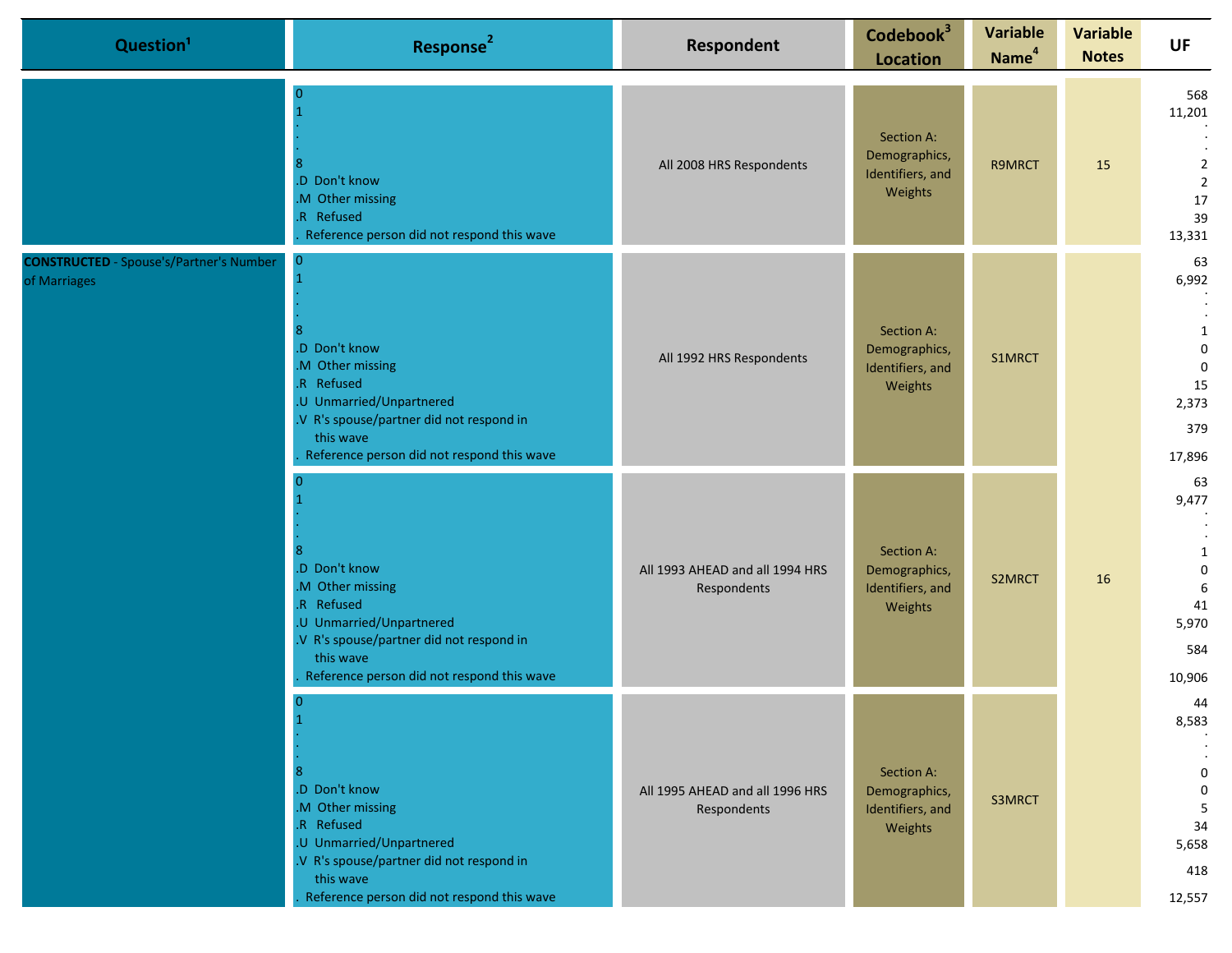| Question <sup>1</sup> | Response <sup>2</sup>                                                                                                                                                                          | <b>Respondent</b>        | Codebook <sup>3</sup><br><b>Location</b>                   | <b>Variable</b><br>Name <sup>4</sup> | <b>Variable</b><br><b>Notes</b> | <b>UF</b>                                                                                         |
|-----------------------|------------------------------------------------------------------------------------------------------------------------------------------------------------------------------------------------|--------------------------|------------------------------------------------------------|--------------------------------------|---------------------------------|---------------------------------------------------------------------------------------------------|
|                       | $\Omega$<br>.D Don't know<br>M Other missing<br>R Refused<br>.U Unmarried/Unpartnered<br>V R's spouse/partner did not respond in<br>this wave<br>Reference person did not respond this wave    | All 1998 HRS Respondents | Section A:<br>Demographics,<br>Identifiers, and<br>Weights | S4MRCT                               |                                 | 73<br>10,003<br>$\overline{2}$<br>1<br>$\overline{4}$<br>31<br>6,869<br>537<br>9,164              |
|                       | <sup>0</sup><br>D Don't know<br>M Other missing<br>R Refused<br>.U Unmarried/Unpartnered<br>V R's spouse/partner did not respond in<br>this wave<br>Reference person did not respond this wave | All 2000 HRS Respondents | Section A:<br>Demographics,<br>Identifiers, and<br>Weights | S5MRCT                               | 16                              | 65<br>9,026<br>1<br>$\overline{2}$<br>$\overline{4}$<br>29<br>6,538<br>311<br>10,969              |
|                       | .D Don't know<br>M Other missing<br>R Refused<br>.U Unmarried/Unpartnered<br>V R's spouse/partner did not respond in<br>this wave<br>Reference person did not respond this wave                | All 2002 HRS Respondents | Section A:<br>Demographics,<br>Identifiers, and<br>Weights | S6MRCT                               |                                 | 45<br>8,099<br>$\overline{2}$<br>$\overline{2}$<br>$\overline{4}$<br>32<br>6,306<br>220<br>12,381 |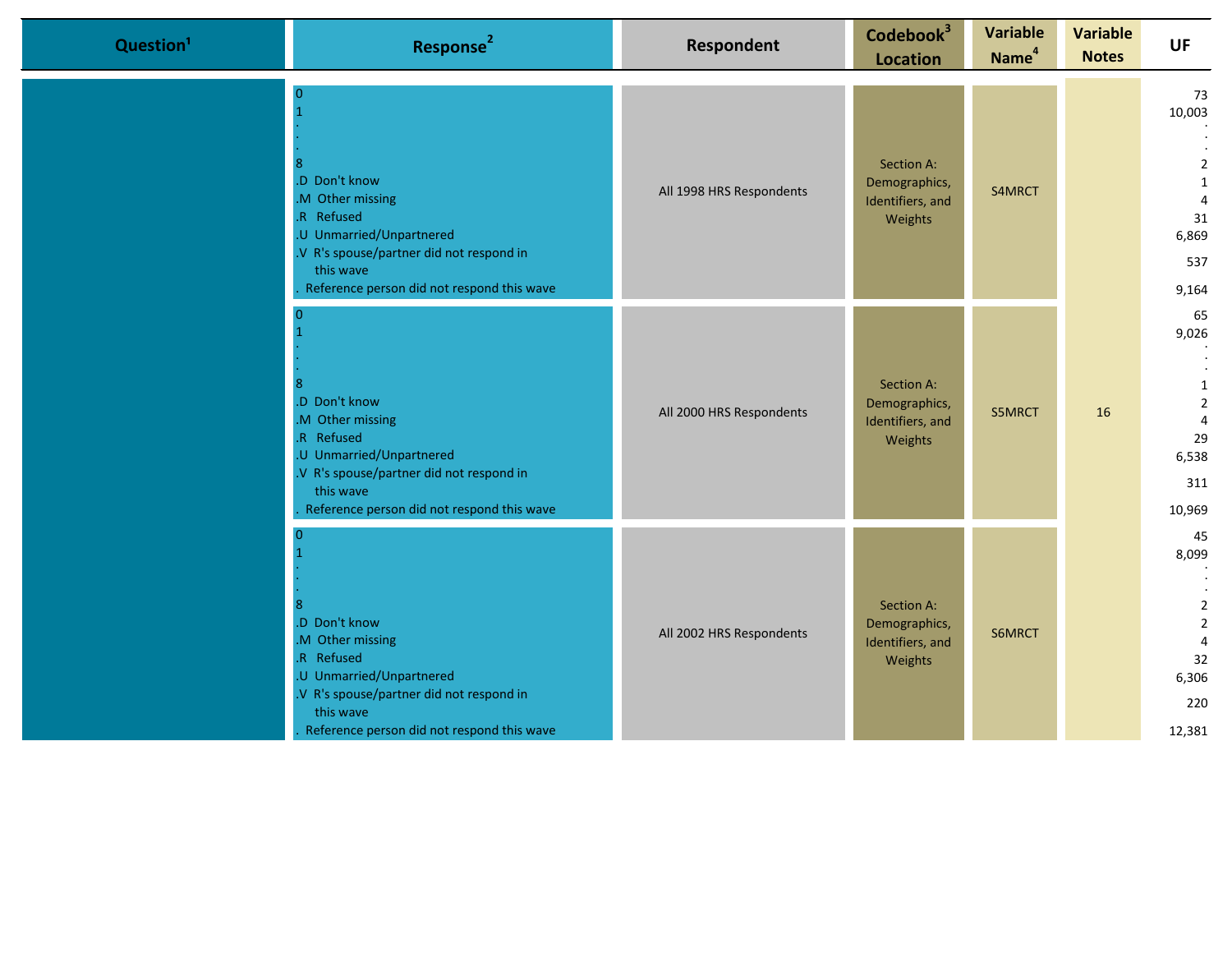| Question <sup>1</sup> | Response <sup>2</sup>                                                                                                                                                                          | <b>Respondent</b>        | Codebook <sup>3</sup><br><b>Location</b>                   | <b>Variable</b><br>Name <sup>4</sup> | <b>Variable</b><br><b>Notes</b> | <b>UF</b>                                                                             |
|-----------------------|------------------------------------------------------------------------------------------------------------------------------------------------------------------------------------------------|--------------------------|------------------------------------------------------------|--------------------------------------|---------------------------------|---------------------------------------------------------------------------------------|
|                       | $\Omega$<br>.D Don't know<br>M Other missing<br>R Refused<br>.U Unmarried/Unpartnered<br>V R's spouse/partner did not respond in<br>this wave<br>Reference person did not respond this wave    | All 2004 HRS Respondents | Section A:<br>Demographics,<br>Identifiers, and<br>Weights | S7MRCT                               |                                 | 90<br>8,823<br>$\overline{2}$<br>$\overline{2}$<br>10<br>29<br>6,777<br>380<br>10,419 |
|                       | <sup>0</sup><br>D Don't know<br>M Other missing<br>R Refused<br>.U Unmarried/Unpartnered<br>V R's spouse/partner did not respond in<br>this wave<br>Reference person did not respond this wave | All 2006 HRS Respondents | Section A:<br>Demographics,<br>Identifiers, and<br>Weights | S8MRCT                               | 16                              | 80<br>7,922<br>$\overline{2}$<br>$\overline{2}$<br>9<br>26<br>6,417<br>317<br>12,079  |
|                       | .D Don't know<br>M Other missing<br>R Refused<br>.U Unmarried/Unpartnered<br>V R's spouse/partner did not respond in<br>this wave<br>Reference person did not respond this wave                | All 2008 HRS Respondents | Section A:<br>Demographics,<br>Identifiers, and<br>Weights | S9MRCT                               |                                 | 69<br>7,068<br>1<br>$\overline{2}$<br>$\overline{3}$<br>23<br>6,206<br>365<br>13,331  |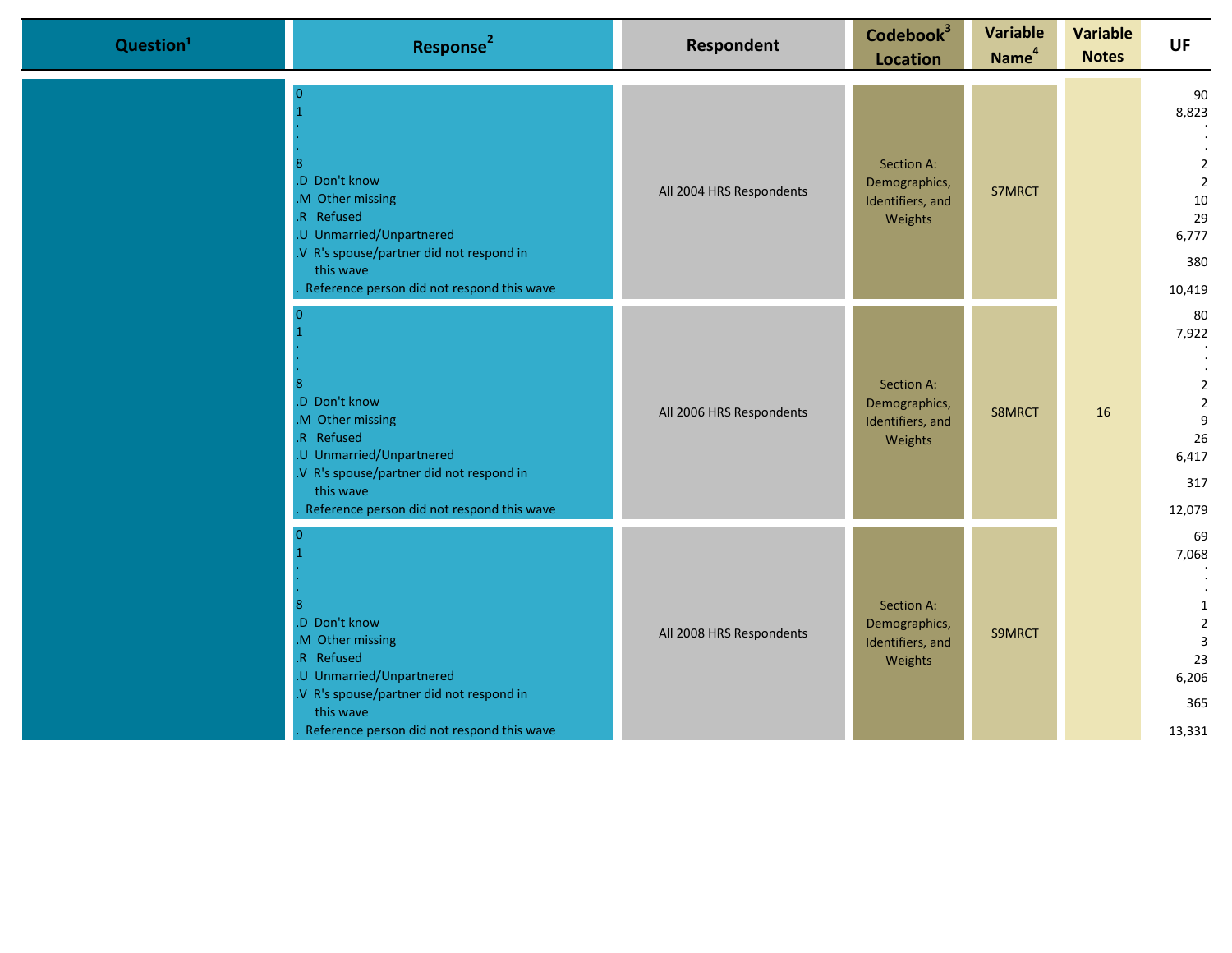| Question <sup>1</sup>                                                      | Response <sup>2</sup>                                                                                                                            | Respondent                                     | Codebook <sup>3</sup><br><b>Location</b>        | <b>Variable</b><br>Name <sup>4</sup> | <b>Variable</b><br><b>Notes</b>         | <b>UF</b>                                 |
|----------------------------------------------------------------------------|--------------------------------------------------------------------------------------------------------------------------------------------------|------------------------------------------------|-------------------------------------------------|--------------------------------------|-----------------------------------------|-------------------------------------------|
| <b>CONSTRUCTED</b> - Respondent's Marital<br><b>History: Never Married</b> | 0 Ever married<br>1 Never married<br>Reference person did not respond this wave                                                                  | All 1992 HRS Respondents                       |                                                 | <b>R1MNEV</b>                        |                                         | 12,224<br>428<br>17,896                   |
|                                                                            | 0 Ever married<br>All 1993 AHEAD and all 1994 HRS<br>1 Never married<br>Respondents<br>Reference person did not respond this wave                |                                                | <b>R2MNEV</b>                                   |                                      | 19,025<br>617<br>10,906                 |                                           |
|                                                                            | 0 Ever married<br>1 Never married<br>Reference person did not respond this wave                                                                  | All 1995 AHEAD and all 1996 HRS<br>Respondents |                                                 | <b>R3MNEV</b>                        |                                         | 17,464<br>527<br>12,557                   |
|                                                                            | Ever married<br>$\Omega$<br>Never married<br>$\mathbf{1}$<br>.N No marriages, likely never married<br>Reference person did not respond this wave | All 1998 HRS Respondents                       |                                                 | <b>R4MNEV</b>                        |                                         | 20,690<br>691<br>3<br>9,164               |
|                                                                            | 0 Ever married<br>1 Never married<br>N No marriages, likely never married<br>Reference person did not respond this wave                          | All 2000 HRS Respondents                       | Section A:<br>Demographics,<br>Identifiers, and | <b>R5MNEV</b><br><b>R6MNEV</b>       | 17                                      | 18,972<br>605<br>$\overline{2}$<br>10,969 |
|                                                                            | 0 Ever married<br>1 Never married<br>N No marriages, likely never married<br>Reference person did not respond this wave                          | All 2002 HRS Respondents                       | Weights                                         |                                      |                                         | 17,632<br>534<br>1<br>12,381              |
|                                                                            | 0 Ever married<br>1 Never married<br>N No marriages, likely never married<br>Reference person did not respond this wave                          | All 2004 HRS Respondents                       |                                                 | <b>R7MNEV</b>                        |                                         | 19,405<br>722<br>$\overline{2}$<br>10,419 |
|                                                                            | 0 Ever married<br>1 Never married<br>N No marriages, likely never married<br>Reference person did not respond this wave                          | All 2006 HRS Respondents                       |                                                 | <b>R8MNEV</b>                        |                                         | 17,842<br>625<br>$\overline{2}$<br>12,079 |
|                                                                            | 0 Ever married<br>1 Never married<br>N No marriages, likely never married<br>Reference person did not respond this wave                          | All 2008 HRS Respondents                       | <b>R9MNEV</b>                                   |                                      | 16,648<br>568<br>$\mathbf{1}$<br>13,331 |                                           |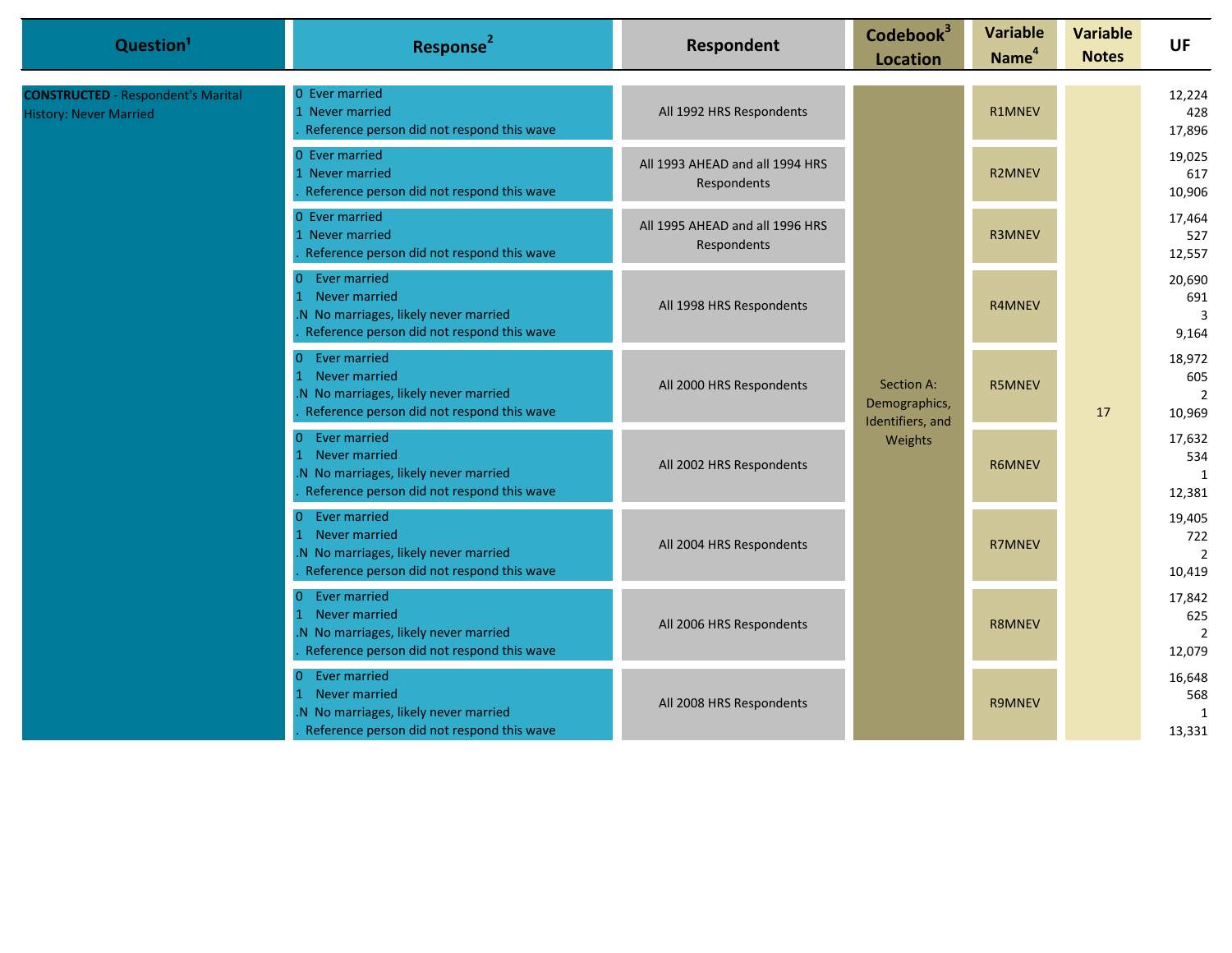| Question <sup>1</sup>                                                            | Response <sup>2</sup>                                                                                                                                                                | Respondent                                     | Codebook <sup>3</sup><br><b>Location</b>                   | <b>Variable</b><br>Name <sup>4</sup> | <b>Variable</b><br><b>Notes</b> | <b>UF</b>                              |
|----------------------------------------------------------------------------------|--------------------------------------------------------------------------------------------------------------------------------------------------------------------------------------|------------------------------------------------|------------------------------------------------------------|--------------------------------------|---------------------------------|----------------------------------------|
| <b>CONSTRUCTED - Spouse's/Partner's Marital</b><br><b>History: Never Married</b> | Ever married<br>0<br>Never married<br>.U Unmarried/unpartnered<br>.V R's spouse/partner did not respond in<br>this wave<br>Reference person did not respond this wave                | All 1992 HRS Respondents                       | Section A:<br>Demographics,<br>Identifiers, and<br>Weights | S1MNEV                               |                                 | 9,837<br>63<br>2,373<br>379<br>17,896  |
|                                                                                  | 0 Ever married<br>1 Never married<br>.U Unmarried/unpartnered<br>.V R's spouse/partner did not respond in<br>this wave<br>Reference person did not respond this wave                 | All 1993 AHEAD and all 1994 HRS<br>Respondents | Section A:<br>Demographics,<br>Identifiers, and<br>Weights | S2MNEV                               |                                 | 13,025<br>63<br>5,970<br>584<br>10,906 |
|                                                                                  | 0 Ever married<br>Never married<br>.U Unmarried/unpartnered<br>.V R's spouse/partner did not respond in<br>this wave<br>Reference person did not respond this wave                   | All 1995 AHEAD and all 1996 HRS<br>Respondents | Section A:<br>Demographics,<br>Identifiers, and<br>Weights | S3MNEV                               |                                 | 11,871<br>44<br>5,658<br>418<br>12,557 |
|                                                                                  | Ever married<br>$\overline{0}$<br>Never married<br>.U Unmarried/unpartnered<br>.V R's spouse/partner did not respond in<br>this wave<br>Reference person did not respond this wave   | All 1998 HRS Respondents                       | Section A:<br>Demographics,<br>Identifiers, and<br>Weights | S4MNEV                               | 18                              | 13,905<br>73<br>6,869<br>537<br>9,164  |
|                                                                                  | Ever married<br>$\overline{0}$<br>1 Never married<br>.U Unmarried/unpartnered<br>.V R's spouse/partner did not respond in<br>this wave<br>Reference person did not respond this wave | All 2000 HRS Respondents                       | Section A:<br>Demographics,<br>Identifiers, and<br>Weights | S5MNEV                               |                                 | 12,665<br>65<br>6,538<br>311<br>10,969 |
|                                                                                  | Ever married<br>0<br>Never married<br>.U Unmarried/unpartnered<br>V R's spouse/partner did not respond in<br>this wave<br>Reference person did not respond this wave                 | All 2002 HRS Respondents                       | Section A:<br>Demographics,<br>Identifiers, and<br>Weights | S6MNEV                               |                                 | 11,596<br>45<br>6,306<br>220<br>12,381 |
|                                                                                  | 0 Ever married<br>1 Never married<br>.U Unmarried/unpartnered<br>.V R's spouse/partner did not respond in<br>this wave<br>Reference person did not respond this wave                 | All 2004 HRS Respondents                       | Section A:<br>Demographics,<br>Identifiers, and<br>Weights | S7MNEV                               |                                 | 12,882<br>90<br>6,777<br>380<br>10,419 |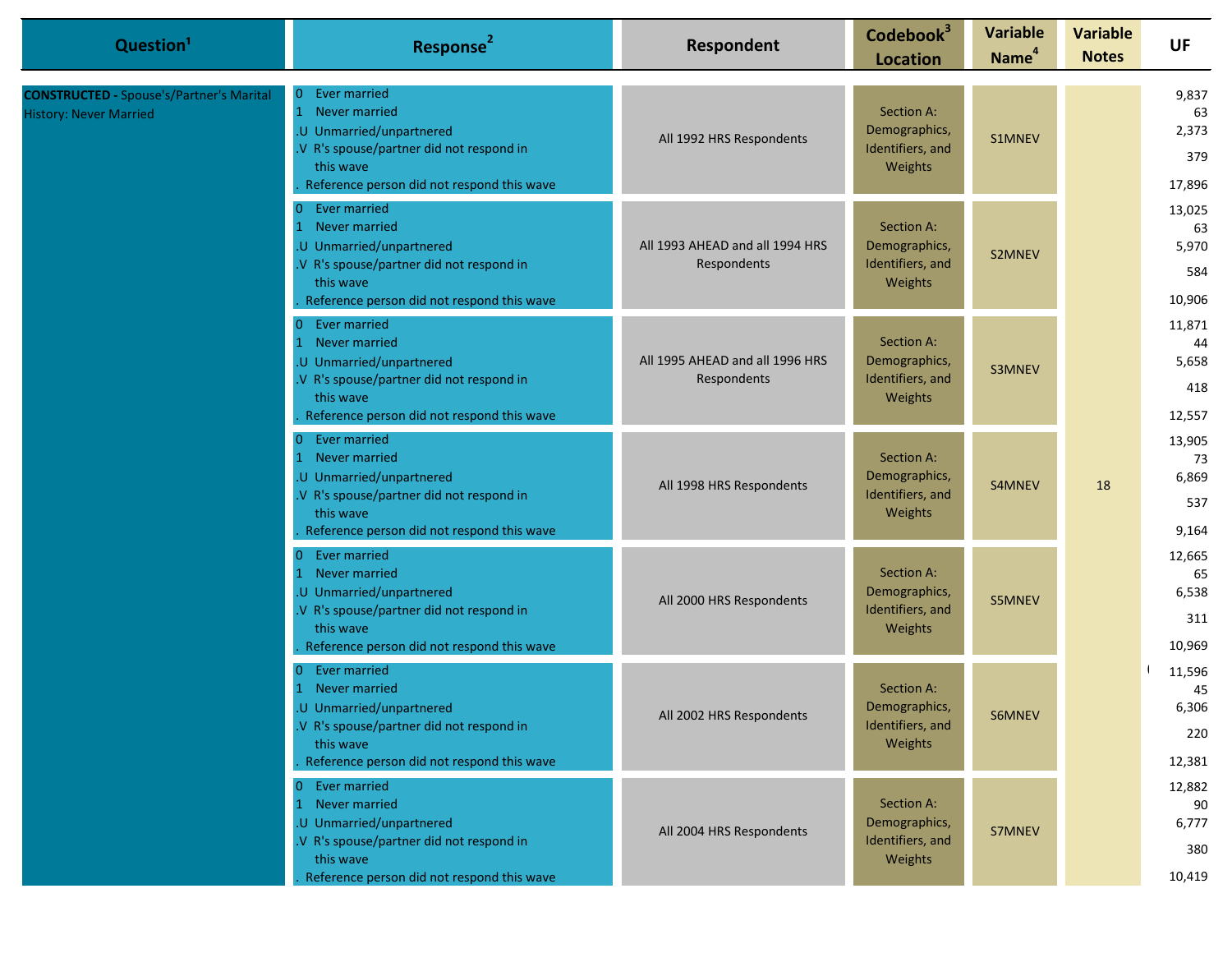| Question <sup>1</sup>                                                | Response <sup>2</sup>                                                                                                                                                                                | Respondent                                     | Codebook <sup>3</sup><br><b>Location</b>                   | <b>Variable</b><br>Name <sup>4</sup> | <b>Variable</b><br><b>Notes</b> | <b>UF</b>                                |
|----------------------------------------------------------------------|------------------------------------------------------------------------------------------------------------------------------------------------------------------------------------------------------|------------------------------------------------|------------------------------------------------------------|--------------------------------------|---------------------------------|------------------------------------------|
|                                                                      | <b>Ever married</b><br>$\Omega$<br>Never married<br>$\overline{1}$<br>U Unmarried/unpartnered<br>.V R's spouse/partner did not respond in<br>this wave<br>Reference person did not respond this wave | All 2006 HRS Respondents                       | Section A:<br>Demographics,<br>Identifiers, and<br>Weights | S8MNEV                               | 18                              | 11,655<br>80<br>6,417<br>317<br>12,079   |
|                                                                      | Ever married<br>$\overline{0}$<br>Never married<br>1<br>.U Unmarried/unpartnered<br>.V R's spouse/partner did not respond in<br>this wave<br>Reference person did not respond this wave              | All 2008 HRS Respondents                       | Section A:<br>Demographics,<br>Identifiers, and<br>Weights | S9MNEV                               |                                 | 10,577<br>69<br>6,206<br>365<br>13,331   |
| <b>CONSTRUCTED</b> - Respondent's Number of<br><b>Times Divorced</b> | $\overline{0}$<br>Reference person did not respond this wave                                                                                                                                         | All 1992 HRS Respondents                       | Section A:<br>Demographics,<br>Identifiers, and<br>Weights | R1MDIV                               |                                 | 8,688<br>3,107<br>$\mathbf{0}$<br>17,896 |
|                                                                      | Reference person did not respond this wave                                                                                                                                                           | All 1993 AHEAD and all 1994 HRS<br>Respondents | Section A:<br>Demographics,<br>Identifiers, and<br>Weights | <b>R2MDIV</b>                        |                                 | 15,756<br>3,058<br>$\Omega$<br>10,906    |
|                                                                      | Reference person did not respond this wave                                                                                                                                                           | All 1995 AHEAD and all 1996 HRS<br>Respondents | Section A:<br>Demographics,<br>Identifiers, and<br>Weights | R3MDIV                               | 19                              | 14,180<br>3,000<br>3<br>12,557           |
|                                                                      | 5<br>Reference person did not respond this wave                                                                                                                                                      | All 1998 HRS Respondents                       | Section A:<br>Demographics,<br>Identifiers, and<br>Weights | R4MDIV                               |                                 | 16,148<br>4,061<br>3<br>9,164            |
|                                                                      | Reference person did not respond this wave                                                                                                                                                           | All 2000 HRS Respondents                       | Section A:<br>Demographics,<br>Identifiers, and<br>Weights | <b>R5MDIV</b>                        |                                 | 14,582<br>3,872<br>3<br>10,969           |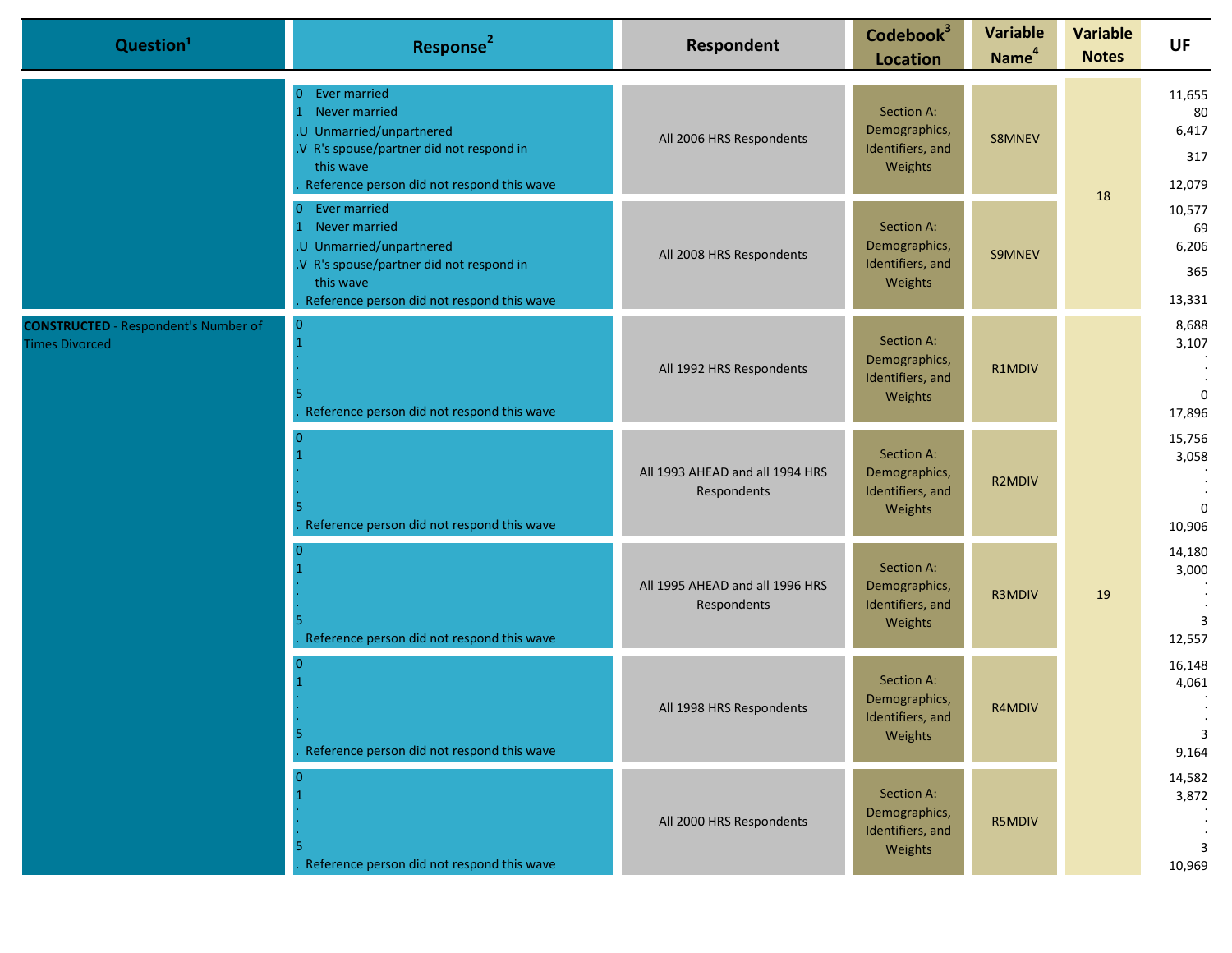|                                                                     | Question <sup>1</sup>                                                                                                                       | Response <sup>2</sup>                          | Respondent                                                 | Codebook <sup>3</sup><br><b>Location</b>                             | <b>Variable</b><br>Name <sup>4</sup> | <b>Variable</b><br><b>Notes</b>                          | <b>UF</b>                                   |
|---------------------------------------------------------------------|---------------------------------------------------------------------------------------------------------------------------------------------|------------------------------------------------|------------------------------------------------------------|----------------------------------------------------------------------|--------------------------------------|----------------------------------------------------------|---------------------------------------------|
|                                                                     |                                                                                                                                             | Reference person did not respond this wave     | All 2002 HRS Respondents                                   | Section A:<br>Demographics,<br>R6MDIV<br>Identifiers, and<br>Weights | 19                                   |                                                          | 13,283<br>3,737<br>$\overline{3}$<br>12,381 |
| <b>CONSTRUCTED - Spouse's/Partner's Number</b><br>of Times Divorced | Reference person did not respond this wave                                                                                                  | All 2004 HRS Respondents                       | Section A:<br>Demographics,<br>Identifiers, and<br>Weights | R7MDIV                                                               |                                      | 14,033<br>4,540<br>$\overline{3}$<br>10,419              |                                             |
|                                                                     | Reference person did not respond this wave                                                                                                  | All 2006 HRS Respondents                       | Section A:<br>Demographics,<br>Identifiers, and<br>Weights | <b>R8MDIV</b>                                                        |                                      | 12,710<br>4,240<br>$\overline{3}$<br>12,079              |                                             |
|                                                                     |                                                                                                                                             | Reference person did not respond this wave     | All 2008 HRS Respondents                                   | Section A:<br>Demographics,<br>Identifiers, and<br>Weights           | R9MDIV                               |                                                          | 11,631<br>4,067<br>3<br>13,331              |
|                                                                     | 0<br>.U Unmarried/Unpartnered<br>.V R's spouse/partner did not respond in<br>this wave<br>Reference person did not respond this wave        | All 1992 HRS Respondents                       | Section A:<br>Demographics,<br>Identifiers, and<br>Weights | S1MDIV                                                               |                                      | 7,335<br>2,065<br>$\mathbf 0$<br>2,373<br>379<br>17,896  |                                             |
|                                                                     | $\Omega$<br>.U Unmarried/Unpartnered<br>.V R's spouse/partner did not respond in<br>this wave<br>Reference person did not respond this wave | All 1993 AHEAD and all 1994 HRS<br>Respondents | Section A:<br>Demographics,<br>Identifiers, and<br>Weights | S2MDIV                                                               | 20                                   | 10,802<br>1,846<br>$\mathbf 0$<br>5,970<br>584<br>10,906 |                                             |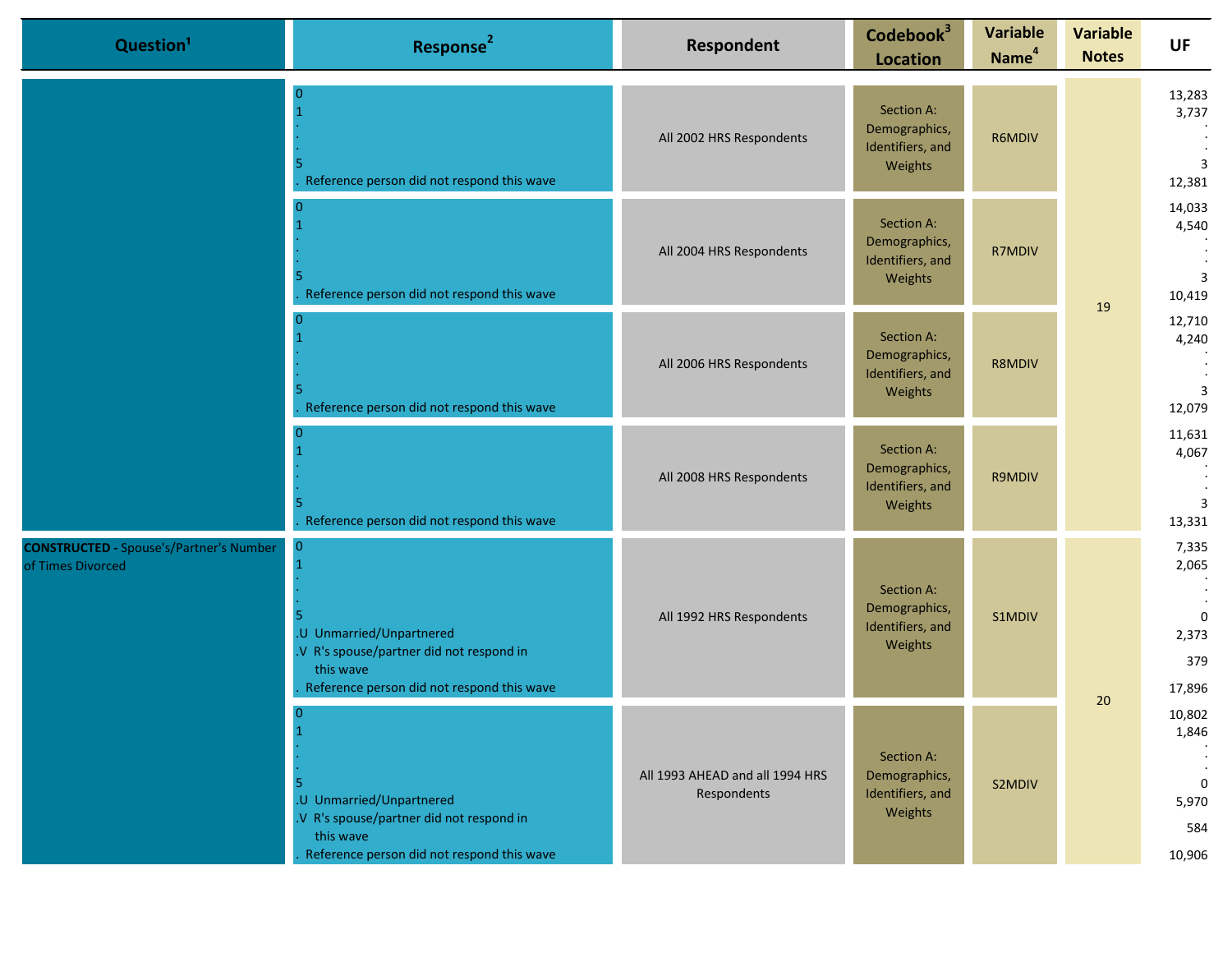| Question <sup>1</sup> | Response <sup>2</sup>                                                                                                                                                                         | Respondent                                     | Codebook <sup>3</sup><br><b>Location</b>                   | <b>Variable</b><br>Name <sup>4</sup> | <b>Variable</b><br><b>Notes</b> | <b>UF</b>                                                                                            |
|-----------------------|-----------------------------------------------------------------------------------------------------------------------------------------------------------------------------------------------|------------------------------------------------|------------------------------------------------------------|--------------------------------------|---------------------------------|------------------------------------------------------------------------------------------------------|
|                       | $\Omega$<br>.D Don't know<br>M Other missing<br>.R Refused<br>.U Unmarried/Unpartnered<br>.V R's spouse/partner did not respond in<br>this wave<br>Reference person did not respond this wave | All 1995 AHEAD and all 1996 HRS<br>Respondents | Section A:<br>Demographics,<br>Identifiers, and<br>Weights | S3MDIV                               |                                 | 9,707<br>1,800<br>$\mathbf 0$<br>$\mathbf 0$<br>$\mathbf 0$<br>$\mathbf 0$<br>5,658<br>418<br>12,557 |
|                       | .U Unmarried/Unpartnered<br>.V R's spouse/partner did not respond in<br>this wave<br>Reference person did not respond this wave                                                               | All 1998 HRS Respondents                       | Section A:<br>Demographics,<br>Identifiers, and<br>Weights | S4MDIV                               | 20                              | 11,052<br>2,339<br>$\overline{2}$<br>6,869<br>537<br>9,164                                           |
|                       | .U Unmarried/Unpartnered<br>.V R's spouse/partner did not respond in<br>this wave<br>Reference person did not respond this wave                                                               | All 2000 HRS Respondents                       | Section A:<br>Demographics,<br>Identifiers, and<br>Weights | S5MDIV                               |                                 | 9,923<br>2,243<br>$\overline{2}$<br>6,538<br>311<br>10,969                                           |
|                       | .U Unmarried/Unpartnered<br>.V R's spouse/partner did not respond in<br>this wave<br>Reference person did not respond this wave                                                               | All 2002 HRS Respondents                       | Section A:<br>Demographics,<br>Identifiers, and<br>Weights | S6MDIV                               |                                 | 8,915<br>2,153<br>$\overline{2}$<br>6,306<br>220<br>12,381                                           |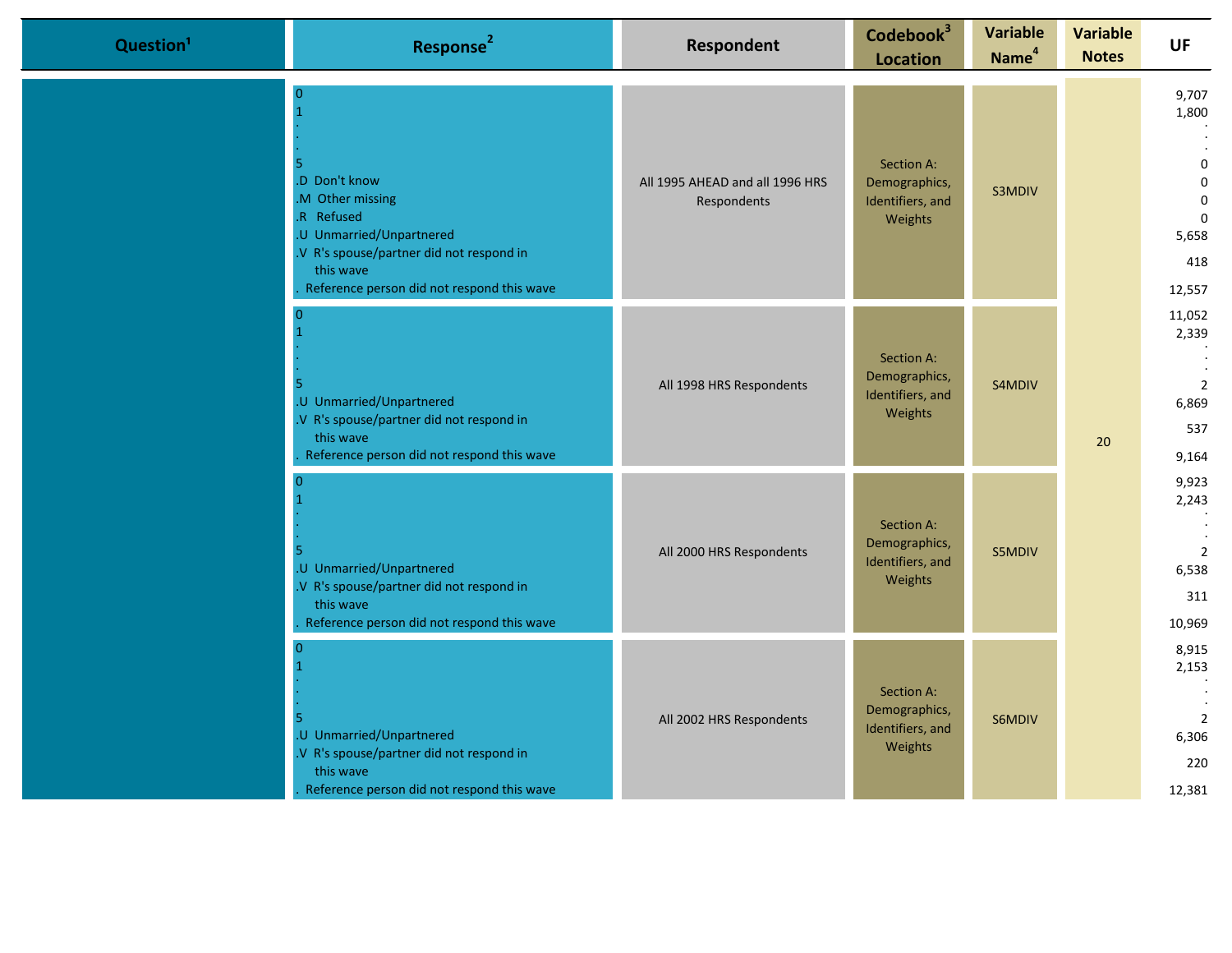| Question <sup>1</sup>                                               | Response <sup>2</sup>                                                                                                          | Respondent                                     | Codebook <sup>3</sup><br><b>Location</b>                   | <b>Variable</b><br>Name <sup>4</sup> | <b>Variable</b><br><b>Notes</b> | <b>UF</b>                                                  |
|---------------------------------------------------------------------|--------------------------------------------------------------------------------------------------------------------------------|------------------------------------------------|------------------------------------------------------------|--------------------------------------|---------------------------------|------------------------------------------------------------|
|                                                                     | .U Unmarried/Unpartnered<br>V R's spouse/partner did not respond in<br>this wave<br>Reference person did not respond this wave | All 2004 HRS Respondents                       | Section A:<br>Demographics,<br>Identifiers, and<br>Weights | S7MDIV                               |                                 | 9,565<br>2,630<br>2<br>6,777<br>380<br>10,419              |
|                                                                     | .U Unmarried/Unpartnered<br>V R's spouse/partner did not respond in<br>this wave<br>Reference person did not respond this wave | All 2006 HRS Respondents                       | Section A:<br>Demographics,<br>Identifiers, and<br>Weights | S8MDIV                               | 20                              | 8,571<br>2,398<br>$\overline{2}$<br>6,417<br>317<br>12,079 |
|                                                                     | .U Unmarried/Unpartnered<br>V R's spouse/partner did not respond in<br>this wave<br>Reference person did not respond this wave | All 2008 HRS Respondents                       | Section A:<br>Demographics,<br>Identifiers, and<br>Weights | S9MDIV                               |                                 | 7,641<br>2,252<br>2<br>6,206<br>365<br>13,331              |
| <b>CONSTRUCTED</b> - Respondent's Number of<br><b>Times Widowed</b> | Reference person did not respond this wave                                                                                     | All 1992 HRS Respondents                       | Section A:<br>Demographics,<br>Identifiers, and<br>Weights | R1MWID                               |                                 | 11,516<br>1,098<br>37<br>$\overline{1}$<br>17,896          |
|                                                                     | Reference person did not respond this wave                                                                                     | All 1993 AHEAD and all 1994 HRS<br>Respondents | Section A:<br>Demographics,<br>Identifiers, and<br>Weights | R2MWID                               | 21                              | 15,416<br>4,176<br>49<br>1<br>10,906                       |
|                                                                     | Reference person did not respond this wave                                                                                     | All 1995 AHEAD and all 1996 HRS<br>Respondents | Section A:<br>Demographics,<br>Identifiers, and<br>Weights | R3MWID                               |                                 | 13,873<br>4,057<br>59<br>$\overline{2}$<br>12,557          |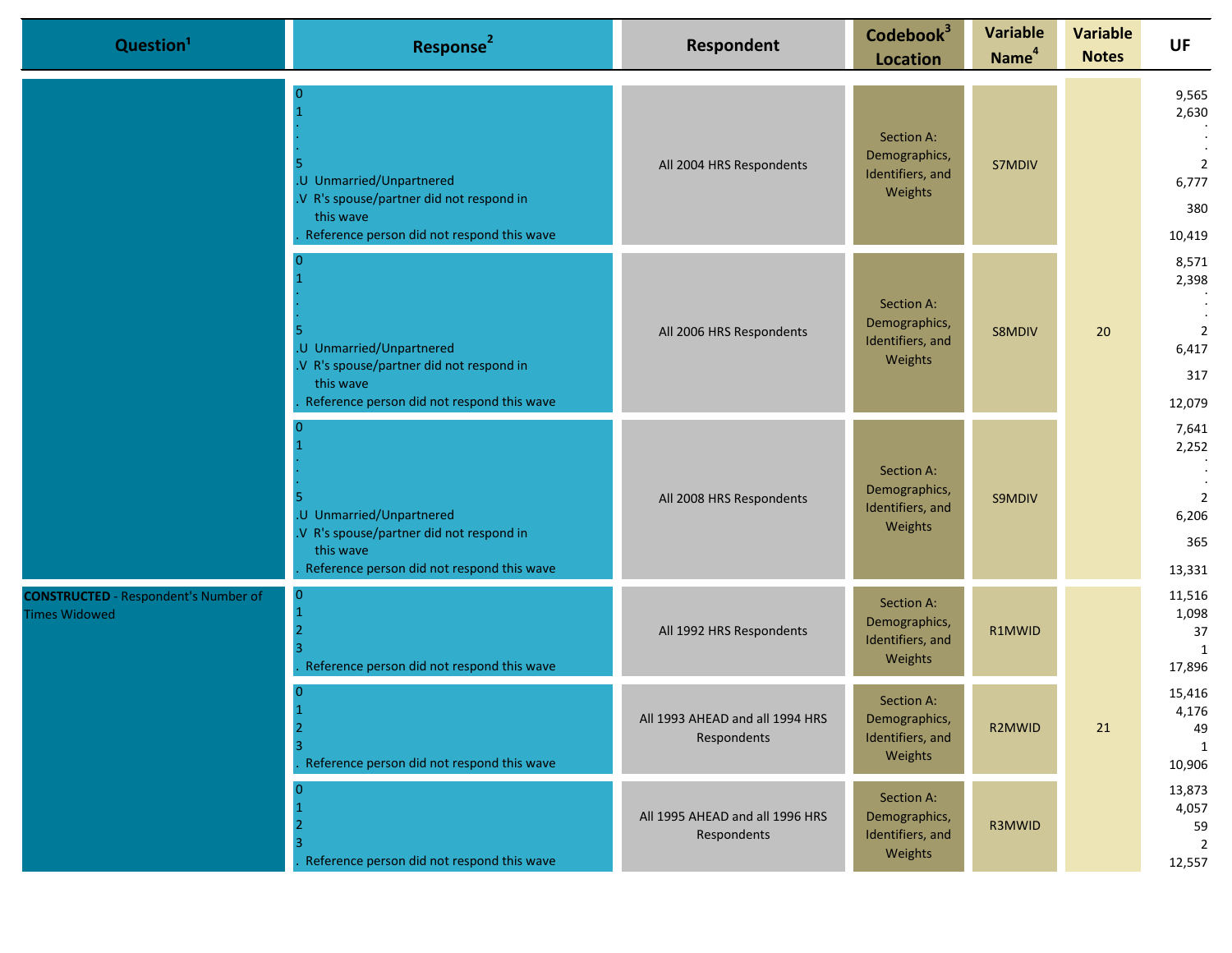| Question <sup>1</sup>                                              | Response <sup>2</sup>                                                                                                                                           | <b>Respondent</b>        | Codebook <sup>3</sup><br><b>Location</b>                   | <b>Variable</b><br>Name <sup>4</sup> | <b>Variable</b><br><b>Notes</b> | <b>UF</b>                                                    |
|--------------------------------------------------------------------|-----------------------------------------------------------------------------------------------------------------------------------------------------------------|--------------------------|------------------------------------------------------------|--------------------------------------|---------------------------------|--------------------------------------------------------------|
|                                                                    | $\Omega$<br>Reference person did not respond this wave                                                                                                          | All 1998 HRS Respondents | Section A:<br>Demographics,<br>Identifiers, and<br>Weights | R4MWID                               |                                 | 16,420<br>4,840<br>119<br>5<br>9,164                         |
|                                                                    | n<br>Reference person did not respond this wave                                                                                                                 | All 2000 HRS Respondents | Section A:<br>Demographics,<br>Identifiers, and<br>Weights | R5MWID                               |                                 | 14,727<br>4,717<br>130<br>5<br>10,969                        |
|                                                                    | $\Omega$<br>Reference person did not respond this wave                                                                                                          | All 2002 HRS Respondents | Section A:<br>Demographics,<br>Identifiers, and<br>Weights | R6MWID                               | 21                              | 13,385<br>4,628<br>149<br>5<br>12,381                        |
|                                                                    | $\Omega$<br>Reference person did not respond this wave                                                                                                          | All 2004 HRS Respondents | Section A:<br>Demographics,<br>Identifiers, and<br>Weights | R7MWID                               |                                 | 15,355<br>4,607<br>159<br>8<br>10,419                        |
|                                                                    | $\Omega$<br>Reference person did not respond this wave                                                                                                          | All 2006 HRS Respondents | Section A:<br>Demographics,<br>Identifiers, and<br>Weights | R8MWID                               |                                 | 13,808<br>4,460<br>189<br>12<br>12,079                       |
|                                                                    | Reference person did not respond this wave                                                                                                                      | All 2008 HRS Respondents | Section A:<br>Demographics,<br>Identifiers, and<br>Weights | R9MWID                               |                                 | 12,687<br>4,325<br>193<br>12<br>13,331                       |
| <b>CONSTRUCTED</b> - Spouse's/Partner's Number<br>of Times Widowed | $\mathbf{0}$<br>$\overline{2}$<br>U Unmarried/Unpartnered<br>V R's spouse/partner did not respond in<br>this wave<br>Reference person did not respond this wave | All 1992 HRS Respondents | Section A:<br>Demographics,<br>Identifiers, and<br>Weights | S1MWID                               | 22                              | 9,456<br>429<br>14<br>$\mathbf{1}$<br>2,373<br>379<br>17,896 |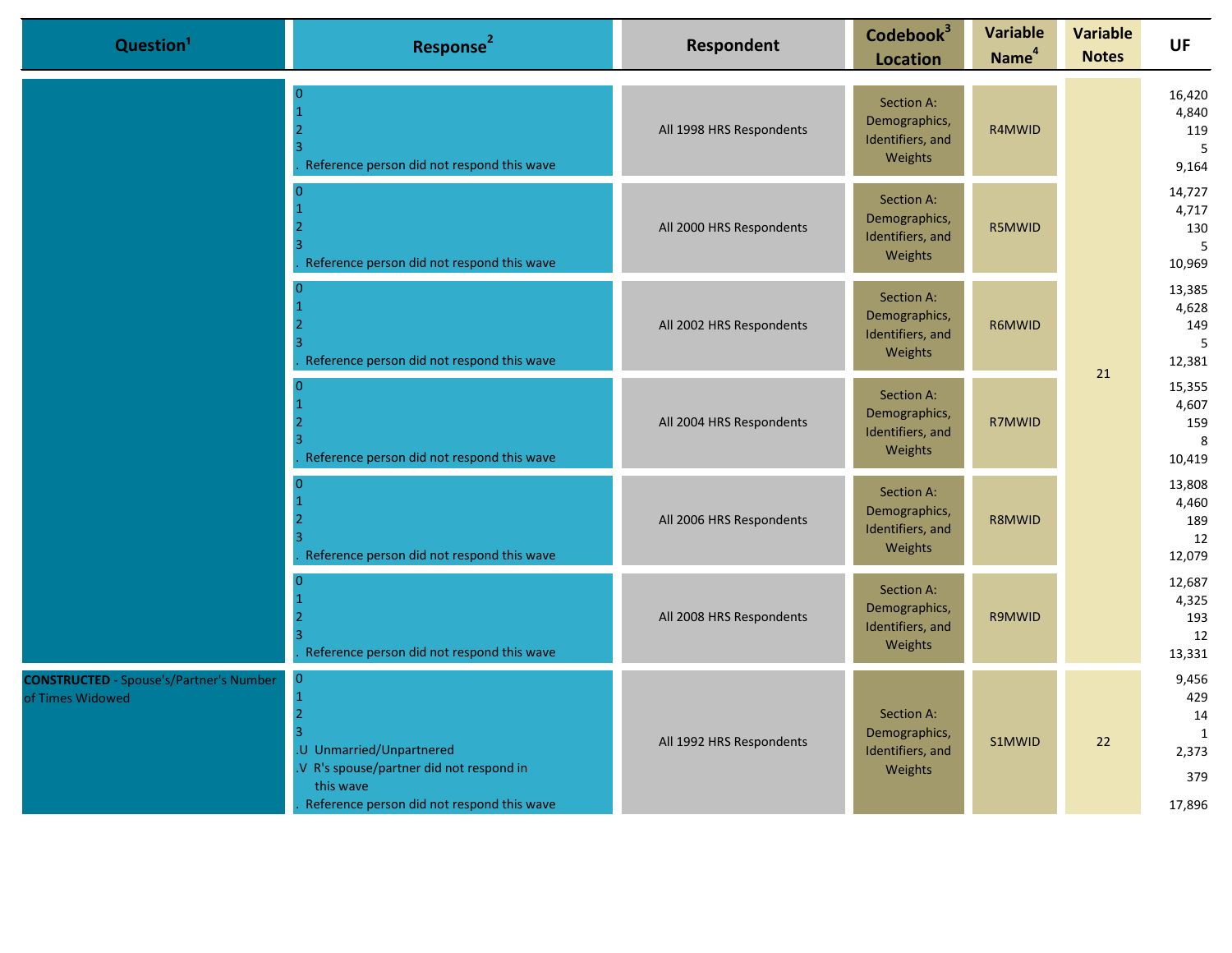| Question <sup>1</sup> | Response <sup>2</sup>                                                                                                                 | Respondent                                     | Codebook <sup>3</sup><br><b>Location</b>                   | <b>Variable</b><br>Name <sup>4</sup> | <b>Variable</b><br><b>Notes</b> | <b>UF</b>                                                    |
|-----------------------|---------------------------------------------------------------------------------------------------------------------------------------|------------------------------------------------|------------------------------------------------------------|--------------------------------------|---------------------------------|--------------------------------------------------------------|
|                       | U Unmarried/Unpartnered<br>.V R's spouse/partner did not respond in<br>this wave<br>Reference person did not respond this wave        | All 1993 AHEAD and all 1994 HRS<br>Respondents | Section A:<br>Demographics,<br>Identifiers, and<br>Weights | S2MWID                               |                                 | 12,676<br>398<br>14<br>$\mathbf 0$<br>5,970<br>584<br>10,906 |
|                       | U Unmarried/Unpartnered<br>.V R's spouse/partner did not respond in<br>this wave<br>Reference person did not respond this wave        | All 1995 AHEAD and all 1996 HRS<br>Respondents | Section A:<br>Demographics,<br>Identifiers, and<br>Weights | S3MWID                               |                                 | 11,485<br>415<br>15<br>$\mathbf 0$<br>5,658<br>418<br>12,557 |
|                       | U Unmarried/Unpartnered<br>V R's spouse/partner did not respond in<br>this wave<br>Reference person did not respond this wave         | All 1998 HRS Respondents                       | Section A:<br>Demographics,<br>Identifiers, and<br>Weights | S4MWID                               | 22                              | 13,327<br>632<br>18<br>1<br>6,869<br>537<br>9,164            |
|                       | .U Unmarried/Unpartnered<br>.V R's spouse/partner did not respond in<br>this wave<br>Reference person did not respond this wave       | All 2000 HRS Respondents                       | Section A:<br>Demographics,<br>Identifiers, and<br>Weights | S5MWID                               |                                 | 12,077<br>631<br>22<br>$\mathbf 0$<br>6,538<br>311<br>10,969 |
|                       | 12<br>.U Unmarried/Unpartnered<br>.V R's spouse/partner did not respond in<br>this wave<br>Reference person did not respond this wave | All 2002 HRS Respondents                       | Section A:<br>Demographics,<br>Identifiers, and<br>Weights | S6MWID                               |                                 | 10,927<br>683<br>$30\,$<br>1<br>6,306<br>220<br>12,381       |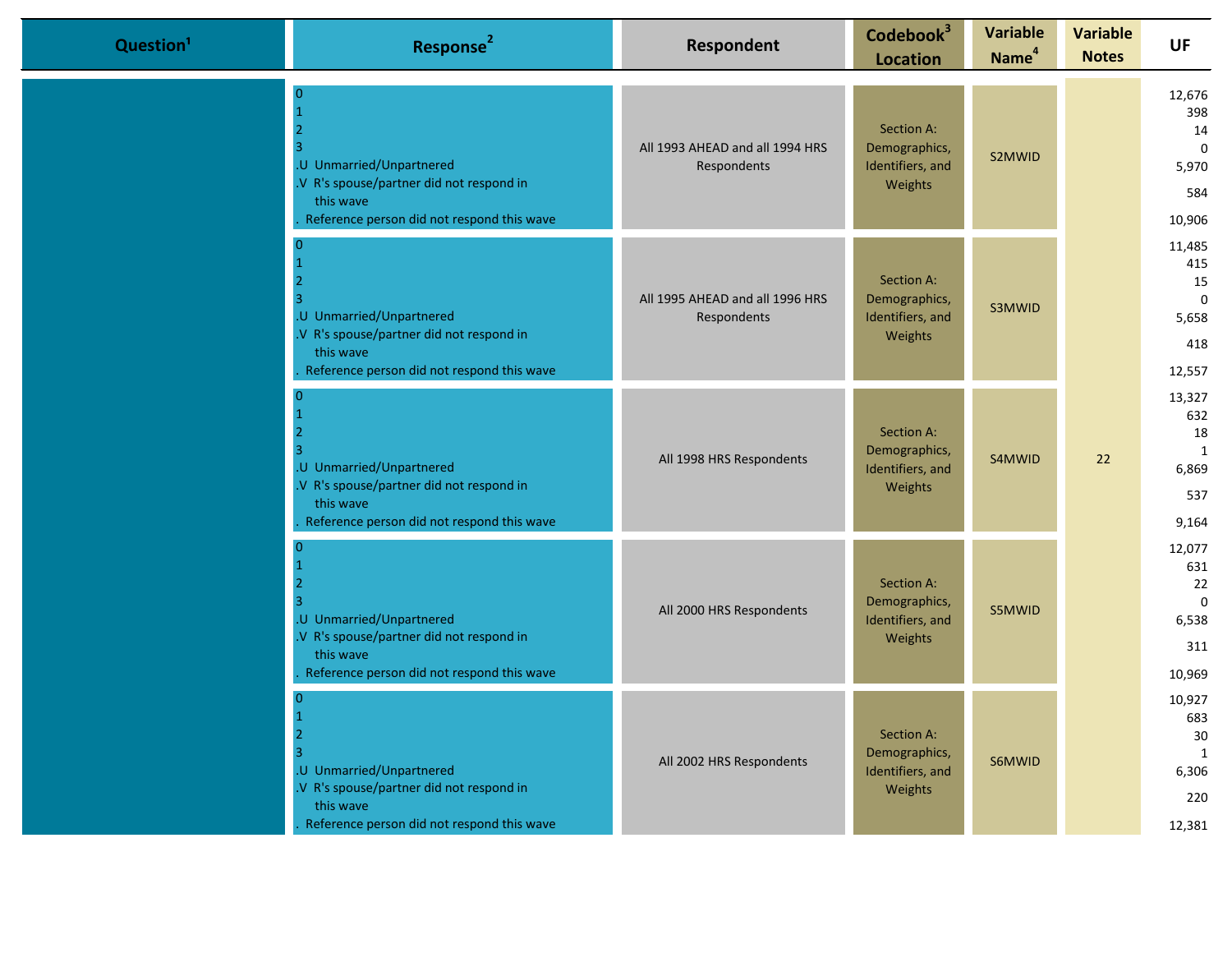| Question <sup>1</sup>                                                             | Response <sup>2</sup>                                                                                                                       | Respondent                                     | Codebook <sup>3</sup><br><b>Location</b>                   | <b>Variable</b><br>Name <sup>4</sup> | <b>Variable</b><br><b>Notes</b> | <b>UF</b>                                                      |
|-----------------------------------------------------------------------------------|---------------------------------------------------------------------------------------------------------------------------------------------|------------------------------------------------|------------------------------------------------------------|--------------------------------------|---------------------------------|----------------------------------------------------------------|
|                                                                                   | $\Omega$<br>.U Unmarried/Unpartnered<br>.V R's spouse/partner did not respond in<br>this wave<br>Reference person did not respond this wave | All 2004 HRS Respondents                       | Section A:<br>Demographics,<br>Identifiers, and<br>Weights | S7MWID                               |                                 | 12,198<br>738<br>35<br>1<br>6,777<br>380<br>10,419             |
|                                                                                   | .U Unmarried/Unpartnered<br>.V R's spouse/partner did not respond in<br>this wave<br>Reference person did not respond this wave             | All 2006 HRS Respondents                       | Section A:<br>Demographics,<br>Identifiers, and<br>Weights | S8MWID                               | 22                              | 10,961<br>726<br>46<br>2<br>6,417<br>317<br>12,079             |
|                                                                                   | .U Unmarried/Unpartnered<br>.V R's spouse/partner did not respond in<br>this wave<br>Reference person did not respond this wave             | All 2008 HRS Respondents                       | Section A:<br>Demographics,<br>Identifiers, and<br>Weights | S9MWID                               |                                 | 9,910<br>697<br>37<br>$\overline{2}$<br>6,206<br>365<br>13,331 |
| <b>CONSTRUCTED</b> - Respondent's Length of<br><b>Current Marriage (in years)</b> | $\mathbf{0}$<br>0.1<br>53.2<br>M Other missing<br>U Unmarried/Unpartnered<br>Reference person did not respond this wave                     | All 1992 HRS Respondents                       | Section A:<br>Demographics,<br>Identifiers, and<br>Weights | <b>R1MCURLN</b>                      | 23                              | $\mathbf{1}$<br>9<br>1<br>44<br>2,399<br>17,896                |
|                                                                                   | $\overline{0}$<br>0.1<br>77<br>.M Other missing<br>.U Unmarried/Unpartnered<br>Reference person did not respond this wave                   | All 1993 AHEAD and all 1994 HRS<br>Respondents | Section A:<br>Demographics,<br>Identifiers, and<br>Weights | <b>R2MCURLN</b>                      |                                 | $\mathbf 0$<br>9<br>$\overline{2}$<br>118<br>5,976<br>10,906   |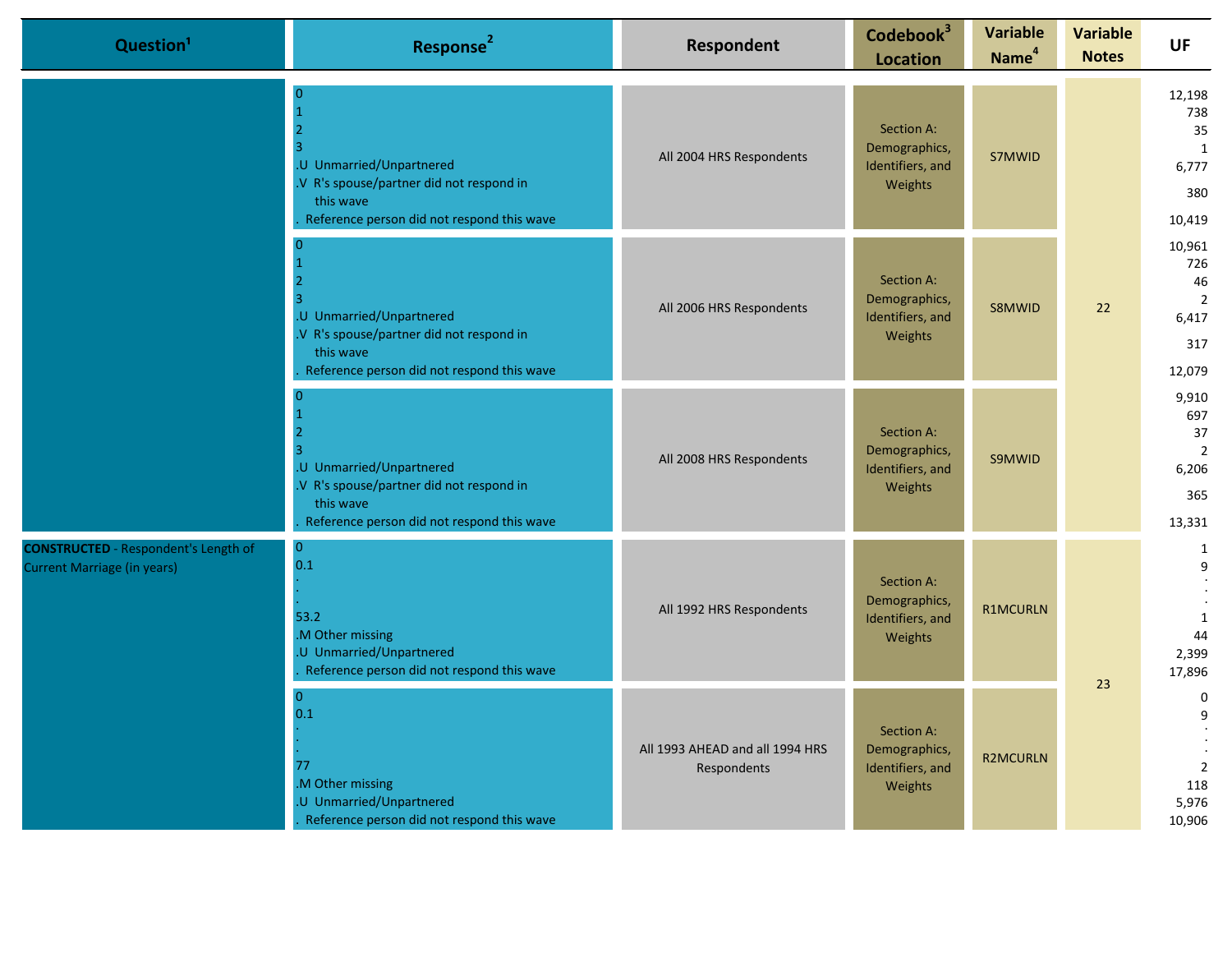| Question <sup>1</sup> | Response <sup>2</sup>                                                                                                       | <b>Respondent</b>                              | Codebook <sup>3</sup><br><b>Location</b>                   | <b>Variable</b><br>Name <sup>4</sup> | <b>Variable</b><br><b>Notes</b> | <b>UF</b>                                                      |
|-----------------------|-----------------------------------------------------------------------------------------------------------------------------|------------------------------------------------|------------------------------------------------------------|--------------------------------------|---------------------------------|----------------------------------------------------------------|
|                       | $\overline{0}$<br>0.1<br>75.3<br>.M Other missing<br>.U Unmarried/Unpartnered<br>Reference person did not respond this wave | All 1995 AHEAD and all 1996 HRS<br>Respondents | Section A:<br>Demographics,<br>Identifiers, and<br>Weights | <b>R3MCURLN</b>                      |                                 | 5<br>5<br>$\overline{2}$<br>97<br>5,678<br>12,557              |
|                       | $\overline{0}$<br>0.1<br>74.4<br>.M Other missing<br>.U Unmarried/Unpartnered<br>Reference person did not respond this wave | All 1998 HRS Respondents                       | Section A:<br>Demographics,<br>Identifiers, and<br>Weights | <b>R4MCURLN</b>                      |                                 | $\overline{2}$<br>13<br>$\overline{2}$<br>94<br>7,055<br>9,164 |
|                       | $\pmb{0}$<br>0.1<br>75.2<br>.M Other missing<br>.U Unmarried/Unpartnered<br>Reference person did not respond this wave      | All 2000 HRS Respondents                       | Section A:<br>Demographics,<br>Identifiers, and<br>Weights | <b>R5MCURLN</b>                      | 23                              | 1<br>10<br>$\overline{2}$<br>83<br>6,778<br>10,969             |
|                       | $\overline{0}$<br>0.1<br>74.7<br>.M Other missing<br>.U Unmarried/Unpartnered<br>Reference person did not respond this wave | All 2002 HRS Respondents                       | Section A:<br>Demographics,<br>Identifiers, and<br>Weights | <b>R6MCURLN</b>                      |                                 | 3<br>8<br>$\overline{2}$<br>219<br>6,524<br>12,381             |
|                       | $\overline{0}$<br>0.1<br>76.2<br>.M Other missing<br>.U Unmarried/Unpartnered<br>Reference person did not respond this wave | All 2004 HRS Respondents                       | Section A:<br>Demographics,<br>Identifiers, and<br>Weights | <b>R7MCURLN</b>                      |                                 | 6<br>5<br>$\overline{2}$<br>230<br>7,124<br>10,419             |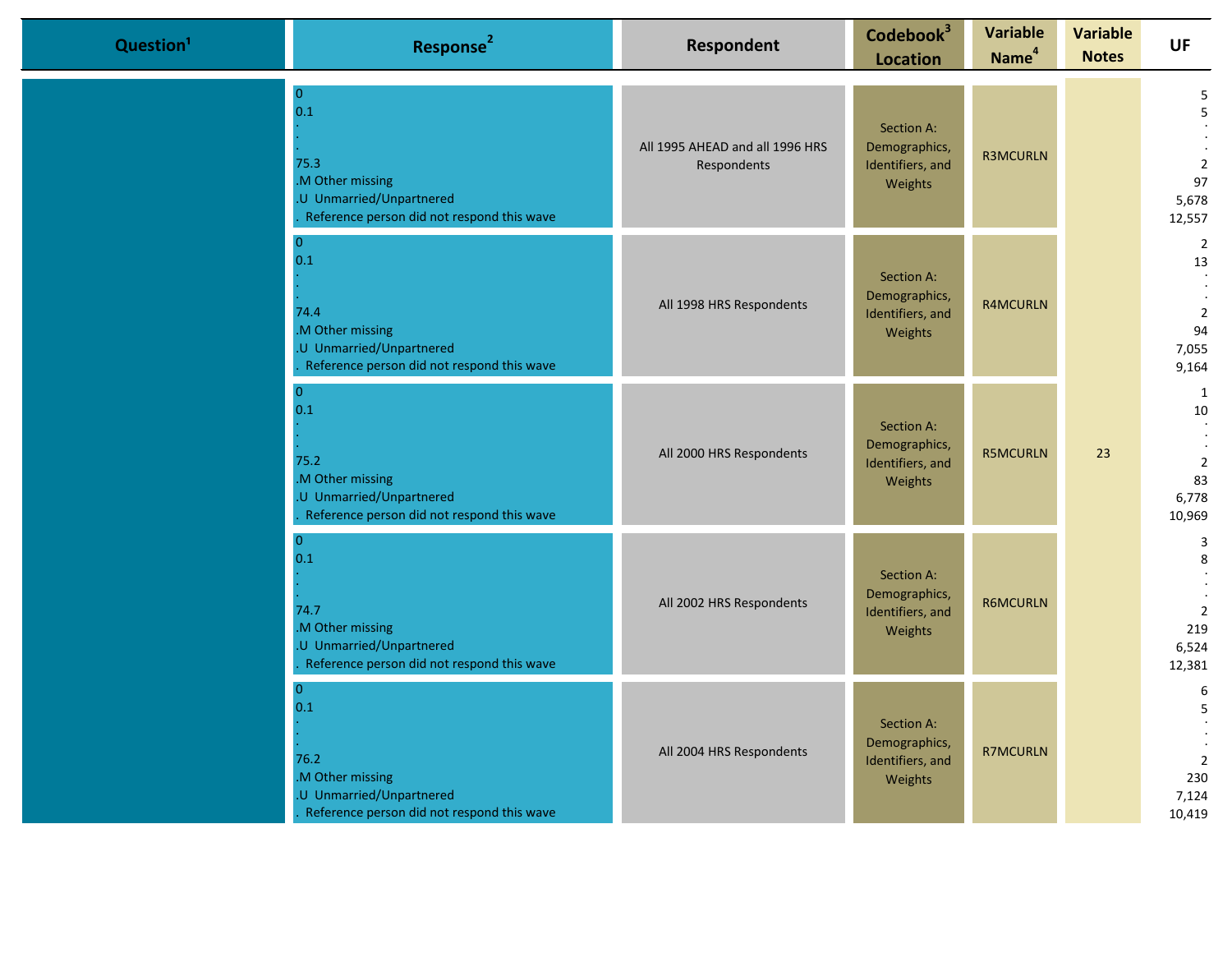| Question <sup>1</sup>                                                            | Response <sup>2</sup>                                                                                                                                                                | Respondent                                     | Codebook <sup>3</sup><br><b>Location</b>                   | <b>Variable</b><br>Name <sup>4</sup> | <b>Variable</b><br><b>Notes</b> | <b>UF</b>                                                     |
|----------------------------------------------------------------------------------|--------------------------------------------------------------------------------------------------------------------------------------------------------------------------------------|------------------------------------------------|------------------------------------------------------------|--------------------------------------|---------------------------------|---------------------------------------------------------------|
|                                                                                  | $\overline{0}$<br>0.1<br>76.2<br>.M Other missing<br>.U Unmarried/Unpartnered<br>Reference person did not respond this wave                                                          | All 2006 HRS Respondents                       | Section A:<br>Demographics,<br>Identifiers, and<br>Weights | <b>R8MCURLN</b>                      | 23                              | 3<br>$\overline{7}$<br>1<br>231<br>6,780<br>12,079            |
|                                                                                  | $\theta$<br>0.1<br>78.4<br>.M Other missing<br>.U Unmarried/Unpartnered<br>Reference person did not respond this wave                                                                | All 2008 HRS Respondents                       | Section A:<br>Demographics,<br>Identifiers, and<br>Weights | <b>R9MCURLN</b>                      |                                 | 1<br>6<br>1<br>224<br>6,550<br>13,331                         |
| <b>CONSTRUCTED</b> - Spouse's/Partner's Length<br>of Current Marriage (in years) | $\overline{0}$<br>0.1<br>53.2<br>.M Other missing<br>.U Unmarried/Unpartnered<br>.V R's spouse/partner did not respond in<br>this wave<br>Reference person did not respond this wave | All 1992 HRS Respondents                       | Section A:<br>Demographics,<br>Identifiers, and<br>Weights | <b>S1MCURLN</b>                      | 24                              | 1<br>6<br>1<br>25<br>2,694<br>379<br>17,896                   |
|                                                                                  | $\mathbf{0}$<br>0.1<br>77<br>.M Other missing<br>.U Unmarried/Unpartnered<br>V R's spouse/partner did not respond in<br>this wave<br>Reference person did not respond this wave      | All 1993 AHEAD and all 1994 HRS<br>Respondents | Section A:<br>Demographics,<br>Identifiers, and<br>Weights | <b>S2MCURLN</b>                      |                                 | $\mathbf 0$<br>$\overline{2}$<br>84<br>6,268<br>584<br>10,906 |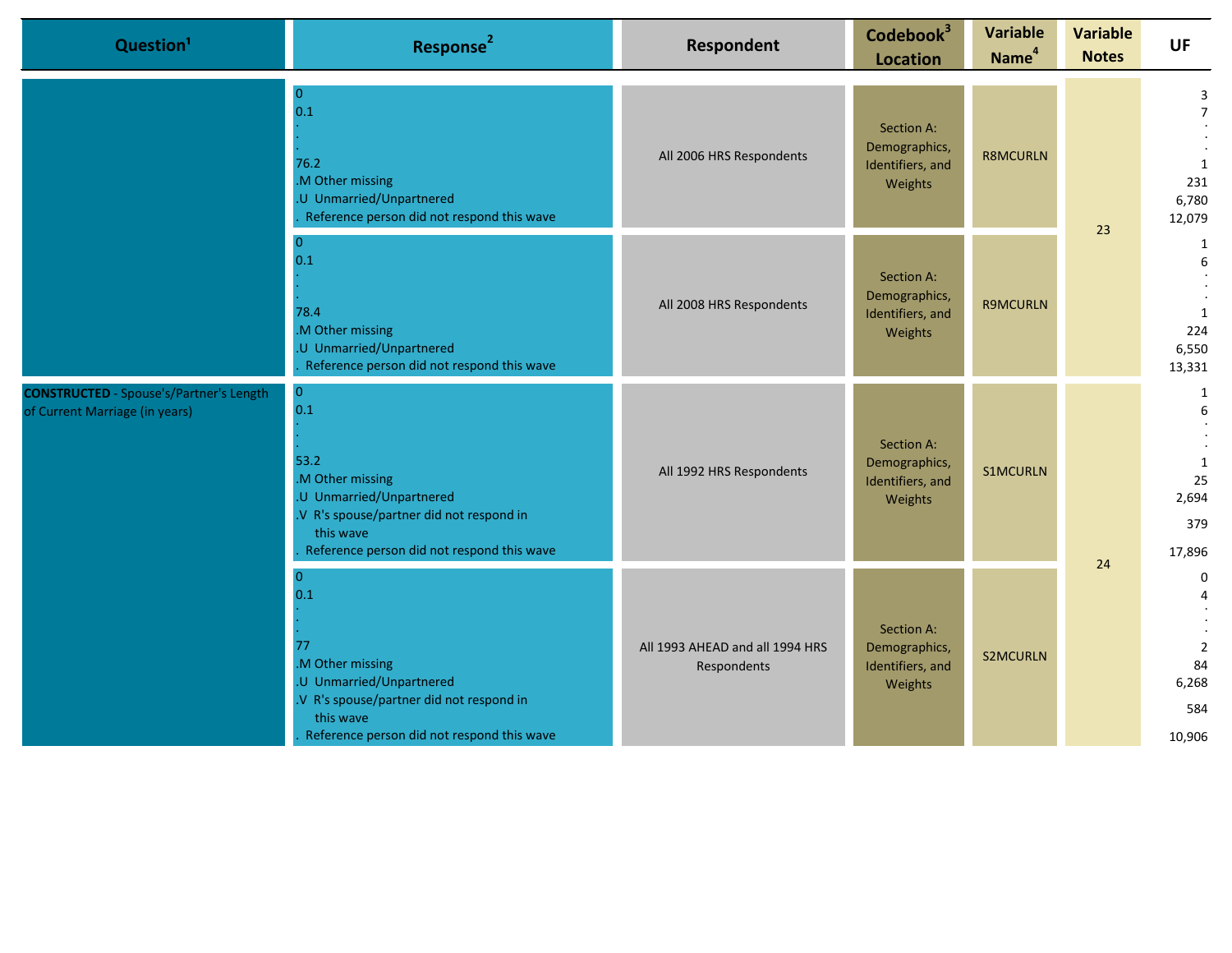| Question <sup>1</sup> | Response <sup>2</sup>                                                                                                                                                                                               | Respondent                                     | Codebook <sup>3</sup><br><b>Location</b>                   | <b>Variable</b><br>Name <sup>4</sup> | <b>Variable</b><br><b>Notes</b> | <b>UF</b>                                                                              |
|-----------------------|---------------------------------------------------------------------------------------------------------------------------------------------------------------------------------------------------------------------|------------------------------------------------|------------------------------------------------------------|--------------------------------------|---------------------------------|----------------------------------------------------------------------------------------|
|                       | $\overline{0}$<br>0.1<br>75.3<br>.D Don't know<br>.M Other missing<br>.R Refused<br>.U Unmarried/Unpartnered<br>.V R's spouse/partner did not respond in<br>this wave<br>Reference person did not respond this wave | All 1995 AHEAD and all 1996 HRS<br>Respondents | Section A:<br>Demographics,<br>Identifiers, and<br>Weights | <b>S3MCURLN</b>                      |                                 | 3<br>3<br>$\overline{2}$<br>$\mathbf 0$<br>70<br>$\mathbf 0$<br>5,904<br>418<br>12,557 |
|                       | $\overline{0}$<br>0.1<br>74.4<br>M Other missing<br>.U Unmarried/Unpartnered<br>.V R's spouse/partner did not respond in<br>this wave<br>Reference person did not respond this wave                                 | All 1998 HRS Respondents                       | Section A:<br>Demographics,<br>Identifiers, and<br>Weights | <b>S4MCURLN</b>                      | 24                              | 1<br>13<br>$\overline{2}$<br>74<br>7,307<br>537<br>9,164                               |
|                       | 0<br>0.1<br>75.2<br>M Other missing<br>.U Unmarried/Unpartnered<br>.V R's spouse/partner did not respond in<br>this wave<br>Reference person did not respond this wave                                              | All 2000 HRS Respondents                       | Section A:<br>Demographics,<br>Identifiers, and<br>Weights | <b>S5MCURLN</b>                      |                                 | 1<br>9<br>$\overline{2}$<br>69<br>6,965<br>311<br>10,969                               |
|                       | $\mathbf{0}$<br>0.1<br>74.7<br>M Other missing<br>.U Unmarried/Unpartnered<br>.V R's spouse/partner did not respond in<br>this wave<br>Reference person did not respond this wave                                   | All 2002 HRS Respondents                       | Section A:<br>Demographics,<br>Identifiers, and<br>Weights | <b>S6MCURLN</b>                      |                                 | 3<br>5<br>$\overline{2}$<br>207<br>6,694<br>220<br>12,381                              |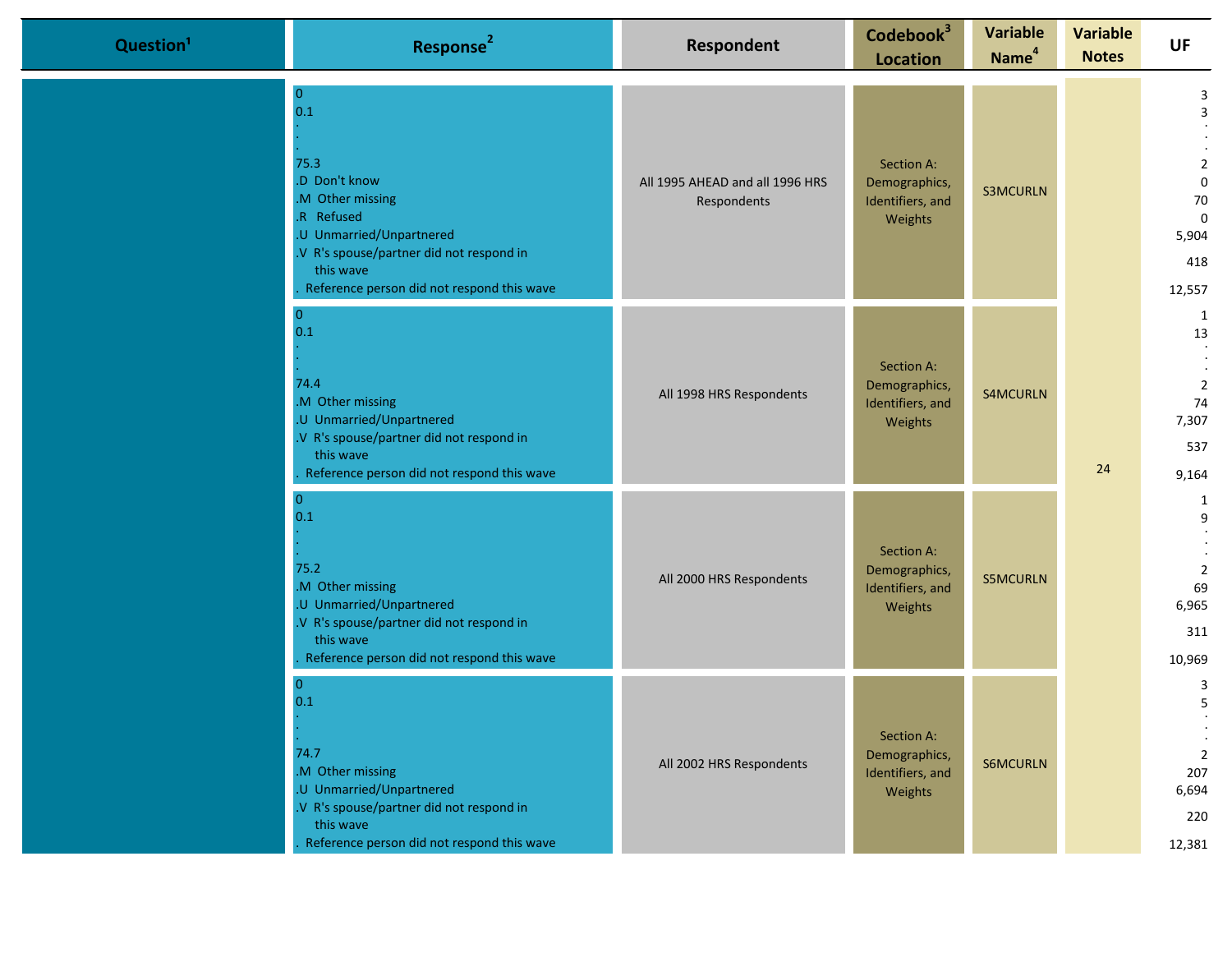|                                                                                                            | Question <sup>1</sup>                                                                                                                                                                | Response <sup>2</sup>                                                                                                                                                                | Respondent                                                 | Codebook <sup>3</sup><br><b>Location</b>                   | <b>Variable</b><br>Name <sup>4</sup> | <b>Variable</b><br><b>Notes</b>                           | <b>UF</b>                                                                           |
|------------------------------------------------------------------------------------------------------------|--------------------------------------------------------------------------------------------------------------------------------------------------------------------------------------|--------------------------------------------------------------------------------------------------------------------------------------------------------------------------------------|------------------------------------------------------------|------------------------------------------------------------|--------------------------------------|-----------------------------------------------------------|-------------------------------------------------------------------------------------|
|                                                                                                            |                                                                                                                                                                                      | $\bf{0}$<br>0.1<br>76.2<br>.M Other missing<br>.U Unmarried/Unpartnered<br>.V R's spouse/partner did not respond in<br>this wave<br>Reference person did not respond this wave       | All 2004 HRS Respondents                                   | Section A:<br>Demographics,<br>Identifiers, and<br>Weights | <b>S7MCURLN</b>                      |                                                           | 6<br>$\overline{2}$<br>213<br>7,330<br>380<br>10,419                                |
|                                                                                                            |                                                                                                                                                                                      | $\overline{0}$<br>0.1<br>73.5<br>.M Other missing<br>.U Unmarried/Unpartnered<br>.V R's spouse/partner did not respond in<br>this wave<br>Reference person did not respond this wave | All 2006 HRS Respondents                                   | Section A:<br>Demographics,<br>Identifiers, and<br>Weights | <b>S8MCURLN</b>                      | 24                                                        | $\overline{2}$<br>$\overline{7}$<br>$\overline{2}$<br>215<br>6,943<br>317<br>12,079 |
|                                                                                                            | $\overline{0}$<br>0.1<br>72.7<br>.M Other missing<br>.U Unmarried/Unpartnered<br>.V R's spouse/partner did not respond in<br>this wave<br>Reference person did not respond this wave | All 2008 HRS Respondents                                                                                                                                                             | Section A:<br>Demographics,<br>Identifiers, and<br>Weights | <b>S9MCURLN</b>                                            |                                      | 1<br>3<br>$\overline{4}$<br>208<br>6,699<br>365<br>13,331 |                                                                                     |
| <b>CONSTRUCTED</b> - Respondent's Length of<br>Longest Marriage (including current<br>marriage) (in years) | $\bf{0}$<br>0.1<br>53.2<br>Reference person did not respond this wave                                                                                                                | All 1992 HRS Respondents                                                                                                                                                             | Section A:<br>Demographics,<br>Identifiers, and<br>Weights | R1MLEN                                                     | 25                                   | 554<br>3<br>1<br>17,896                                   |                                                                                     |
|                                                                                                            |                                                                                                                                                                                      | $\mathbf{0}$<br>0.1<br>79<br>Reference person did not respond this wave                                                                                                              | All 1993 AHEAD and all 1994 HRS<br>Respondents             | Section A:<br>Demographics,<br>Identifiers, and<br>Weights | R2MLEN                               |                                                           | 929<br>$\overline{2}$<br>1<br>10,906                                                |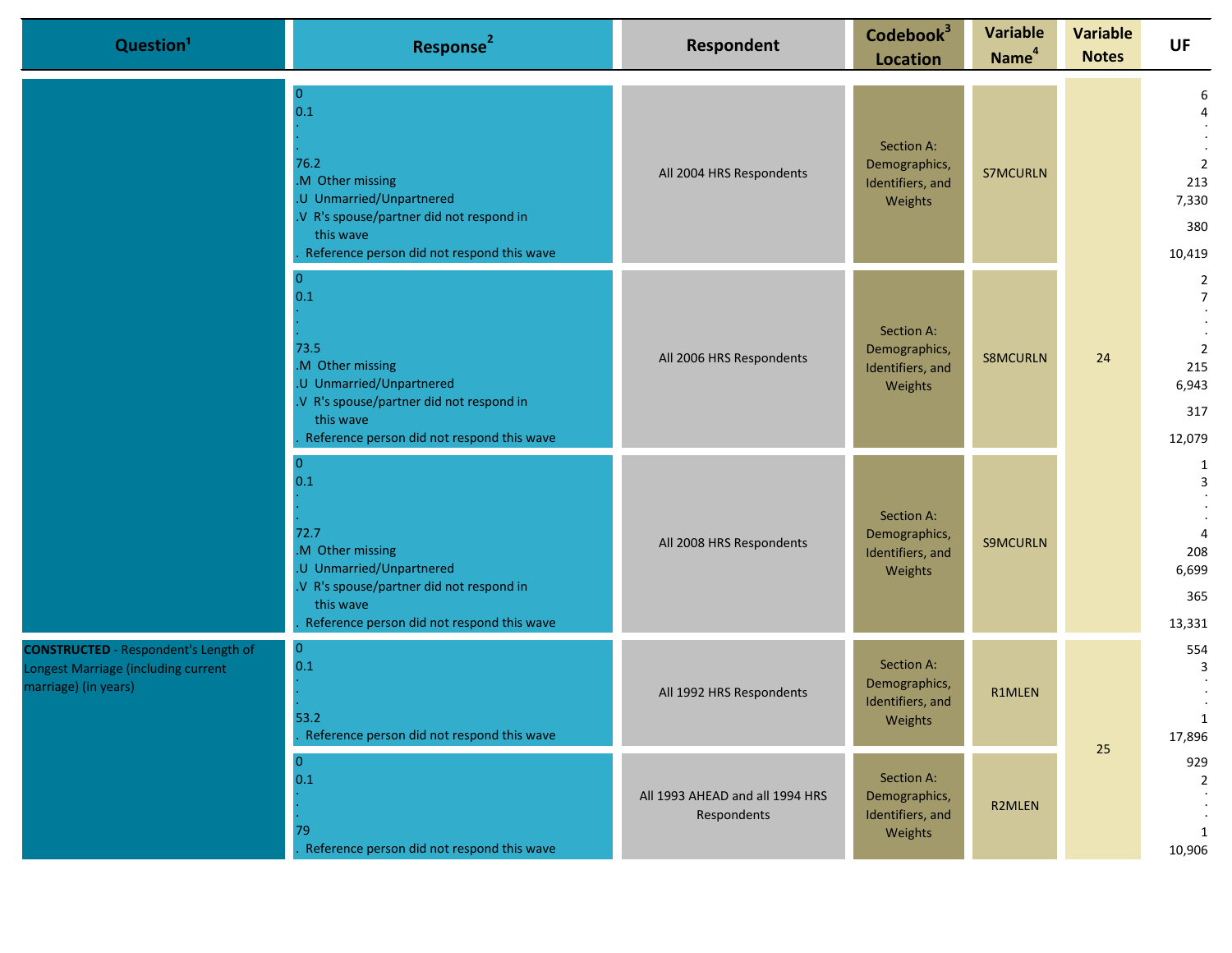| Question <sup>1</sup> | Response <sup>2</sup>                                                       | Respondent                                     | Codebook <sup>3</sup><br><b>Location</b>                   | <b>Variable</b><br>Name <sup>4</sup> | <b>Variable</b><br><b>Notes</b> | <b>UF</b>                                       |
|-----------------------|-----------------------------------------------------------------------------|------------------------------------------------|------------------------------------------------------------|--------------------------------------|---------------------------------|-------------------------------------------------|
|                       | $\overline{0}$<br>0.3<br>79<br>Reference person did not respond this wave   | All 1995 AHEAD and all 1996 HRS<br>Respondents | Section A:<br>Demographics,<br>Identifiers, and<br>Weights | R3MLEN                               |                                 | 791<br>1<br>1<br>12,557                         |
|                       | $\overline{0}$<br>0.2<br>79<br>Reference person did not respond this wave   | All 1998 HRS Respondents                       | Section A:<br>Demographics,<br>Identifiers, and<br>Weights | R4MLEN                               |                                 | 948<br>$\mathbf{1}$<br>1<br>9,164               |
|                       | $\bf{0}$<br>0.2<br>77<br>Reference person did not respond this wave         | All 2000 HRS Respondents                       | Section A:<br>Demographics,<br>Identifiers, and<br>Weights | <b>R5MLEN</b>                        |                                 | 824<br>$\overline{2}$<br>$\mathbf{1}$<br>10,969 |
|                       | $\overline{0}$<br>0.3<br>77<br>Reference person did not respond this wave   | All 2002 HRS Respondents                       | Section A:<br>Demographics,<br>Identifiers, and<br>Weights | R6MLEN                               | 25                              | 770<br>1<br>1<br>12,381                         |
|                       | $\overline{0}$<br>0.1<br>76.2<br>Reference person did not respond this wave | All 2004 HRS Respondents                       | Section A:<br>Demographics,<br>Identifiers, and<br>Weights | R7MLEN                               |                                 | 1,009<br>1<br>$\overline{2}$<br>10,419          |
|                       | $\overline{0}$<br>0.2<br>78.3<br>Reference person did not respond this wave | All 2006 HRS Respondents                       | Section A:<br>Demographics,<br>Identifiers, and<br>Weights | <b>R8MLEN</b>                        |                                 | 915<br>1<br>$\bullet$<br>$\mathbf{1}$<br>12,079 |
|                       | $\mathbf{0}$<br>0.3<br>78.4<br>Reference person did not respond this wave   | All 2008 HRS Respondents                       | Section A:<br>Demographics,<br>Identifiers, and<br>Weights | R9MLEN                               |                                 | 852<br>3<br>1<br>13,331                         |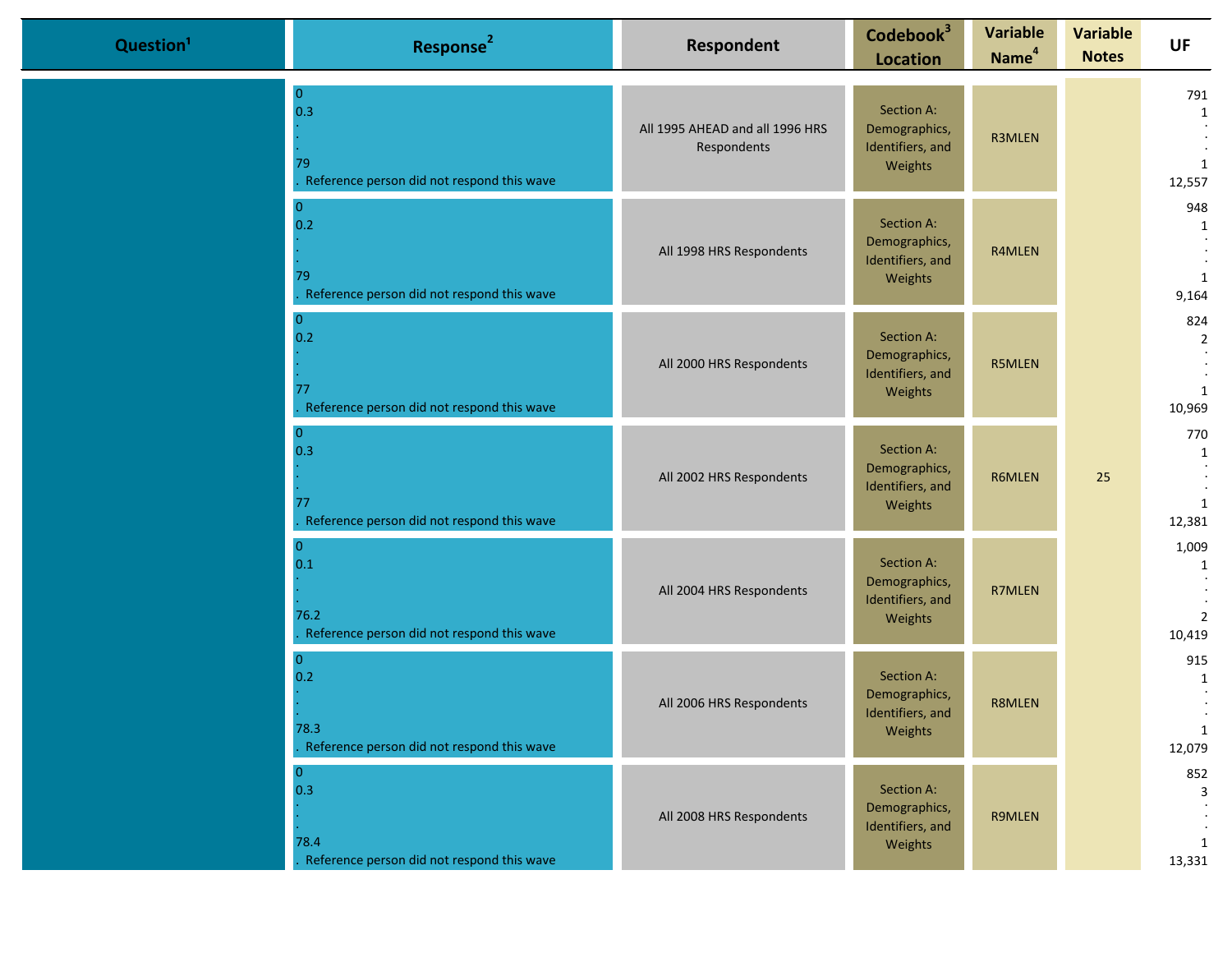| Question <sup>1</sup>                                                                                            | Response <sup>2</sup>                                                                                                                                                                                       | <b>Respondent</b>                              | Codebook <sup>3</sup><br><b>Location</b>                   | <b>Variable</b><br>Name <sup>4</sup> | <b>Variable</b><br><b>Notes</b> | <b>UF</b>                                                                                          |
|------------------------------------------------------------------------------------------------------------------|-------------------------------------------------------------------------------------------------------------------------------------------------------------------------------------------------------------|------------------------------------------------|------------------------------------------------------------|--------------------------------------|---------------------------------|----------------------------------------------------------------------------------------------------|
| <b>CONSTRUCTED</b> - Spouse's/Partner's Length<br>of Longest Marriage (including current<br>marriage) (in years) | $\overline{0}$<br>0.1<br>53.2<br>.U Unmarried/Unpartnered<br>.V R's spouse/partner did not respond in<br>this wave<br>Reference person did not respond this wave                                            | All 1992 HRS Respondents                       | Section A:<br>Demographics,<br>Identifiers, and<br>Weights | S1MLEN                               |                                 | 97<br>$\mathbf{1}$<br>1<br>2,373<br>379<br>17,896                                                  |
|                                                                                                                  | $\overline{0}$<br>0.1<br>77<br>.U Unmarried/Unpartnered<br>.V R's spouse/partner did not respond in<br>this wave<br>Reference person did not respond this wave                                              | All 1993 AHEAD and all 1994 HRS<br>Respondents | Section A:<br>Demographics,<br>Identifiers, and<br>Weights | <b>S2MLEN</b>                        |                                 | 149<br>2<br>$\overline{2}$<br>5,970<br>584<br>10,906                                               |
|                                                                                                                  | $\Omega$<br>0.4<br>75.3<br>.D Don't know<br>M Other missing<br>R Refused<br>.U Unmarried/Unpartnered<br>.V R's spouse/partner did not respond in<br>this wave<br>Reference person did not respond this wave | All 1995 AHEAD and all 1996 HRS<br>Respondents | Section A:<br>Demographics,<br>Identifiers, and<br>Weights | S3MLEN                               | 26                              | 114<br>1<br>$\overline{2}$<br>$\mathbf{0}$<br>$\mathbf 0$<br>$\mathbf 0$<br>5,658<br>418<br>12,557 |
|                                                                                                                  | $\mathbf{0}$<br>0.2<br>74.4<br>.U Unmarried/Unpartnered<br>.V R's spouse/partner did not respond in<br>this wave<br>Reference person did not respond this wave                                              | All 1998 HRS Respondents                       | Section A:<br>Demographics,<br>Identifiers, and<br>Weights | S4MLEN                               |                                 | 153<br>1<br>$\overline{2}$<br>6,869<br>537<br>9,164                                                |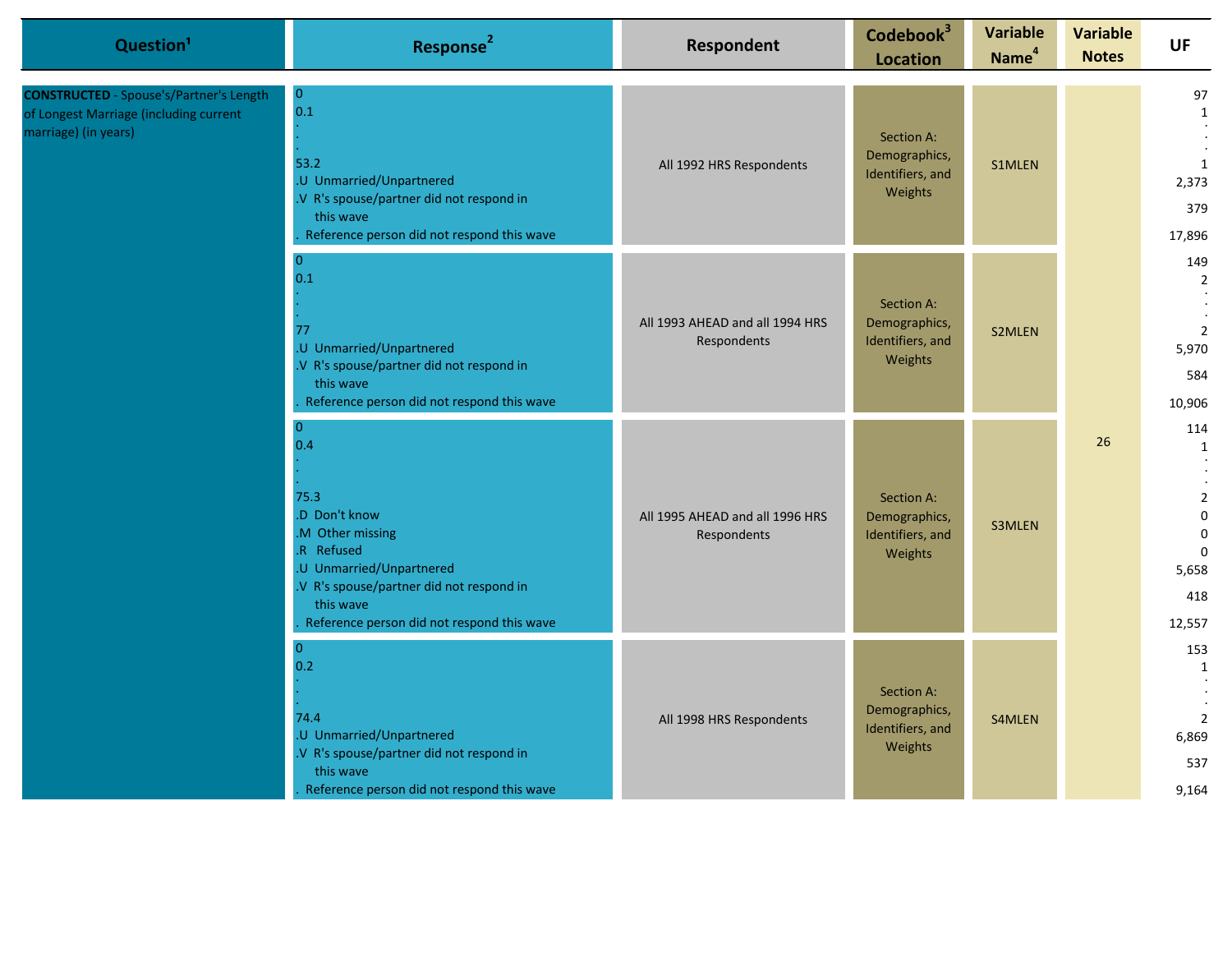| Question <sup>1</sup> | Response <sup>2</sup>                                                                                                                                            | Respondent               | Codebook <sup>3</sup><br><b>Location</b>                   | <b>Variable</b><br>Name <sup>4</sup> | <b>Variable</b><br><b>Notes</b> | <b>UF</b>                                                         |
|-----------------------|------------------------------------------------------------------------------------------------------------------------------------------------------------------|--------------------------|------------------------------------------------------------|--------------------------------------|---------------------------------|-------------------------------------------------------------------|
|                       | 0<br>0.2<br>75.2<br>.U Unmarried/Unpartnered<br>.V R's spouse/partner did not respond in<br>this wave<br>Reference person did not respond this wave              | All 2000 HRS Respondents | Section A:<br>Demographics,<br>Identifiers, and<br>Weights | S5MLEN                               |                                 | 136<br>$\overline{2}$<br>$\overline{2}$<br>6,538<br>311<br>10,969 |
|                       | 0.5<br>74.7<br>.U Unmarried/Unpartnered<br>.V R's spouse/partner did not respond in<br>this wave<br>Reference person did not respond this wave                   | All 2002 HRS Respondents | Section A:<br>Demographics,<br>Identifiers, and<br>Weights | S6MLEN                               |                                 | 153<br>1<br>2<br>6,306<br>220<br>12,381                           |
|                       | $\Omega$<br>0.1<br>76.2<br>.U Unmarried/Unpartnered<br>.V R's spouse/partner did not respond in<br>this wave<br>Reference person did not respond this wave       | All 2004 HRS Respondents | Section A:<br>Demographics,<br>Identifiers, and<br>Weights | S7MLEN                               | 26                              | 233<br>1<br>$\overline{2}$<br>6,777<br>380<br>10,419              |
|                       | $\Omega$<br>0.2<br>73.5<br>.U Unmarried/Unpartnered<br>.V R's spouse/partner did not respond in<br>this wave<br>Reference person did not respond this wave       | All 2006 HRS Respondents | Section A:<br>Demographics,<br>Identifiers, and<br>Weights | S8MLEN                               |                                 | 234<br>1<br>$\overline{2}$<br>6,417<br>317<br>12,079              |
|                       | $\overline{0}$<br>0.3<br>72.7<br>.U Unmarried/Unpartnered<br>.V R's spouse/partner did not respond in<br>this wave<br>Reference person did not respond this wave | All 2008 HRS Respondents | Section A:<br>Demographics,<br>Identifiers, and<br>Weights | <b>S9MLEN</b>                        |                                 | 215<br>$\overline{2}$<br>$\overline{4}$<br>6,206<br>365<br>13,331 |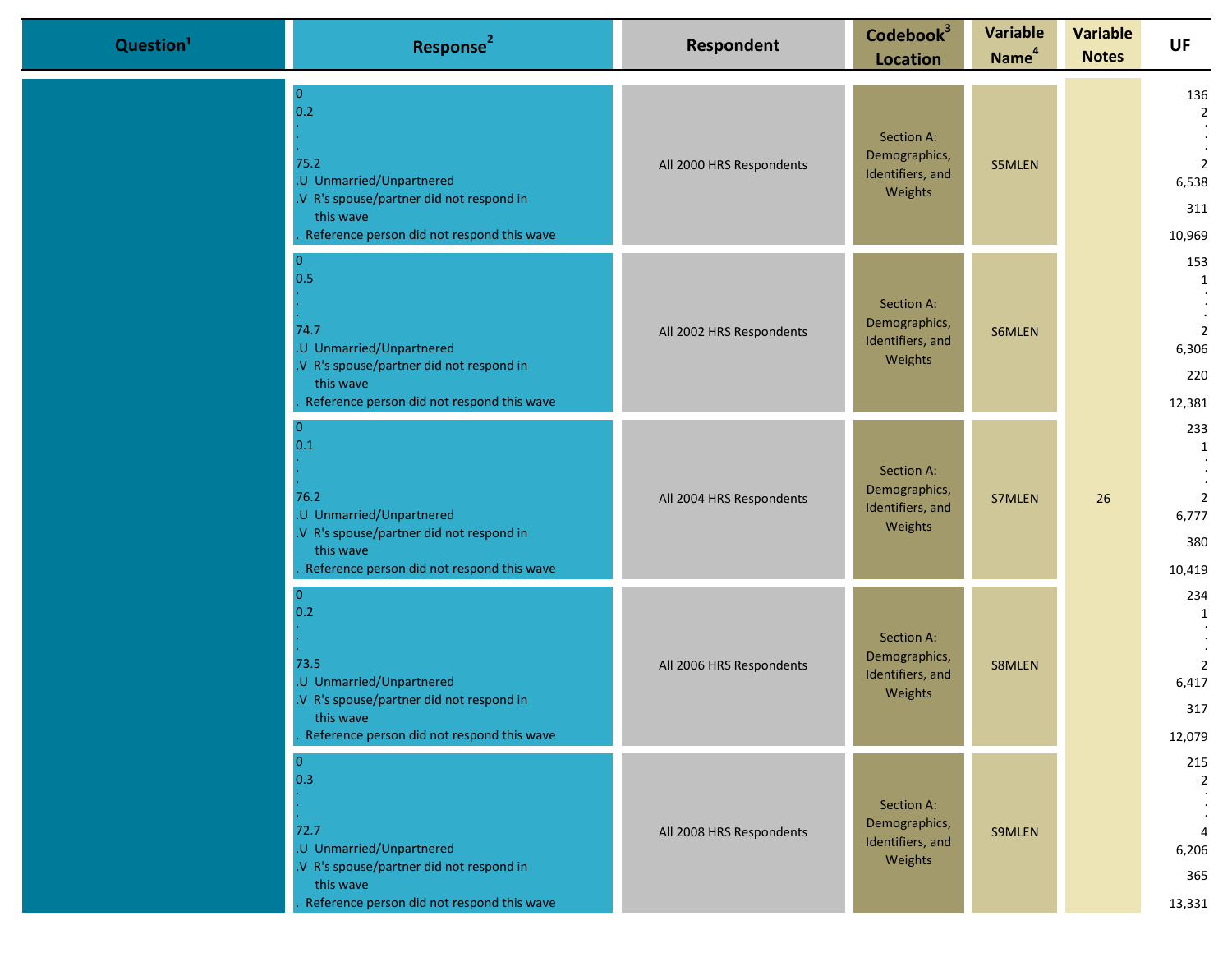| Question <sup>1</sup>                                                        | Response <sup>2</sup>                                                                                                              | Respondent                                     | Codebook <sup>3</sup><br><b>Location</b>                   | <b>Variable</b><br>Name <sup>4</sup> | <b>Variable</b><br><b>Notes</b> | <b>UF</b>                                                |
|------------------------------------------------------------------------------|------------------------------------------------------------------------------------------------------------------------------------|------------------------------------------------|------------------------------------------------------------|--------------------------------------|---------------------------------|----------------------------------------------------------|
|                                                                              |                                                                                                                                    | <b>Intergenerational Relationships</b>         |                                                            |                                      |                                 |                                                          |
| <b>CONSTRUCTED</b> - Respondent - Parental<br><b>Mortality: Mother Alive</b> | $0$ No<br>1 Yes<br>.D Don't know/not ascertained<br>.R Refused<br>.M Other missing<br>Reference person did not respond this wave   | All 1992 HRS Respondents                       | Section A:<br>Demographics,<br>Identifiers, and<br>Weights | <b>R1MOMLIV</b>                      |                                 | 7,051<br>5,432<br>26<br>$\mathbf 0$<br>143<br>17,896     |
|                                                                              | $0$ No<br>1 Yes<br>.D Don't know/not ascertained<br>.R Refused<br>.M Other missing<br>Reference person did not respond this wave   | All 1993 AHEAD and all 1994 HRS<br>Respondents | Section A:<br>Demographics,<br>Identifiers, and<br>Weights | <b>R2MOMLIV</b>                      |                                 | 14,848<br>4,646<br>9<br>$\Omega$<br>139<br>10,906        |
|                                                                              | $0$ No<br>1 Yes<br>.D Don't know/not ascertained<br>.R Refused<br>M Other missing<br>Reference person did not respond this wave    | All 1995 AHEAD and all 1996 HRS<br>Respondents | Section A:<br>Demographics,<br>Identifiers, and<br>Weights | <b>R3MOMLIV</b>                      |                                 | 13,998<br>3,771<br>11<br>$\overline{2}$<br>209<br>12,557 |
|                                                                              | $0$ No<br>Yes<br>.D Don't know/not ascertained<br>.R Refused<br>.M Other missing<br>Reference person did not respond this wave     | All 1998 HRS Respondents                       | Section A:<br>Demographics,<br>Identifiers, and<br>Weights | <b>R4MOMLIV</b>                      | 27                              | 16,388<br>4,677<br>15<br>$\overline{7}$<br>297<br>9,164  |
|                                                                              | $0$ No<br>1 Yes<br>.D Don't know/not ascertained<br>.R Refused<br>M Other missing<br>Reference person did not respond this wave    | All 2000 HRS Respondents                       | Section A:<br>Demographics,<br>Identifiers, and<br>Weights | <b>R5MOMLIV</b>                      |                                 | 15,452<br>3,723<br>14<br>1<br>389<br>10,969              |
|                                                                              | $0$ No<br>Yes<br>1<br>.D Don't know/not ascertained<br>.R Refused<br>M Other missing<br>Reference person did not respond this wave | All 2002 HRS Respondents                       | Section A:<br>Demographics,<br>Identifiers, and<br>Weights | R6MOMLIV                             |                                 | 14,753<br>3,036<br>12<br>6<br>360<br>12,381              |
|                                                                              | $0$ No<br>1 Yes<br>.D Don't know/not ascertained<br>.R Refused<br>.M Other missing<br>Reference person did not respond this wave   | All 2004 HRS Respondents                       | Section A:<br>Demographics,<br>Identifiers, and<br>Weights | <b>R7MOMLIV</b>                      |                                 | 15,444<br>4,323<br>19<br>1<br>342<br>10,419              |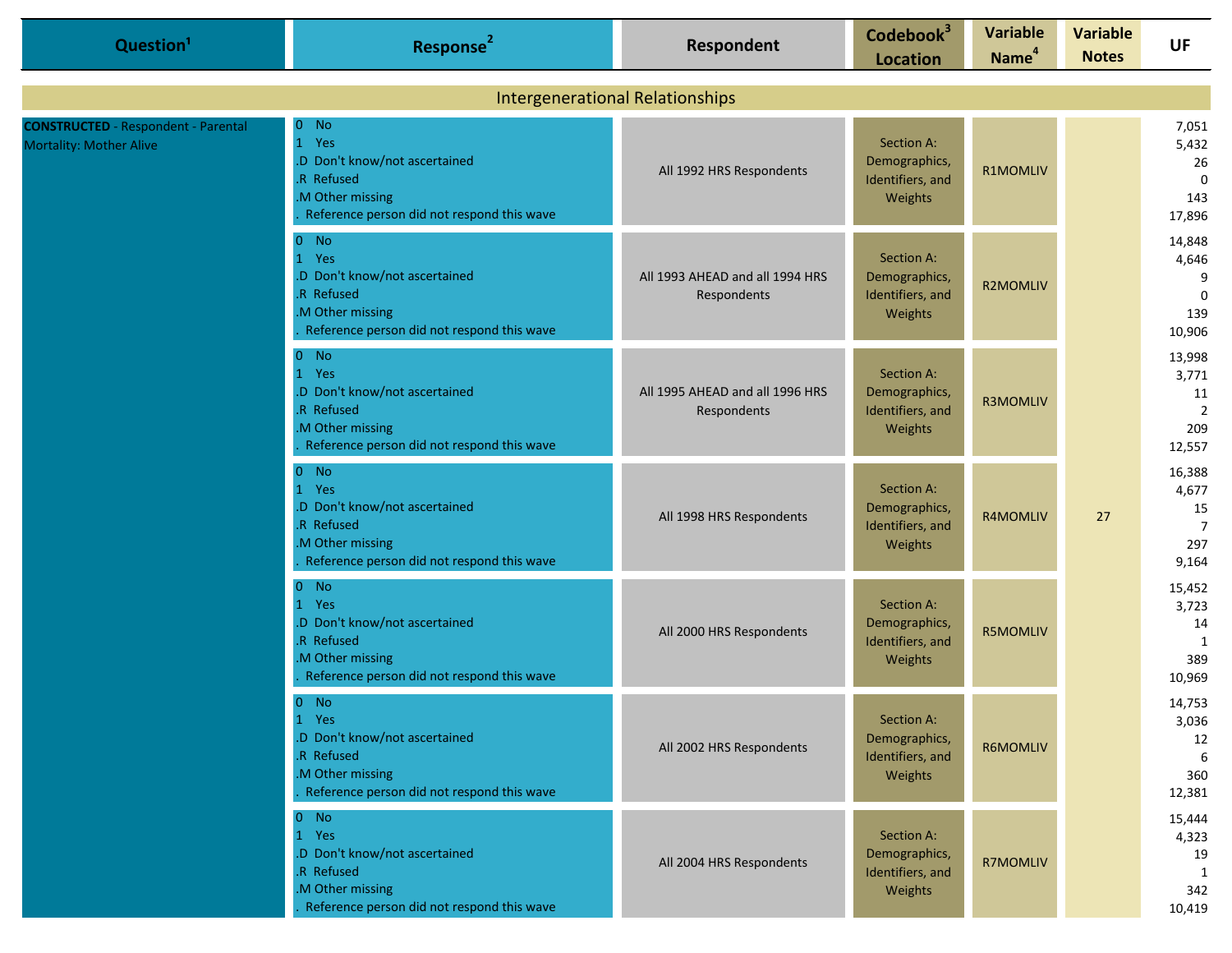| Question <sup>1</sup>                                                            | Response <sup>2</sup>                                                                                                                                                                                                              | <b>Respondent</b>                              | Codebook <sup>3</sup><br><b>Location</b>                   | <b>Variable</b><br>Name <sup>4</sup> | <b>Variable</b><br><b>Notes</b> | <b>UF</b>                                                                              |
|----------------------------------------------------------------------------------|------------------------------------------------------------------------------------------------------------------------------------------------------------------------------------------------------------------------------------|------------------------------------------------|------------------------------------------------------------|--------------------------------------|---------------------------------|----------------------------------------------------------------------------------------|
|                                                                                  | $\Omega$<br><b>No</b><br>1 Yes<br>.D Don't know/not ascertained<br>R Refused<br>M Other missing<br>Reference person did not respond this wave                                                                                      | All 2006 HRS Respondents                       | Section A:<br>Demographics,<br>Identifiers, and<br>Weights | <b>R8MOMLIV</b>                      | 27                              | 14,660<br>3,477<br>15<br>1<br>316<br>12,079                                            |
|                                                                                  | $0$ No<br>1 Yes<br>.D Don't know/not ascertained<br>.R Refused<br>M Other missing<br>Reference person did not respond this wave                                                                                                    | All 2008 HRS Respondents                       | Section A:<br>Demographics,<br>Identifiers, and<br>Weights | <b>R9MOMLIV</b>                      |                                 | 14,027<br>2,888<br>12<br>$\Omega$<br>290<br>13,331                                     |
| <b>CONSTRUCTED</b> - Spouse/Partner - Parental<br><b>Mortality: Mother Alive</b> | $0$ No<br>1 Yes<br>.D Don't know/not ascertained<br>R Refused<br>M Other missing<br>.U Unmarried/Unpartnered<br>V R's spouse/partner did not respond in<br>this wave<br>Reference person did not respond this wave                 | All 1992 HRS Respondents                       | Section A:<br>Demographics,<br>Identifiers, and<br>Weights | <b>S1MOMLIV</b>                      |                                 | 5,652<br>4,467<br>22<br>$\Omega$<br>138<br>2,373<br>$\Omega$<br>17,896                 |
|                                                                                  | $0$ No<br>$\mathbf{1}$<br>Yes<br>.D Don't know/not ascertained<br>R Refused<br>.M Other missing<br>.U Unmarried/Unpartnered<br>.V R's spouse/partner did not respond in<br>this wave<br>Reference person did not respond this wave | All 1993 AHEAD and all 1994 HRS<br>Respondents | Section A:<br>Demographics,<br>Identifiers, and<br>Weights | S2MOMLIV                             | 28                              | 9,523<br>3,774<br>$\overline{7}$<br>$\Omega$<br>368<br>5,970<br>$\mathbf{0}$<br>10,906 |
|                                                                                  | $0$ No<br>1 Yes<br>.D Don't know/not ascertained<br>R Refused<br>M Other missing<br>U Unmarried/Unpartnered<br>.V R's spouse/partner did not respond in<br>this wave<br>Reference person did not respond this wave                 | All 1995 AHEAD and all 1996 HRS<br>Respondents | Section A:<br>Demographics,<br>Identifiers, and<br>Weights | <b>S3MOMLIV</b>                      |                                 | 8,909<br>3,021<br>13<br>$\overline{3}$<br>387<br>5,658<br>$\mathbf 0$<br>12,557        |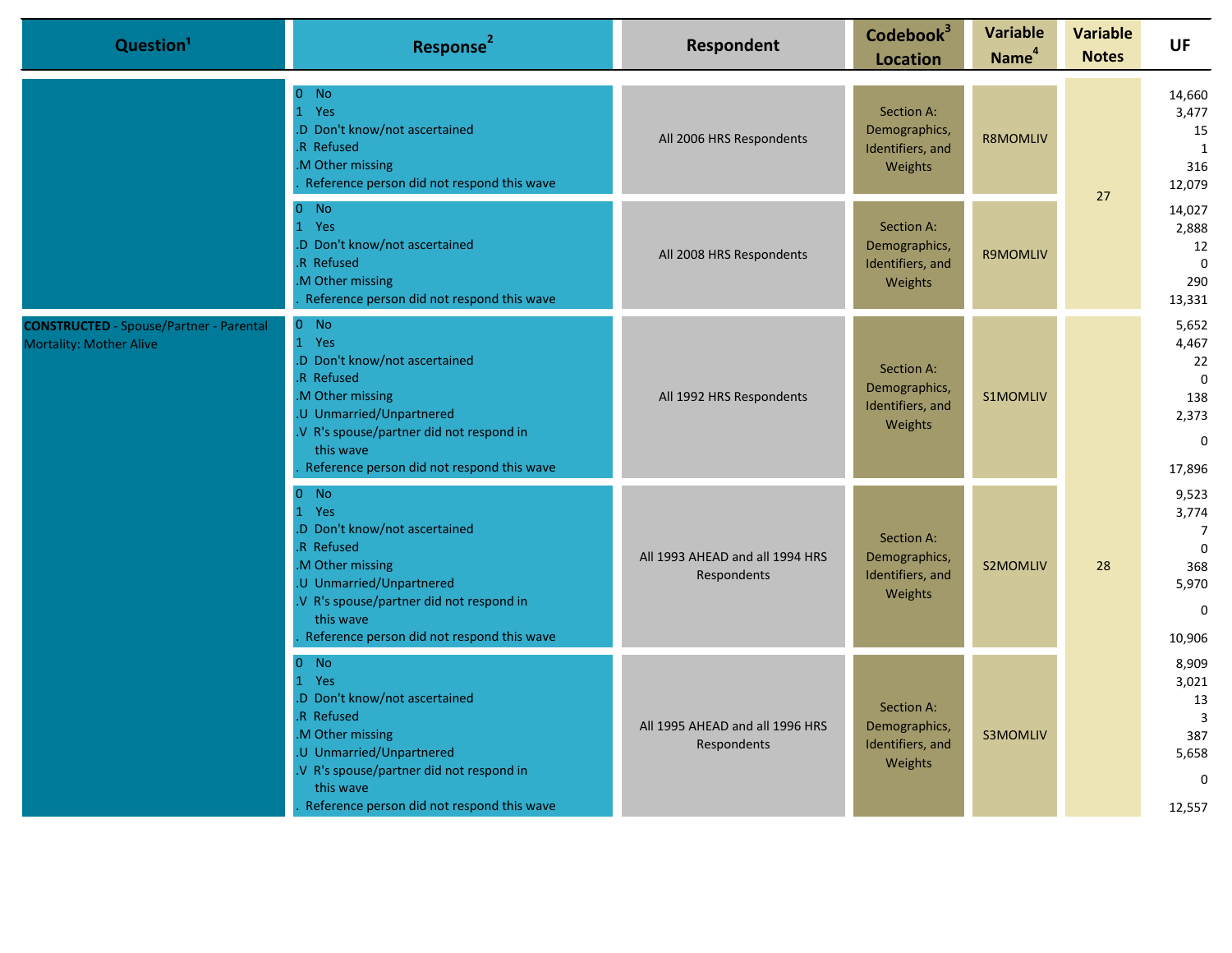| Question <sup>1</sup> | Response <sup>2</sup>                                                                                                                                                                                               | Respondent               | Codebook <sup>3</sup><br><b>Location</b>                   | <b>Variable</b><br>Name <sup>4</sup> | <b>Variable</b><br><b>Notes</b> | <b>UF</b>                                                                       |
|-----------------------|---------------------------------------------------------------------------------------------------------------------------------------------------------------------------------------------------------------------|--------------------------|------------------------------------------------------------|--------------------------------------|---------------------------------|---------------------------------------------------------------------------------|
|                       | $0$ No<br>1 Yes<br>.D Don't know/not ascertained<br>.R Refused<br>M Other missing<br>.U Unmarried/Unpartnered<br>V R's spouse/partner did not respond in<br>this wave<br>Reference person did not respond this wave | All 1998 HRS Respondents | Section A:<br>Demographics,<br>Identifiers, and<br>Weights | S4MOMLIV                             |                                 | 10,311<br>3,708<br>14<br>$\overline{7}$<br>475<br>6,869<br>$\mathbf 0$<br>9,164 |
|                       | $0$ No<br>1 Yes<br>.D Don't know/not ascertained<br>R Refused<br>M Other missing<br>.U Unmarried/Unpartnered<br>V R's spouse/partner did not respond in<br>this wave<br>Reference person did not respond this wave  | All 2000 HRS Respondents | Section A:<br>Demographics,<br>Identifiers, and<br>Weights | <b>S5MOMLIV</b>                      |                                 | 9,527<br>2,917<br>12<br>1<br>584<br>6,538<br>$\mathbf 0$<br>10,969              |
|                       | $0$ No<br>1 Yes<br>.D Don't know/not ascertained<br>R Refused<br>M Other missing<br>.U Unmarried/Unpartnered<br>.V R's spouse/partner did not respond in<br>this wave<br>Reference person did not respond this wave | All 2002 HRS Respondents | Section A:<br>Demographics,<br>Identifiers, and<br>Weights | S6MOMLIV                             | 28                              | 8,833<br>2,310<br>8<br>5<br>593<br>6,306<br>112<br>12,381                       |
|                       | $0$ No<br>1 Yes<br>.D Don't know/not ascertained<br>.R Refused<br>M Other missing<br>.U Unmarried/Unpartnered<br>V R's spouse/partner did not respond in<br>this wave<br>Reference person did not respond this wave | All 2004 HRS Respondents | Section A:<br>Demographics,<br>Identifiers, and<br>Weights | <b>S7MOMLIV</b>                      |                                 | 9,236<br>3,276<br>15<br>$\Omega$<br>602<br>6,777<br>223<br>10,419               |
|                       | $0$ No<br>1 Yes<br>.D Don't know/not ascertained<br>R Refused<br>M Other missing<br>.U Unmarried/Unpartnered<br>V R's spouse/partner did not respond in<br>this wave<br>Reference person did not respond this wave  | All 2006 HRS Respondents | Section A:<br>Demographics,<br>Identifiers, and<br>Weights | S8MOMLIV                             |                                 | 8,606<br>2,634<br>8<br>1<br>642<br>6,417<br>161<br>12,079                       |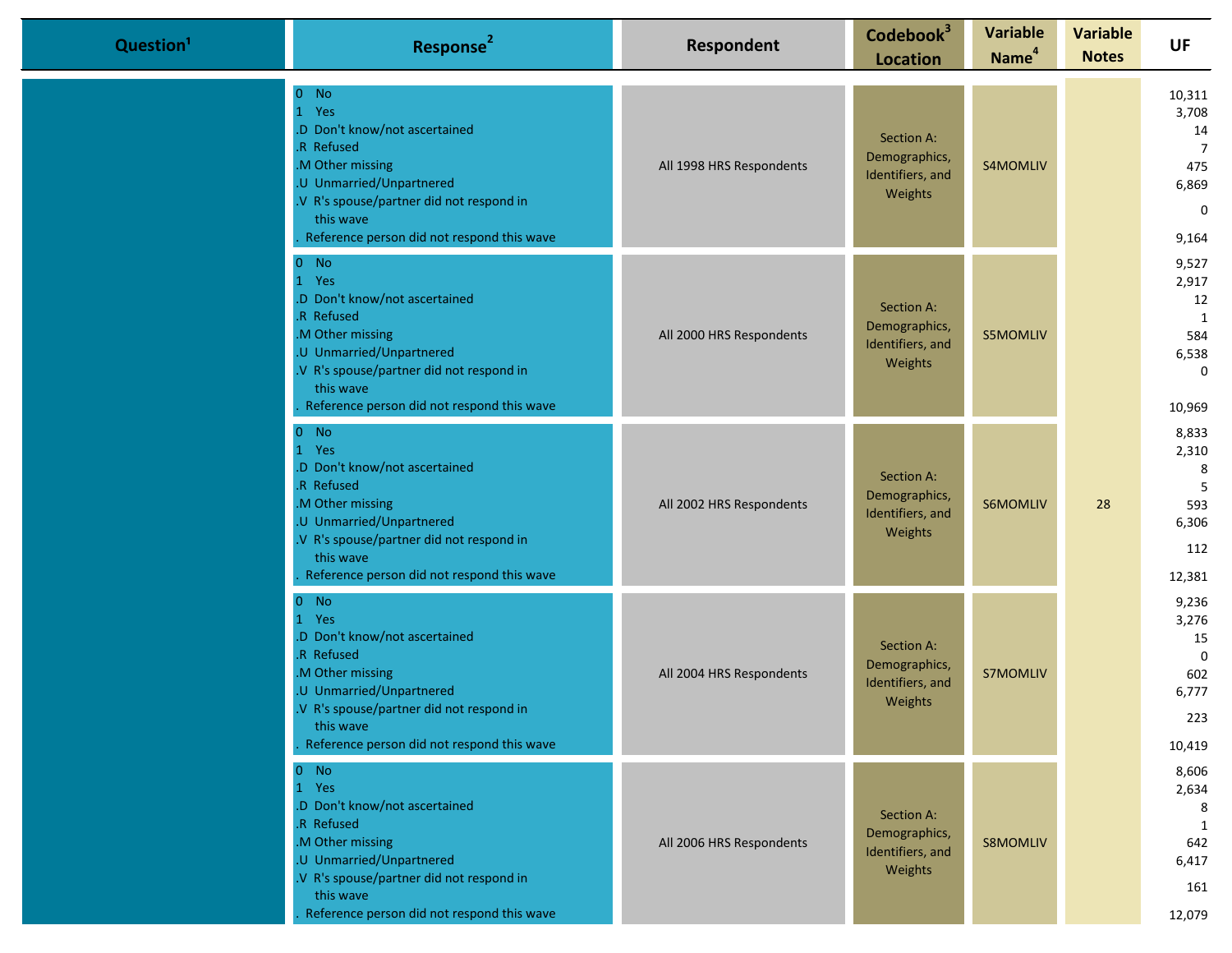| Question <sup>1</sup>                                                 | Response <sup>2</sup>                                                                                                                                                                                                      | Respondent                                     | Codebook <sup>3</sup><br><b>Location</b>                   | <b>Variable</b><br>Name <sup>4</sup> | <b>Variable</b><br><b>Notes</b> | <b>UF</b>                                                           |
|-----------------------------------------------------------------------|----------------------------------------------------------------------------------------------------------------------------------------------------------------------------------------------------------------------------|------------------------------------------------|------------------------------------------------------------|--------------------------------------|---------------------------------|---------------------------------------------------------------------|
|                                                                       | $0$ No<br>1 Yes<br>.D Don't know/not ascertained<br><b>R</b> Refused<br>M Other missing<br>.U Unmarried/Unpartnered<br>.V R's spouse/partner did not respond in<br>this wave<br>Reference person did not respond this wave | All 2008 HRS Respondents                       | Section A:<br>Demographics,<br>Identifiers, and<br>Weights | <b>S9MOMLIV</b>                      | 28                              | 8,027<br>2,135<br>9<br>$\mathbf 0$<br>633<br>6,206<br>207<br>13,331 |
| <b>CONSTRUCTED</b> - Respondent - Parental<br>Mortality: Father Alive | $0$ No<br>1 Yes<br>.D Don't know/not ascertained<br>R Refused<br>M Other missing<br>Reference person did not respond this wave                                                                                             | All 1992 HRS Respondents                       | Section A:<br>Demographics,<br>Identifiers, and<br>Weights | R1DADLIV                             |                                 | 10,019<br>2,292<br>169<br>$\mathbf 0$<br>172<br>17,896              |
|                                                                       | $0$ No<br>1 Yes<br>.D Don't know/not ascertained<br>R Refused<br>M Other missing<br>Reference person did not respond this wave                                                                                             | All 1993 AHEAD and all 1994 HRS<br>Respondents | Section A:<br>Demographics,<br>Identifiers, and<br>Weights | <b>R2DADLIV</b>                      |                                 | 17,642<br>1,809<br>58<br>1<br>132<br>10,906                         |
|                                                                       | $0$ No<br>1 Yes<br>.D Don't know/not ascertained<br>R Refused<br>M Other missing<br>Reference person did not respond this wave                                                                                             | All 1995 AHEAD and all 1996 HRS<br>Respondents | Section A:<br>Demographics,<br>Identifiers, and<br>Weights | R3DADLIV                             | 29                              | 16,393<br>1,368<br>40<br>$\overline{2}$<br>188<br>12,557            |
|                                                                       | $0$ No<br>1 Yes<br>.D Don't know/not ascertained<br>R Refused<br>M Other missing<br>Reference person did not respond this wave                                                                                             | All 1998 HRS Respondents                       | Section A:<br>Demographics,<br>Identifiers, and<br>Weights | R4DADLIV                             |                                 | 19,112<br>1,876<br>67<br>6<br>323<br>9,164                          |
|                                                                       | $0$ No<br>1 Yes<br>.D Don't know/not ascertained<br>R Refused<br>M Other missing<br>Reference person did not respond this wave                                                                                             | All 2000 HRS Respondents                       | Section A:<br>Demographics,<br>Identifiers, and<br>Weights | <b>R5DADLIV</b>                      |                                 | 17,800<br>1,501<br>45<br>1<br>232<br>10,969                         |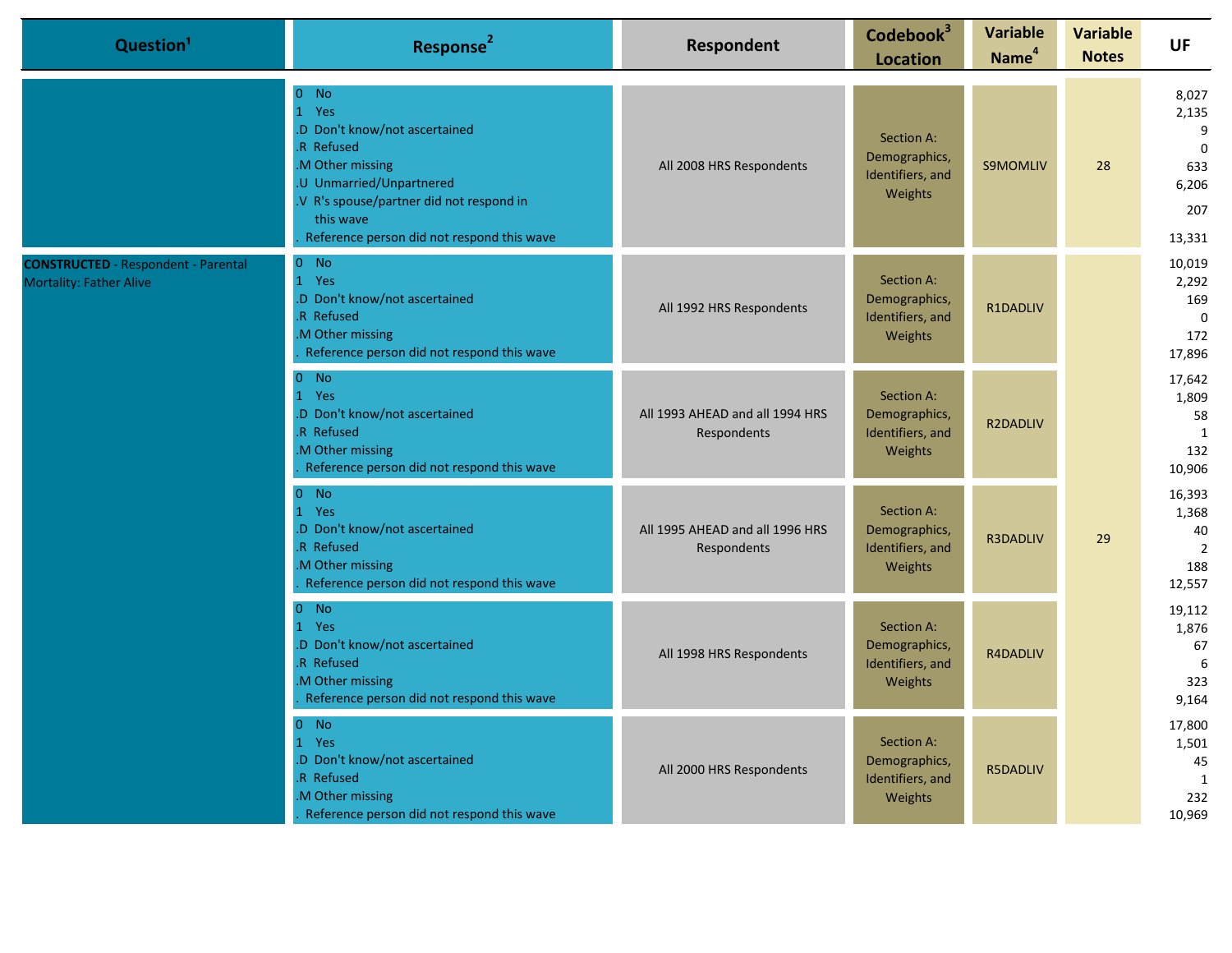| Question <sup>1</sup>                                                            | Response <sup>2</sup>                                                                                                                                                                                               | Respondent                                     | Codebook <sup>3</sup><br><b>Location</b>                   | <b>Variable</b><br>Name <sup>4</sup> | <b>Variable</b><br><b>Notes</b> | <b>UF</b>                                                                     |                                             |
|----------------------------------------------------------------------------------|---------------------------------------------------------------------------------------------------------------------------------------------------------------------------------------------------------------------|------------------------------------------------|------------------------------------------------------------|--------------------------------------|---------------------------------|-------------------------------------------------------------------------------|---------------------------------------------|
|                                                                                  | $0$ No<br>1 Yes<br>.D Don't know/not ascertained<br>R Refused<br>.M Other missing<br>Reference person did not respond this wave                                                                                     | All 2002 HRS Respondents                       | Section A:<br>Demographics,<br>Identifiers, and<br>Weights | R6DADLIV                             |                                 |                                                                               | 16,766<br>1,161<br>28<br>6<br>206<br>12,381 |
|                                                                                  | $0$ No<br>1 Yes<br>D Don't know/not ascertained<br>R Refused<br>M Other missing<br>Reference person did not respond this wave                                                                                       | All 2004 HRS Respondents                       | Section A:<br>Demographics,<br>Identifiers, and<br>Weights | R7DADLIV                             | 29                              | 17,923<br>1,951<br>57<br>$\Omega$<br>198<br>10,419                            |                                             |
|                                                                                  | $0$ No<br>Yes<br>$\mathbf{1}$<br>D Don't know/not ascertained<br>.R Refused<br>M Other missing<br>Reference person did not respond this wave                                                                        | All 2006 HRS Respondents                       | Section A:<br>Demographics,<br>Identifiers, and<br>Weights | <b>R8DADLIV</b>                      |                                 | 16,740<br>1,504<br>46<br>1<br>178<br>12,079                                   |                                             |
|                                                                                  | $0$ No<br>1 Yes<br>.D Don't know/not ascertained<br>R Refused<br>M Other missing<br>Reference person did not respond this wave                                                                                      | All 2008 HRS Respondents                       | Section A:<br>Demographics,<br>Identifiers, and<br>Weights | R9DADLIV                             |                                 | 15,797<br>1,203<br>46<br>$\Omega$<br>171<br>13,331                            |                                             |
| <b>CONSTRUCTED</b> - Spouse/Partner - Parental<br><b>Mortality: Father Alive</b> | $0$ No<br>1 Yes<br>D Don't know/not ascertained<br>R Refused<br>M Other missing<br>.U Unmarried/Unpartnered<br>V R's spouse/partner did not respond in<br>this wave<br>Reference person did not respond this wave   | All 1992 HRS Respondents                       | Section A:<br>Demographics,<br>Identifiers, and<br>Weights | S1DADLIV                             |                                 | 8,055<br>1,934<br>122<br>$\overline{0}$<br>168<br>2,373<br>$\Omega$<br>17,896 |                                             |
|                                                                                  | $0$ No<br>1 Yes<br>.D Don't know/not ascertained<br>.R Refused<br>.M Other missing<br>U Unmarried/Unpartnered<br>V R's spouse/partner did not respond in<br>this wave<br>Reference person did not respond this wave | All 1993 AHEAD and all 1994 HRS<br>Respondents | Section A:<br>Demographics,<br>Identifiers, and<br>Weights | S2DADLIV                             | 30                              | 11,747<br>1,507<br>42<br>1<br>375<br>5,970<br>$\mathbf{0}$<br>10,906          |                                             |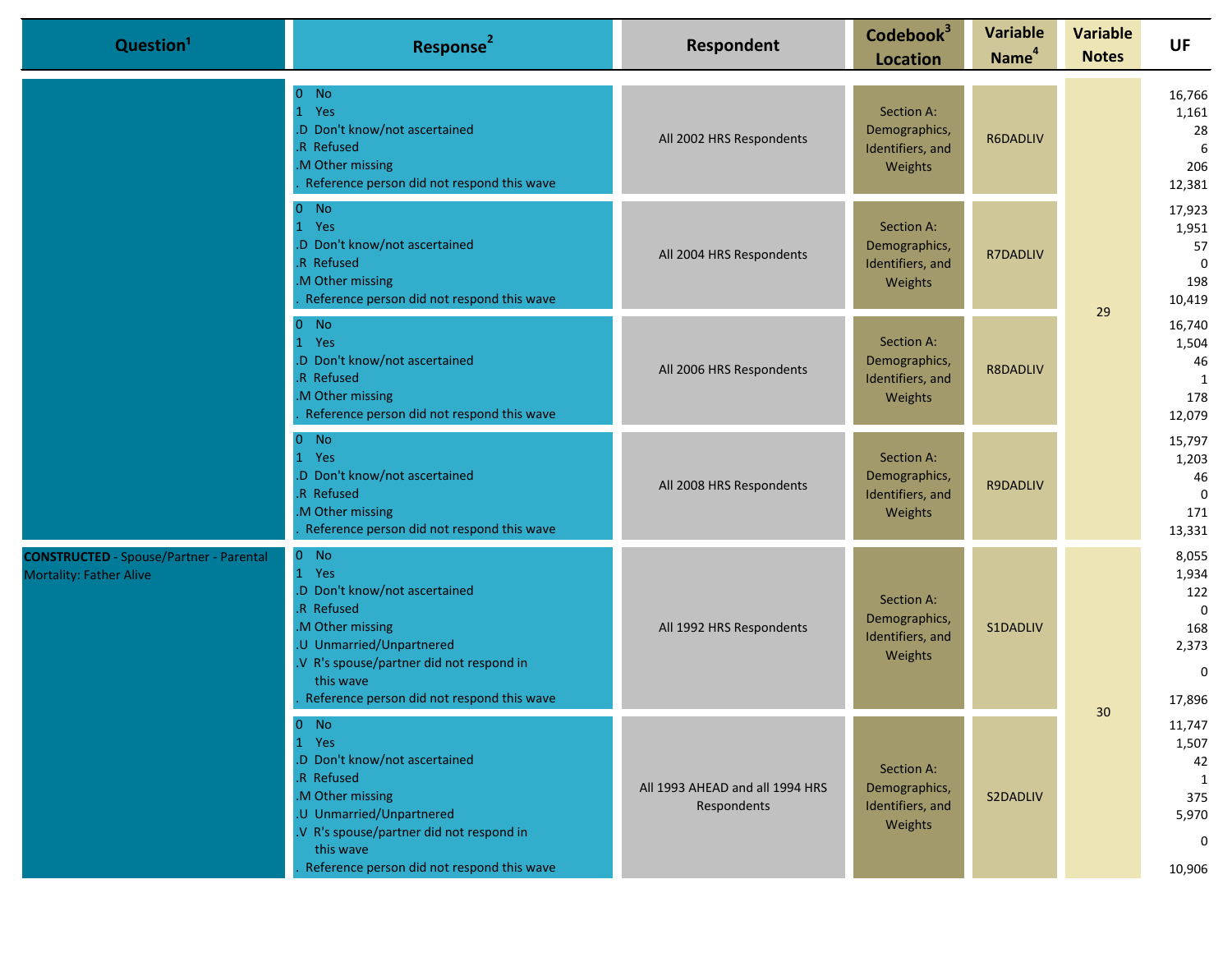| Question <sup>1</sup> | Response <sup>2</sup>                                                                                                                                                                                                | Respondent                                     | Codebook <sup>3</sup><br><b>Location</b>                   | <b>Variable</b><br>Name <sup>4</sup> | <b>Variable</b><br><b>Notes</b> | <b>UF</b>                                                                        |
|-----------------------|----------------------------------------------------------------------------------------------------------------------------------------------------------------------------------------------------------------------|------------------------------------------------|------------------------------------------------------------|--------------------------------------|---------------------------------|----------------------------------------------------------------------------------|
|                       | $0$ No<br>1 Yes<br>.D Don't know/not ascertained<br>R Refused<br>M Other missing<br>.U Unmarried/Unpartnered<br>.V R's spouse/partner did not respond in<br>this wave<br>Reference person did not respond this wave  | All 1995 AHEAD and all 1996 HRS<br>Respondents | Section A:<br>Demographics,<br>Identifiers, and<br>Weights | S3DADLIV                             |                                 | 10,756<br>1,134<br>35<br>5<br>403<br>5,658<br>$\mathbf 0$<br>12,557              |
|                       | $0$ No<br>1 Yes<br>.D Don't know/not ascertained<br>.R Refused<br>M Other missing<br>.U Unmarried/Unpartnered<br>.V R's spouse/partner did not respond in<br>this wave<br>Reference person did not respond this wave | All 1998 HRS Respondents                       | Section A:<br>Demographics,<br>Identifiers, and<br>Weights | S4DADLIV                             |                                 | 12,333<br>1,565<br>55<br>9<br>553<br>6,869<br>$\mathbf 0$<br>9,164               |
|                       | $0$ No<br>1 Yes<br>.D Don't know/not ascertained<br>.R Refused<br>M Other missing<br>.U Unmarried/Unpartnered<br>.V R's spouse/partner did not respond in<br>this wave<br>Reference person did not respond this wave | All 2000 HRS Respondents                       | Section A:<br>Demographics,<br>Identifiers, and<br>Weights | S5DADLIV                             | 30                              | 11,209<br>1,260<br>36<br>$\overline{2}$<br>534<br>6,538<br>$\mathbf 0$<br>10,969 |
|                       | $0$ No<br>1 Yes<br>.D Don't know/not ascertained<br>.R Refused<br>M Other missing<br>.U Unmarried/Unpartnered<br>.V R's spouse/partner did not respond in<br>this wave<br>Reference person did not respond this wave | All 2002 HRS Respondents                       | Section A:<br>Demographics,<br>Identifiers, and<br>Weights | S6DADLIV                             |                                 | 10,207<br>946<br>17<br>6<br>582<br>6,306<br>103<br>12,381                        |
|                       | $0$ No<br>1 Yes<br>.D Don't know/not ascertained<br>R Refused<br>M Other missing<br>.U Unmarried/Unpartnered<br>.V R's spouse/partner did not respond in<br>this wave<br>Reference person did not respond this wave  | All 2004 HRS Respondents                       | Section A:<br>Demographics,<br>Identifiers, and<br>Weights | S7DADLIV                             |                                 | 10,935<br>1,549<br>32<br>$\Omega$<br>609<br>6,777<br>227<br>10,419               |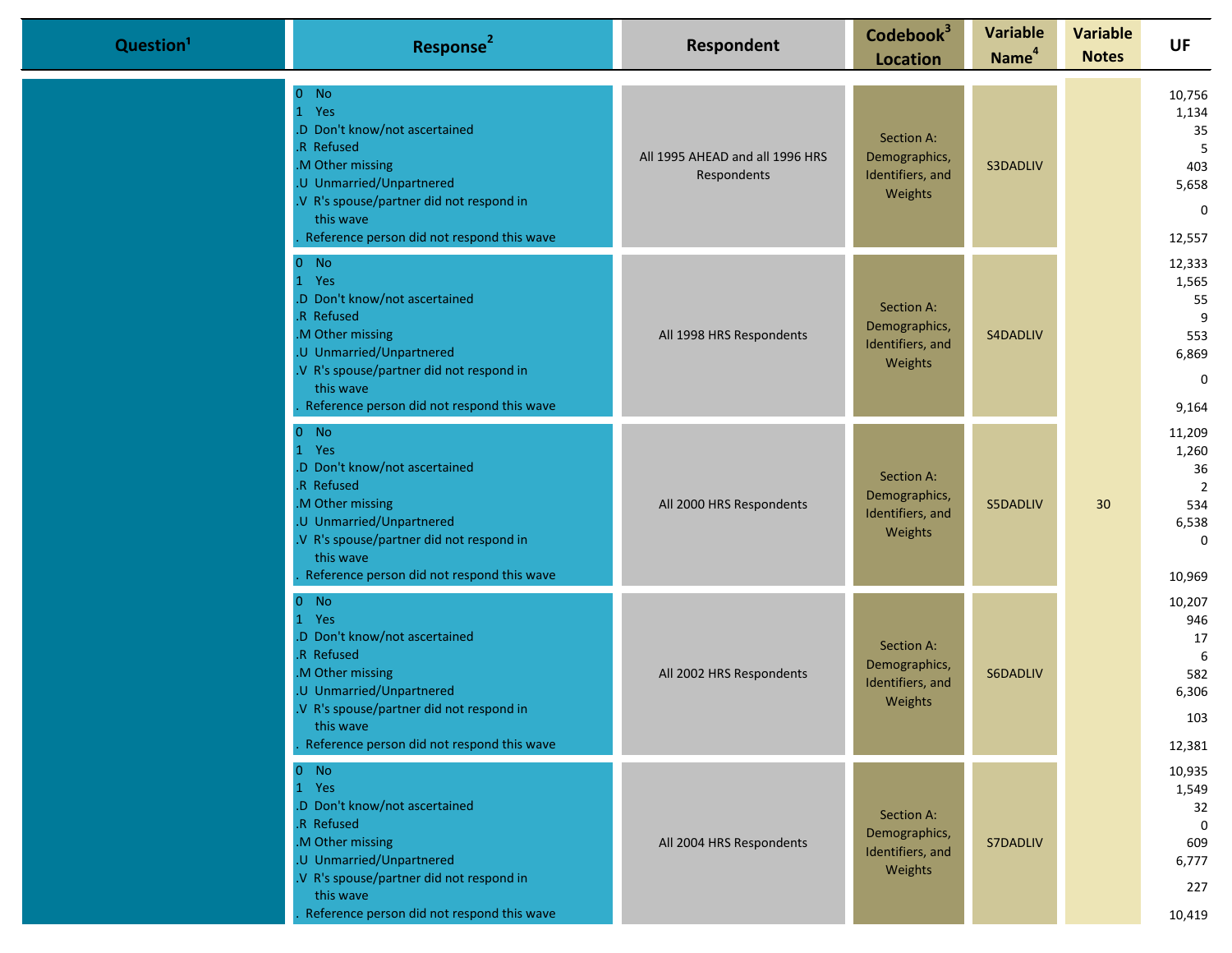| Question <sup>1</sup>                                                                            | Response <sup>2</sup>                                                                                                                                                                                                                           | <b>Respondent</b>                              | Codebook <sup>3</sup><br><b>Location</b>                   | <b>Variable</b><br>Name <sup>4</sup> | <b>Variable</b><br><b>Notes</b> | <b>UF</b>                                                                        |
|--------------------------------------------------------------------------------------------------|-------------------------------------------------------------------------------------------------------------------------------------------------------------------------------------------------------------------------------------------------|------------------------------------------------|------------------------------------------------------------|--------------------------------------|---------------------------------|----------------------------------------------------------------------------------|
|                                                                                                  | $\overline{0}$<br>No.<br>$\bullet$<br>Yes<br>.D Don't know/not ascertained<br>.R Refused<br>.M Other missing<br>.U Unmarried/Unpartnered<br>.V R's spouse/partner did not respond in<br>this wave<br>Reference person did not respond this wave | All 2006 HRS Respondents                       | Section A:<br>Demographics,<br>Identifiers, and<br>Weights | S8DADLIV                             |                                 | 10,015<br>1,192<br>26<br>1<br>665<br>6,417<br>153<br>12,079                      |
|                                                                                                  | $0$ No<br>1 Yes<br>.D Don't know/not ascertained<br>.R Refused<br>.M Other missing<br>.U Unmarried/Unpartnered<br>.V R's spouse/partner did not respond in<br>this wave<br>Reference person did not respond this wave                           | All 2008 HRS Respondents                       | Section A:<br>Demographics,<br>Identifiers, and<br>Weights | S9DADLIV                             | 30                              | 9,206<br>931<br>30<br>$\mathbf 0$<br>672<br>6,206<br>172<br>13,331               |
| <b>CONSTRUCTED</b> - Respondent - Parental<br>Mortality: Mother's Current Age or Age at<br>Death | <b>16</b><br>17<br>95<br>.M Other missing<br>Reference person did not respond this wave                                                                                                                                                         | All 1992 HRS Respondents                       | Section A:<br>Demographics,<br>Identifiers, and<br>Weights | R1MOMAGE                             |                                 | 1<br>$\overline{2}$<br>77<br>169<br>17,897                                       |
|                                                                                                  | 16<br>17<br>110<br>.D Don't know<br>.E<br>.H<br>.M Other missing<br>Reference person did not respond this wave                                                                                                                                  | All 1993 AHEAD and all 1994 HRS<br>Respondents | Section A:<br>Demographics,<br>Identifiers, and<br>Weights | R2MOMAGE                             | 31                              | 1<br>$\overline{2}$<br>$\overline{2}$<br>10<br>377<br>197<br>24<br>158<br>10,906 |
|                                                                                                  | $16\,$<br>17<br>110<br>.D Don't know<br>.M Other missing<br>Reference person did not respond this wave                                                                                                                                          | All 1995 AHEAD and all 1996 HRS<br>Respondents | Section A:<br>Demographics,<br>Identifiers, and<br>Weights | R3MOMAGE                             |                                 | $\mathbf{1}$<br>$\overline{2}$<br>3<br>27<br>658<br>12,557                       |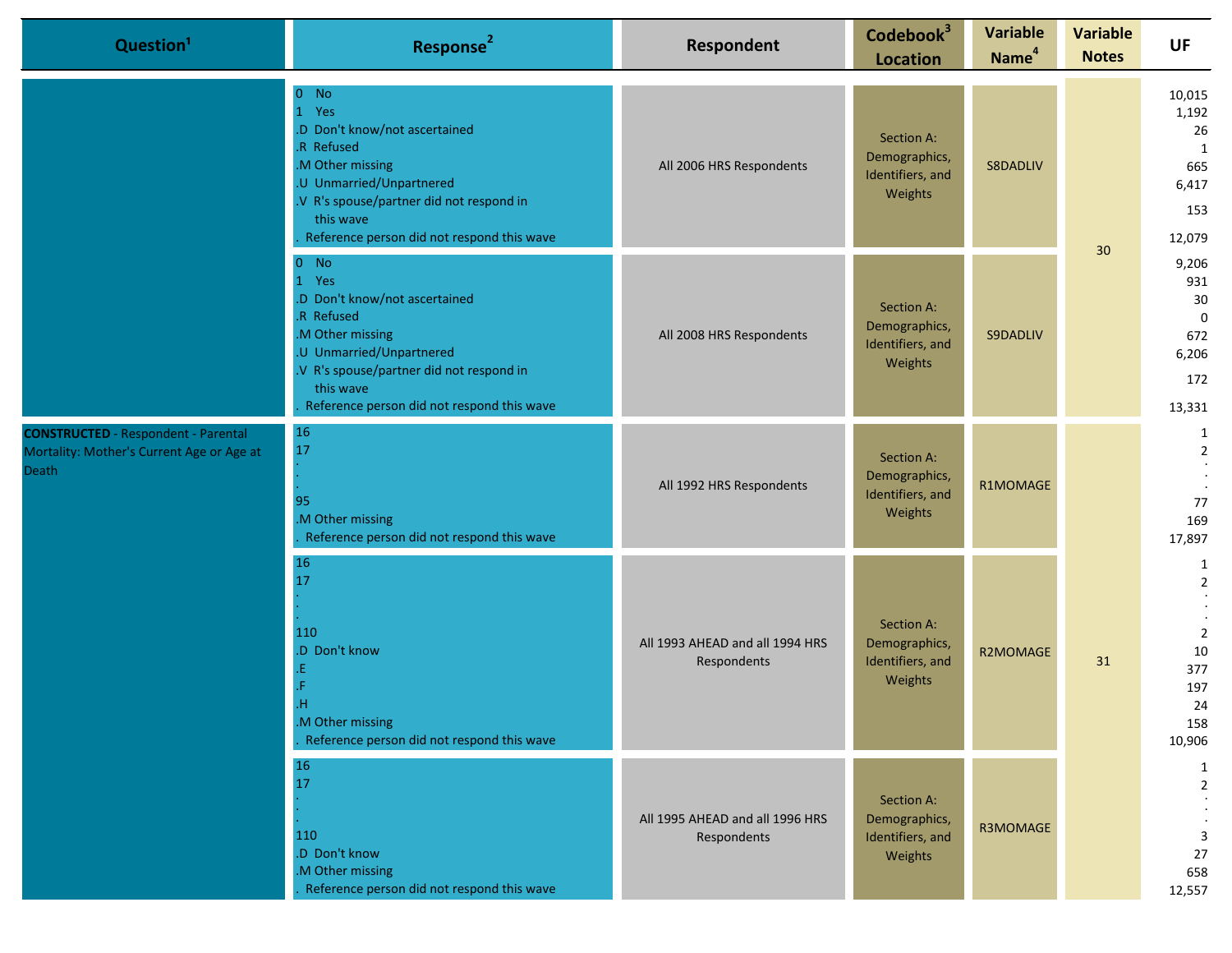| Question <sup>1</sup> | Response <sup>2</sup>                                                                                                 | Respondent               | Codebook <sup>3</sup><br><b>Location</b>                   | <b>Variable</b><br>Name <sup>4</sup> | <b>Variable</b><br><b>Notes</b> | <b>UF</b>                                                                     |
|-----------------------|-----------------------------------------------------------------------------------------------------------------------|--------------------------|------------------------------------------------------------|--------------------------------------|---------------------------------|-------------------------------------------------------------------------------|
|                       | 15<br>16<br>113<br>.D Don't know<br>M Other missing<br>.R Refused<br>Reference person did not respond this wave       | All 1998 HRS Respondents | Section A:<br>Demographics,<br>Identifiers, and<br>Weights | R4MOMAGE                             |                                 | 1<br>$\mathbf{1}$<br>1<br>198<br>711<br>$\overline{4}$<br>9,166               |
|                       | 15<br>16<br>113<br>.D Don't know<br>M Other missing<br>Reference person did not respond this wave                     | All 2000 HRS Respondents | Section A:<br>Demographics,<br>Identifiers, and<br>Weights | R5MOMAGE                             |                                 | 1<br>1<br>1<br>38<br>873<br>10,969                                            |
|                       | 16<br>17<br>110<br>.D Don't know<br>M Other missing<br>.R Refused<br>Reference person did not respond this wave       | All 2002 HRS Respondents | Section A:<br>Demographics,<br>Identifiers, and<br>Weights | R6MOMAGE                             | 31                              | 1<br>$\overline{2}$<br>$\overline{2}$<br>9<br>778<br>$\overline{3}$<br>12,381 |
|                       | 16<br>17<br>113<br>.D Don't know<br>M Other missing<br>R Refused<br>Reference person did not respond this wave        | All 2004 HRS Respondents | Section A:<br>Demographics,<br>Identifiers, and<br>Weights | R7MOMAGE                             |                                 | $\overline{2}$<br>$\overline{2}$<br>1<br>60<br>696<br>1<br>10,419             |
|                       | <b>16</b><br>17<br>113<br>.D Don't know<br>M Other missing<br>R Refused<br>Reference person did not respond this wave | All 2006 HRS Respondents | Section A:<br>Demographics,<br>Identifiers, and<br>Weights | R8MOMAGE                             |                                 | $\overline{2}$<br>1<br>$\mathbf{1}$<br>$\overline{7}$<br>659<br>1<br>12,079   |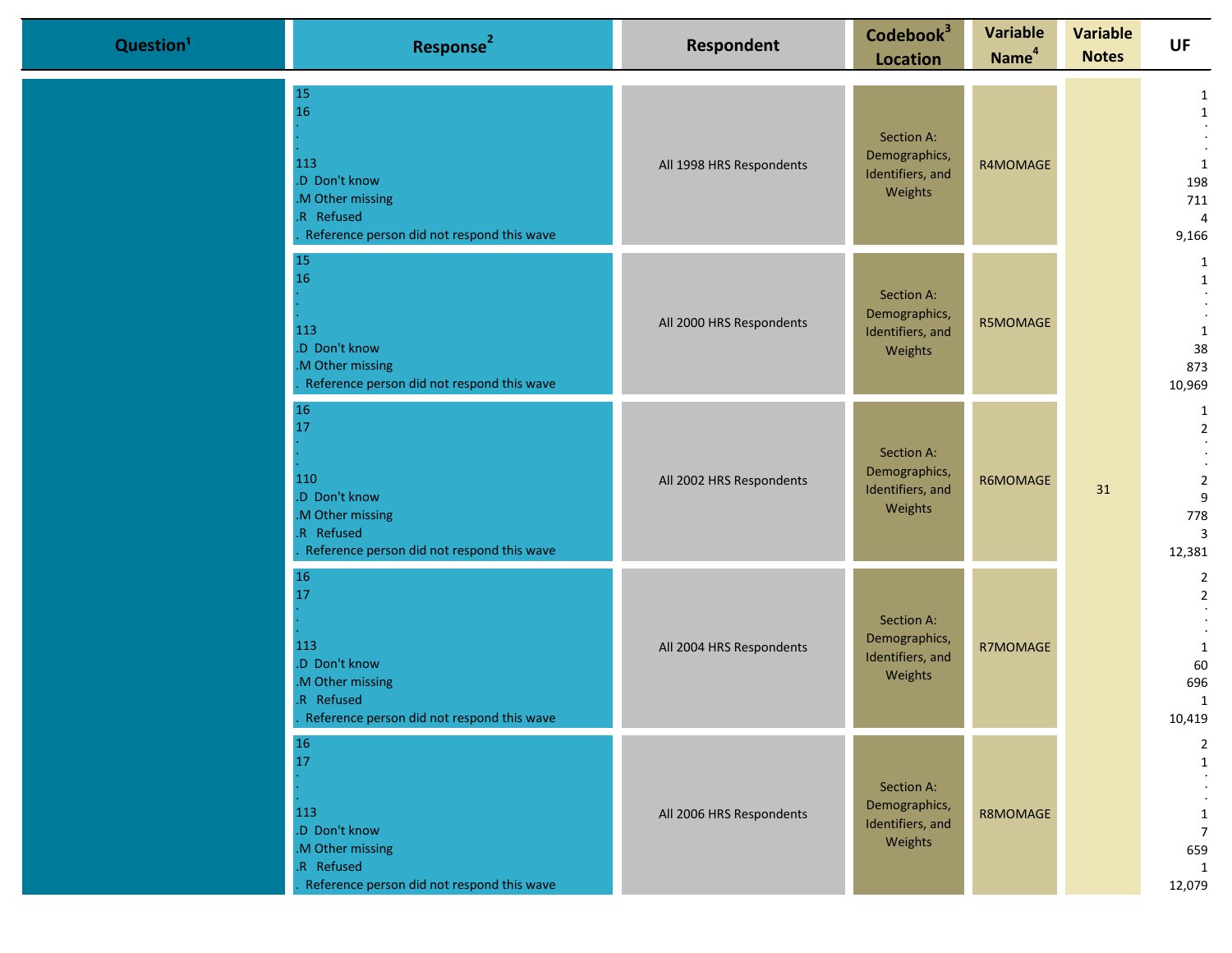| Question <sup>1</sup>                                                                                | Response <sup>2</sup>                                                                                                                                                                                 | Respondent                                     | Codebook <sup>3</sup><br><b>Location</b>                   | <b>Variable</b><br>Name <sup>4</sup> | <b>Variable</b><br><b>Notes</b> | <b>UF</b>                                                                                 |
|------------------------------------------------------------------------------------------------------|-------------------------------------------------------------------------------------------------------------------------------------------------------------------------------------------------------|------------------------------------------------|------------------------------------------------------------|--------------------------------------|---------------------------------|-------------------------------------------------------------------------------------------|
|                                                                                                      | 16<br>17<br>113<br>.D Don't know<br>.M Other missing<br>Reference person did not respond this wave                                                                                                    | All 2008 HRS Respondents                       | Section A:<br>Demographics,<br>Identifiers, and<br>Weights | R9MOMAGE                             | 31                              | 1<br>$\overline{2}$<br>$\overline{2}$<br>$\overline{4}$<br>579<br>13,331                  |
| <b>CONSTRUCTED</b> - Spouse/Partner - Parental<br>Mortality: Mother's Current Age or Age at<br>Death | 17<br>18<br>95<br>.M Other missing<br>.U Unmarried/Unpartnered<br>.V R's spouse/partner did not respond in<br>this wave<br>Reference person did not respond this wave                                 | All 1992 HRS Respondents                       | Section A:<br>Demographics,<br>Identifiers, and<br>Weights | S1MOMAGE                             |                                 | 2<br>$\overline{2}$<br>70<br>160<br>2,373<br>$\mathbf 0$<br>17,900                        |
|                                                                                                      | 17<br>18<br>110<br>.D Don't know<br>Æ.<br>H.<br>.M Other missing<br>.U Unmarried/Unpartnered<br>.V R's spouse/partner did not respond in<br>this wave<br>Reference person did not respond this wave   | All 1993 AHEAD and all 1994 HRS<br>Respondents | Section A:<br>Demographics,<br>Identifiers, and<br>Weights | S2MOMAGE                             | 31                              | 2<br>$\overline{2}$<br>16<br>144<br>77<br>12<br>430<br>5,970<br>0<br>10,909               |
|                                                                                                      | 17<br>18<br>110<br>.D Don't know<br>.M Other missing<br>.R Refused<br>.U Unmarried/Unpartnered<br>.V R's spouse/partner did not respond in<br>this wave<br>Reference person did not respond this wave | All 1995 AHEAD and all 1996 HRS<br>Respondents | Section A:<br>Demographics,<br>Identifiers, and<br>Weights | S3MOMAGE                             |                                 | 2<br>$\overline{2}$<br>3<br>44<br>587<br>$\overline{2}$<br>5,658<br>$\mathbf 0$<br>12,557 |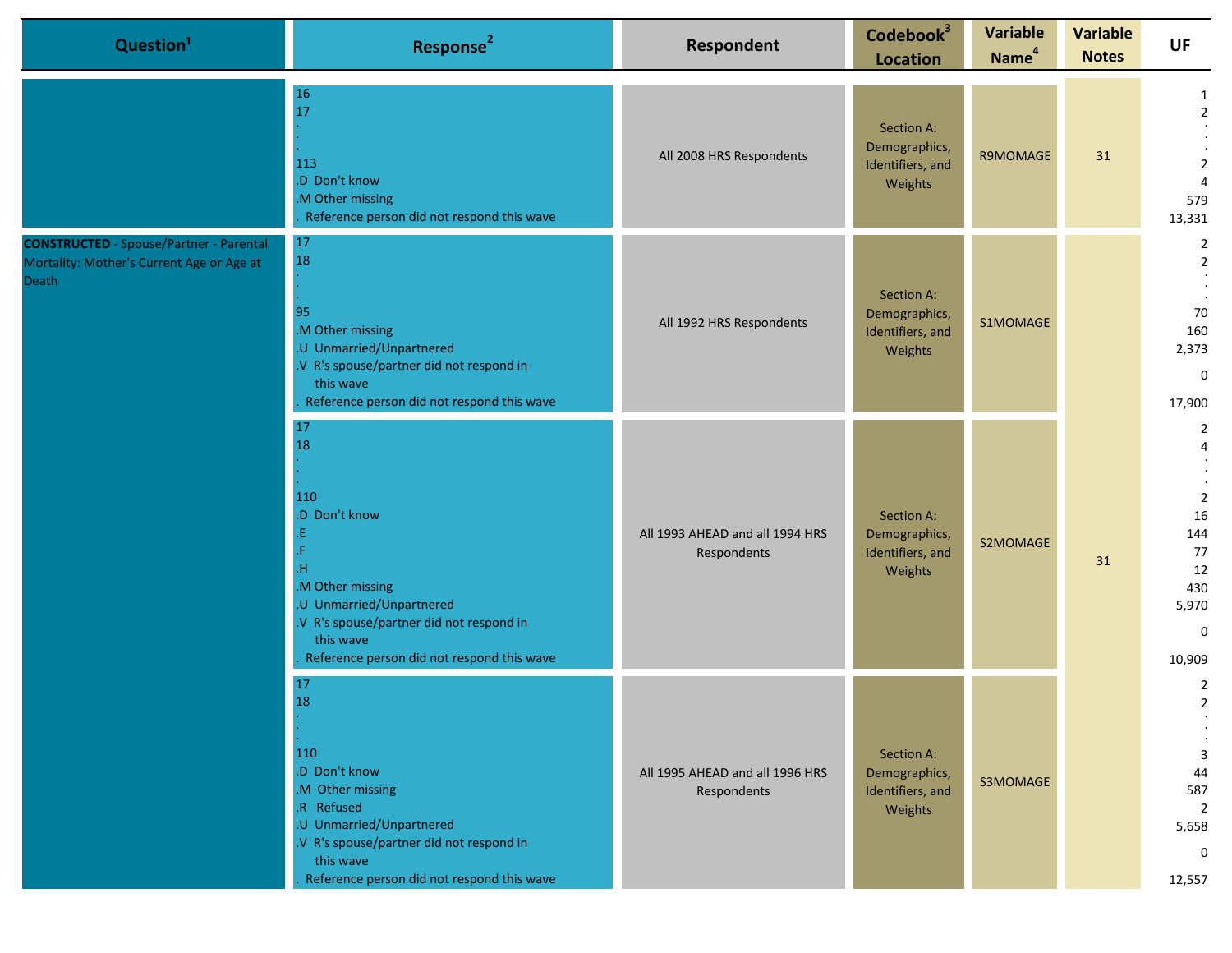| Question <sup>1</sup> | Response <sup>2</sup>                                                                                                                                                                                 | <b>Respondent</b>        | Codebook <sup>3</sup><br><b>Location</b>                   | <b>Variable</b><br>Name <sup>4</sup> | <b>Variable</b><br><b>Notes</b> | <b>UF</b>                                                                     |
|-----------------------|-------------------------------------------------------------------------------------------------------------------------------------------------------------------------------------------------------|--------------------------|------------------------------------------------------------|--------------------------------------|---------------------------------|-------------------------------------------------------------------------------|
|                       | 17<br>18<br>113<br>.D Don't know<br>.M Other missing<br>.R Refused<br>.U Unmarried/Unpartnered<br>.V R's spouse/partner did not respond in<br>this wave<br>Reference person did not respond this wave | All 1998 HRS Respondents | Section A:<br>Demographics,<br>Identifiers, and<br>Weights | S4MOMAGE                             |                                 | 1<br>$\mathbf{1}$<br>1<br>187<br>726<br>6<br>6,869<br>$\mathbf 0$<br>9,167    |
|                       | 17<br>18<br>113<br>.D Don't know<br>.M Other missing<br>.U Unmarried/Unpartnered<br>.V R's spouse/partner did not respond in<br>this wave<br>Reference person did not respond this wave               | All 2000 HRS Respondents | Section A:<br>Demographics,<br>Identifiers, and<br>Weights | S5MOMAGE                             | 31                              | 1<br>1<br>1<br>51<br>948<br>6,538<br>$\Omega$<br>10,970                       |
|                       | 17<br>18<br>110<br>.D Don't know<br>.M Other missing<br>.R Refused<br>.U Unmarried/Unpartnered<br>.V R's spouse/partner did not respond in<br>this wave<br>Reference person did not respond this wave | All 2002 HRS Respondents | Section A:<br>Demographics,<br>Identifiers, and<br>Weights | S6MOMAGE                             |                                 | 1<br>$\mathbf 0$<br>1<br>$\overline{3}$<br>934<br>2<br>6,306<br>123<br>12,381 |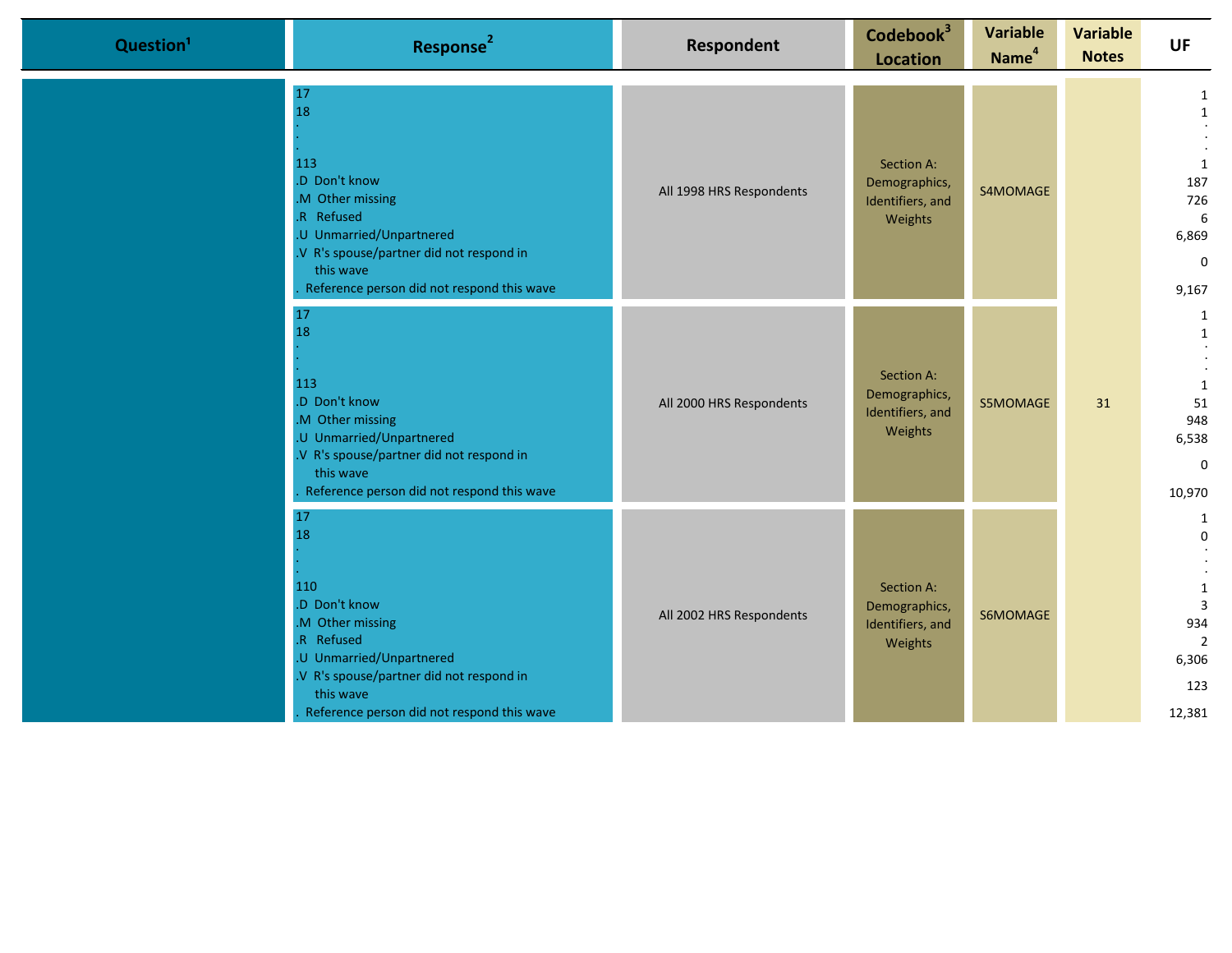| Question <sup>1</sup> | Response <sup>2</sup>                                                                                                                                                                             | <b>Respondent</b>        | Codebook <sup>3</sup><br><b>Location</b>                   | <b>Variable</b><br>Name <sup>4</sup> | <b>Variable</b><br><b>Notes</b> | <b>UF</b>                                                                                |
|-----------------------|---------------------------------------------------------------------------------------------------------------------------------------------------------------------------------------------------|--------------------------|------------------------------------------------------------|--------------------------------------|---------------------------------|------------------------------------------------------------------------------------------|
|                       | 16<br>17<br>113<br>D Don't know<br>M Other missing<br>R Refused<br>.U Unmarried/Unpartnered<br>V R's spouse/partner did not respond in<br>this wave<br>Reference person did not respond this wave | All 2004 HRS Respondents | Section A:<br>Demographics,<br>Identifiers, and<br>Weights | S7MOMAGE                             |                                 | $\mathbf{1}$<br>$\mathbf{1}$<br>1<br>43<br>903<br>$\mathbf{0}$<br>6,777<br>231<br>10,419 |
|                       | 16<br>17<br>110<br>D Don't know<br>M Other missing<br>R Refused<br>.U Unmarried/Unpartnered<br>V R's spouse/partner did not respond in<br>this wave<br>Reference person did not respond this wave | All 2006 HRS Respondents | Section A:<br>Demographics,<br>Identifiers, and<br>Weights | S8MOMAGE                             | 31                              | 1<br>1<br>1<br>$\overline{7}$<br>963<br>1<br>6,417<br>165<br>12,079                      |
|                       | 16<br>17<br>110<br>D Don't know<br>M Other missing<br>.U Unmarried/Unpartnered<br>V R's spouse/partner did not respond in<br>this wave<br>Reference person did not respond this wave              | All 2008 HRS Respondents | Section A:<br>Demographics,<br>Identifiers, and<br>Weights | S9MOMAGE                             |                                 | 1<br>$\mathbf{1}$<br>1<br>$\overline{3}$<br>936<br>6,206<br>212<br>13,331                |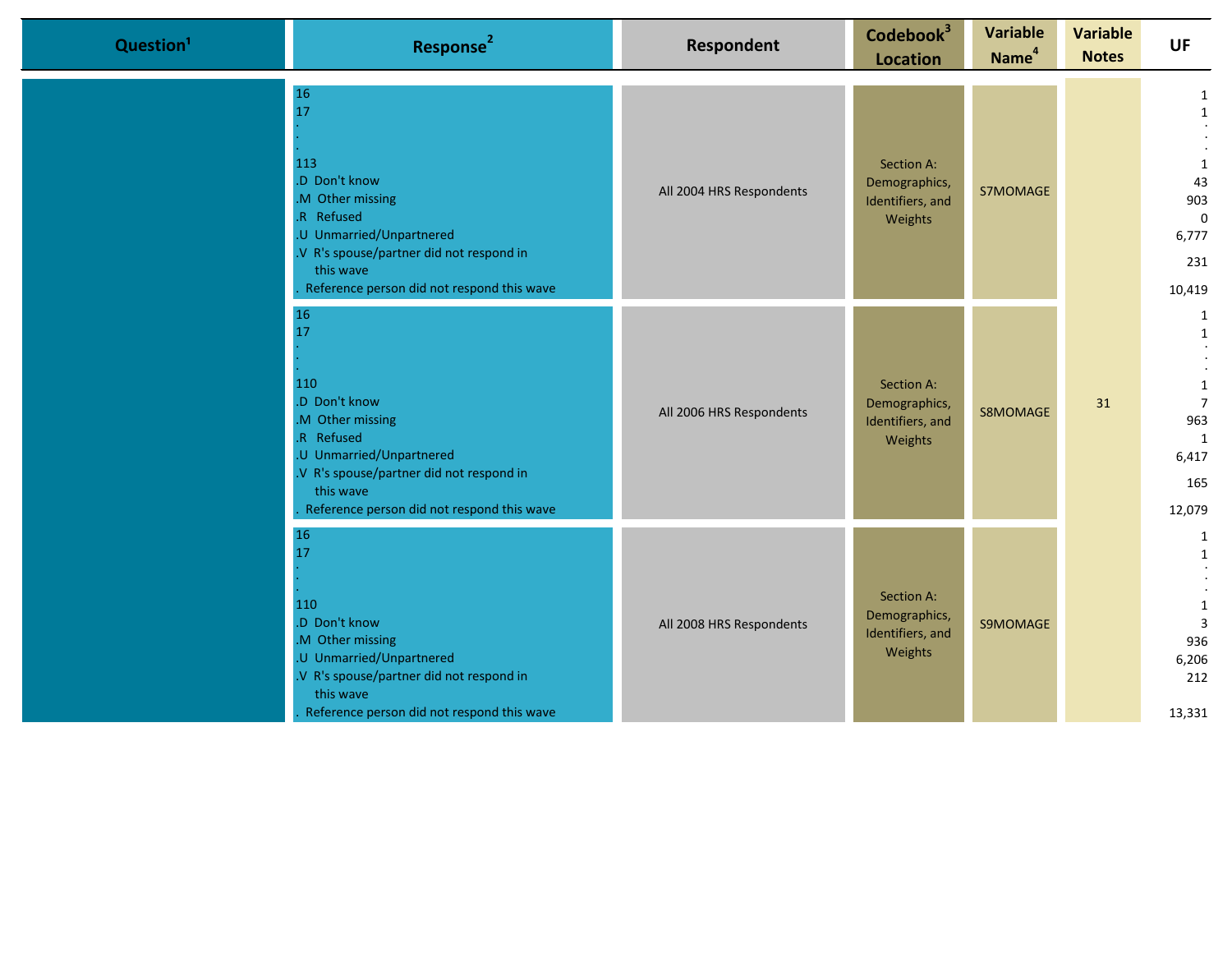| Question <sup>1</sup>                                                                                   | Response <sup>2</sup>                                                                                           | Respondent                                     | Codebook <sup>3</sup><br><b>Location</b>                   | <b>Variable</b><br>Name <sup>4</sup> | <b>Variable</b><br><b>Notes</b> | <b>UF</b>                                                                            |
|---------------------------------------------------------------------------------------------------------|-----------------------------------------------------------------------------------------------------------------|------------------------------------------------|------------------------------------------------------------|--------------------------------------|---------------------------------|--------------------------------------------------------------------------------------|
| <b>CONSTRUCTED</b> - Respondent - Parental<br>Mortality: Father's Current Age or Age at<br><b>Death</b> | 16<br>17<br>96<br>.M Other missing<br>Reference person did not respond this wave                                | All 1992 HRS Respondents                       | Section A:<br>Demographics,<br>Identifiers, and<br>Weights | R1DADAGE                             |                                 | 1<br>$\mathbf 0$<br>$\mathbf{1}$<br>341<br>17,896                                    |
|                                                                                                         | 16<br>17<br>110<br>.D Don't know<br>G<br>Н<br>M Other missing<br>Reference person did not respond this wave     | All 1993 AHEAD and all 1994 HRS<br>Respondents | Section A:<br>Demographics,<br>Identifiers, and<br>Weights | R2DADAGE                             |                                 | 1<br>$\overline{2}$<br>$\mathbf{1}$<br>47<br>312<br>228<br>16<br>34<br>463<br>10,906 |
|                                                                                                         | 16<br>17<br>116<br>.D Don't know<br>M Other missing<br>.R Refused<br>Reference person did not respond this wave | All 1995 AHEAD and all 1996 HRS<br>Respondents | Section A:<br>Demographics,<br>Identifiers, and<br>Weights | R3DADAGE                             | 32                              | 1<br>$\mathbf 0$<br>1<br>64<br>882<br>$\overline{2}$<br>12,557                       |
|                                                                                                         | 19<br>20<br>107<br>.D Don't know<br>M Other missing<br>.R Refused<br>Reference person did not respond this wave | All 1998 HRS Respondents                       | Section A:<br>Demographics,<br>Identifiers, and<br>Weights | R4DADAGE                             |                                 | $\overline{2}$<br>6<br>1<br>395<br>977<br>6<br>9,164                                 |
|                                                                                                         | 19<br>20<br>107<br>.D Don't know<br>.M Other missing<br>Reference person did not respond this wave              | All 2000 HRS Respondents                       | Section A:<br>Demographics,<br>Identifiers, and<br>Weights | R5DADAGE                             |                                 | $\overline{3}$<br>6<br>1<br>119<br>993<br>10,969                                     |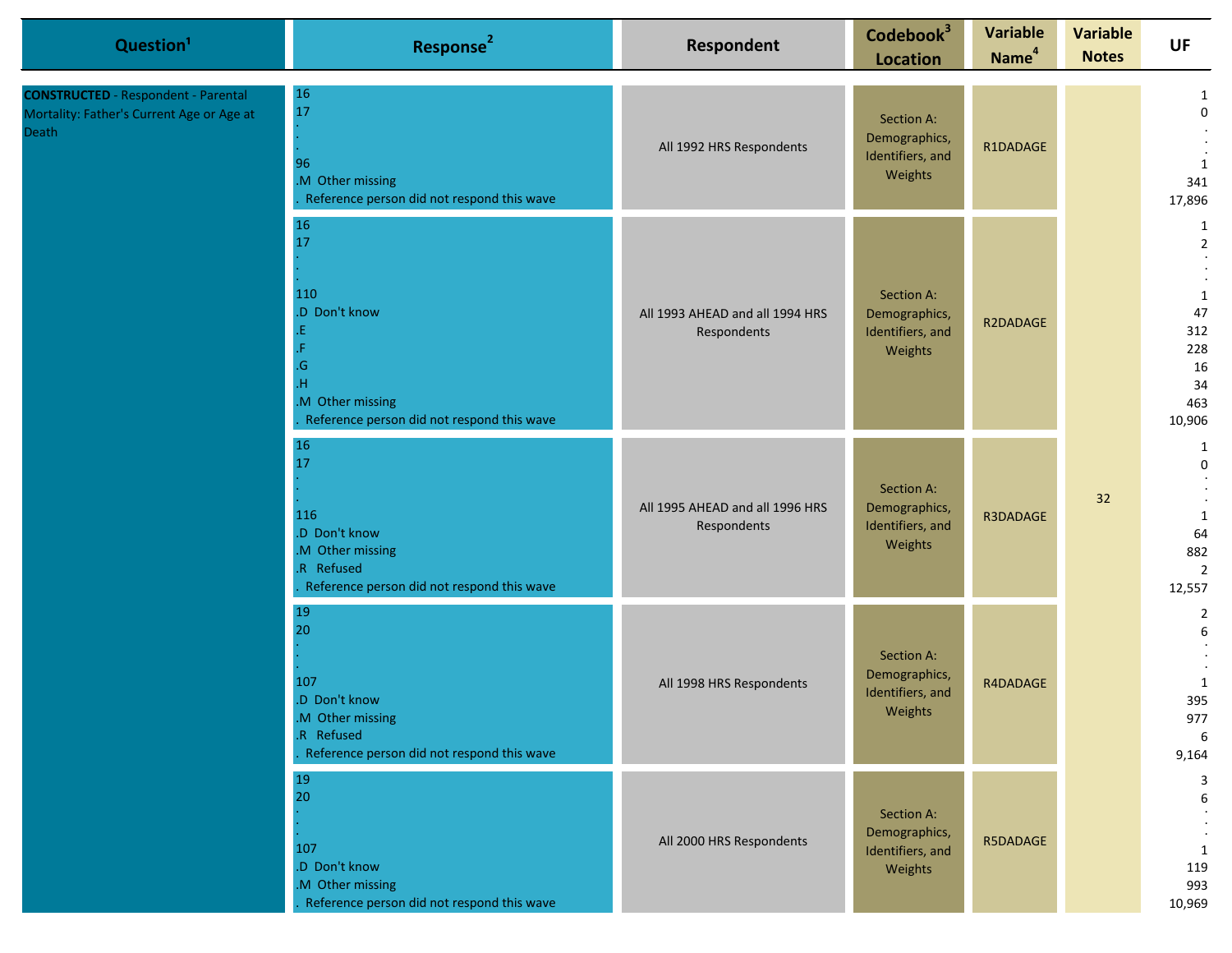| Question <sup>1</sup>                                                                                       | Response <sup>2</sup>                                                                                                                                                        | Respondent               | Codebook <sup>3</sup><br><b>Location</b>                   | <b>Variable</b><br>Name <sup>4</sup> | <b>Variable</b><br><b>Notes</b> | <b>UF</b>                                                          |
|-------------------------------------------------------------------------------------------------------------|------------------------------------------------------------------------------------------------------------------------------------------------------------------------------|--------------------------|------------------------------------------------------------|--------------------------------------|---------------------------------|--------------------------------------------------------------------|
|                                                                                                             | 19<br>20<br>107<br>.D Don't know<br>M Other missing<br>.R Refused<br>Reference person did not respond this wave                                                              | All 2002 HRS Respondents | Section A:<br>Demographics,<br>Identifiers, and<br>Weights | R6DADAGE                             |                                 | 3<br>$\overline{7}$<br>1<br>59<br>884<br>10<br>12,381              |
|                                                                                                             | 12<br>19<br>110<br>.D Don't know<br>M Other missing<br>.R Refused<br>Reference person did not respond this wave                                                              | All 2004 HRS Respondents | Section A:<br>Demographics,<br>Identifiers, and<br>Weights | R7DADAGE                             | 32                              | $\overline{2}$<br>3<br>1<br>155<br>873<br>$\overline{2}$<br>10,419 |
|                                                                                                             | 12<br>19<br>110<br>.D Don't know<br>.M Other missing<br>.R Refused<br>Reference person did not respond this wave                                                             | All 2006 HRS Respondents | Section A:<br>Demographics,<br>Identifiers, and<br>Weights | R8DADAGE                             |                                 | $\overline{2}$<br>3<br>$\overline{2}$<br>25<br>875<br>2<br>12,079  |
|                                                                                                             | 12<br>19<br>110<br>.D Don't know<br>.M Other missing<br>Reference person did not respond this wave                                                                           | All 2008 HRS Respondents | Section A:<br>Demographics,<br>Identifiers, and<br>Weights | R9DADAGE                             |                                 | $\overline{2}$<br>3<br>$\overline{2}$<br>9<br>808<br>13,331        |
| <b>CONSTRUCTED</b> - Spouse/Partner - Parental<br>Mortality: Father's Current Age or Age at<br><b>Death</b> | <b>16</b><br>19<br>95<br>.M Other missing<br>.U Unmarried/Unpartnered<br>.V R's spouse/partner did not respond in<br>this wave<br>Reference person did not respond this wave | All 1992 HRS Respondents | Section A:<br>Demographics,<br>Identifiers, and<br>Weights | S1DADAGE                             | 32                              | 1<br>$\overline{2}$<br>65<br>290<br>2,373<br>$\mathbf 0$<br>17,898 |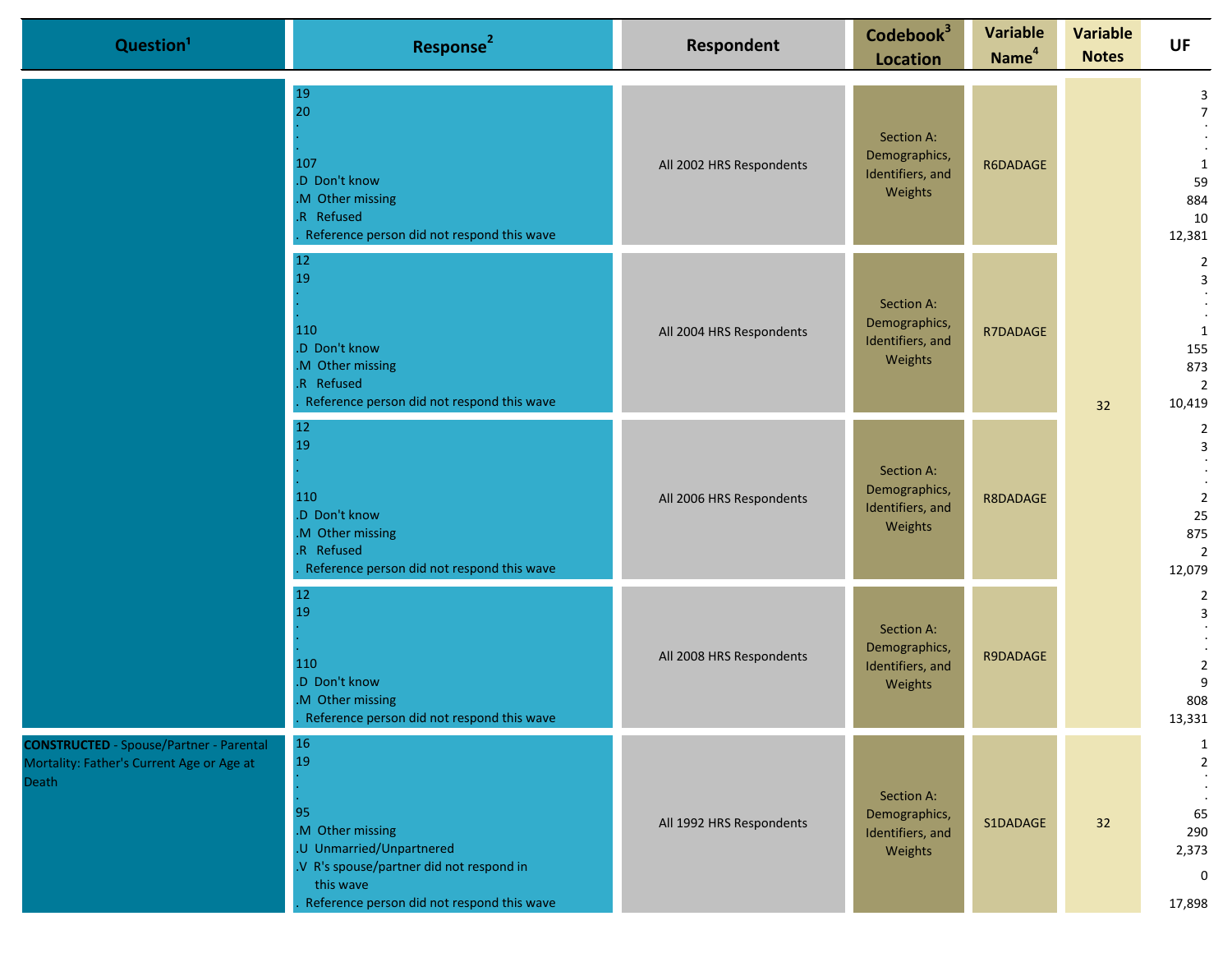| Question <sup>1</sup> | Response <sup>2</sup>                                                                                                                                                                                | <b>Respondent</b>                              | Codebook <sup>3</sup><br><b>Location</b>                   | <b>Variable</b><br>Name <sup>4</sup> | <b>Variable</b><br><b>Notes</b> | <b>UF</b>                                                                        |
|-----------------------|------------------------------------------------------------------------------------------------------------------------------------------------------------------------------------------------------|------------------------------------------------|------------------------------------------------------------|--------------------------------------|---------------------------------|----------------------------------------------------------------------------------|
|                       | 16<br>19<br>105<br>.D Don't know<br>.G<br>M Other missing<br>U Unmarried/Unpartnered<br>Reference person did not respond this wave                                                                   | All 1993 AHEAD and all 1994 HRS<br>Respondents | Section A:<br>Demographics,<br>Identifiers, and<br>Weights | S2DADAGE                             |                                 | 1<br>$\overline{2}$<br>1<br>45<br>122<br>91<br>6<br>10<br>571<br>5,970<br>10,908 |
|                       | 16<br>19<br>116<br>.D Don't know<br>M Other missing<br>.R Refused<br>.U Unmarried/Unpartnered<br>.V R's spouse/partner did not respond in<br>this wave<br>Reference person did not respond this wave | All 1995 AHEAD and all 1996 HRS<br>Respondents | Section A:<br>Demographics,<br>Identifiers, and<br>Weights | S3DADAGE                             | 32                              | 1<br>$\overline{2}$<br>1<br>85<br>717<br>3<br>5,658<br>$\Omega$<br>12,559        |
|                       | 19<br>20<br>106<br>.D Don't know<br>M Other missing<br>.R Refused<br>.U Unmarried/Unpartnered<br>.V R's spouse/partner did not respond in<br>this wave<br>Reference person did not respond this wave | All 1998 HRS Respondents                       | Section A:<br>Demographics,<br>Identifiers, and<br>Weights | S4DADAGE                             |                                 | $\overline{2}$<br>6<br>1<br>330<br>904<br>6<br>6,869<br>$\mathbf{0}$<br>9,164    |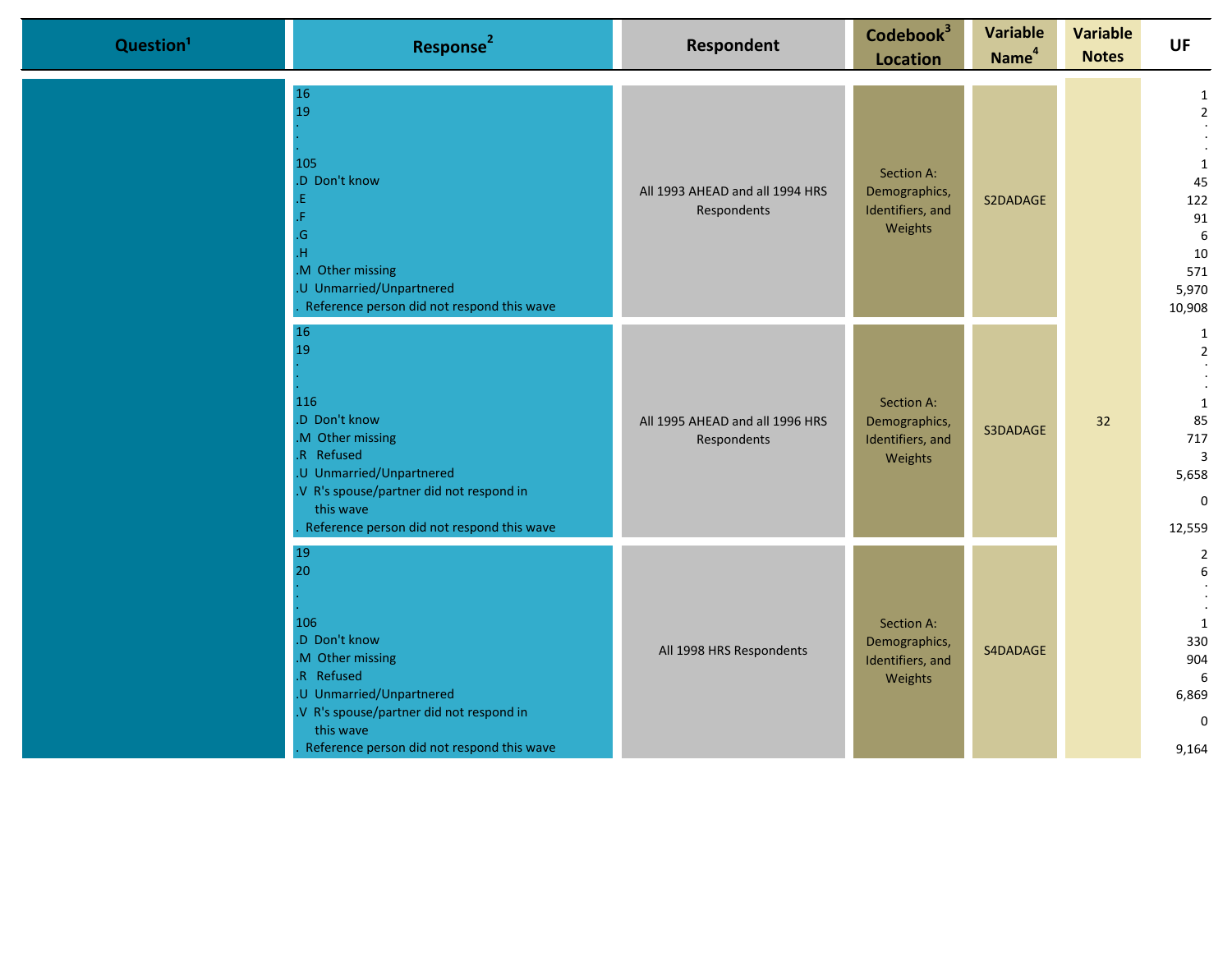| Question <sup>1</sup> | Response <sup>2</sup>                                                                                                                                                                              | Respondent               | Codebook <sup>3</sup><br><b>Location</b>                   | <b>Variable</b><br>Name <sup>4</sup> | <b>Variable</b><br><b>Notes</b> | <b>UF</b>                                                                       |
|-----------------------|----------------------------------------------------------------------------------------------------------------------------------------------------------------------------------------------------|--------------------------|------------------------------------------------------------|--------------------------------------|---------------------------------|---------------------------------------------------------------------------------|
|                       | 19<br>20<br>106<br>.D Don't know<br>M Other missing<br>U Unmarried/Unpartnered<br>.V R's spouse/partner did not respond in<br>this wave<br>Reference person did not respond this wave              | All 2000 HRS Respondents | Section A:<br>Demographics,<br>Identifiers, and<br>Weights | S5DADAGE                             |                                 | $\overline{2}$<br>5<br>1<br>134<br>950<br>6,538<br>$\Omega$<br>10,969           |
|                       | 19<br>20<br>106<br>.D Don't know<br>M Other missing<br>R Refused<br>.U Unmarried/Unpartnered<br>V R's spouse/partner did not respond in<br>this wave<br>Reference person did not respond this wave | All 2002 HRS Respondents | Section A:<br>Demographics,<br>Identifiers, and<br>Weights | S6DADAGE                             | 32                              | $\overline{2}$<br>6<br>1<br>41<br>959<br>9<br>6,306<br>118<br>12,381            |
|                       | 12<br>19<br>110<br>.D Don't know<br>M Other missing<br>R Refused<br>.U Unmarried/Unpartnered<br>V R's spouse/partner did not respond in<br>this wave<br>Reference person did not respond this wave | All 2004 HRS Respondents | Section A:<br>Demographics,<br>Identifiers, and<br>Weights | S7DADAGE                             |                                 | 1<br>$\overline{2}$<br>$\mathbf{1}$<br>92<br>995<br>1<br>6,777<br>237<br>10,419 |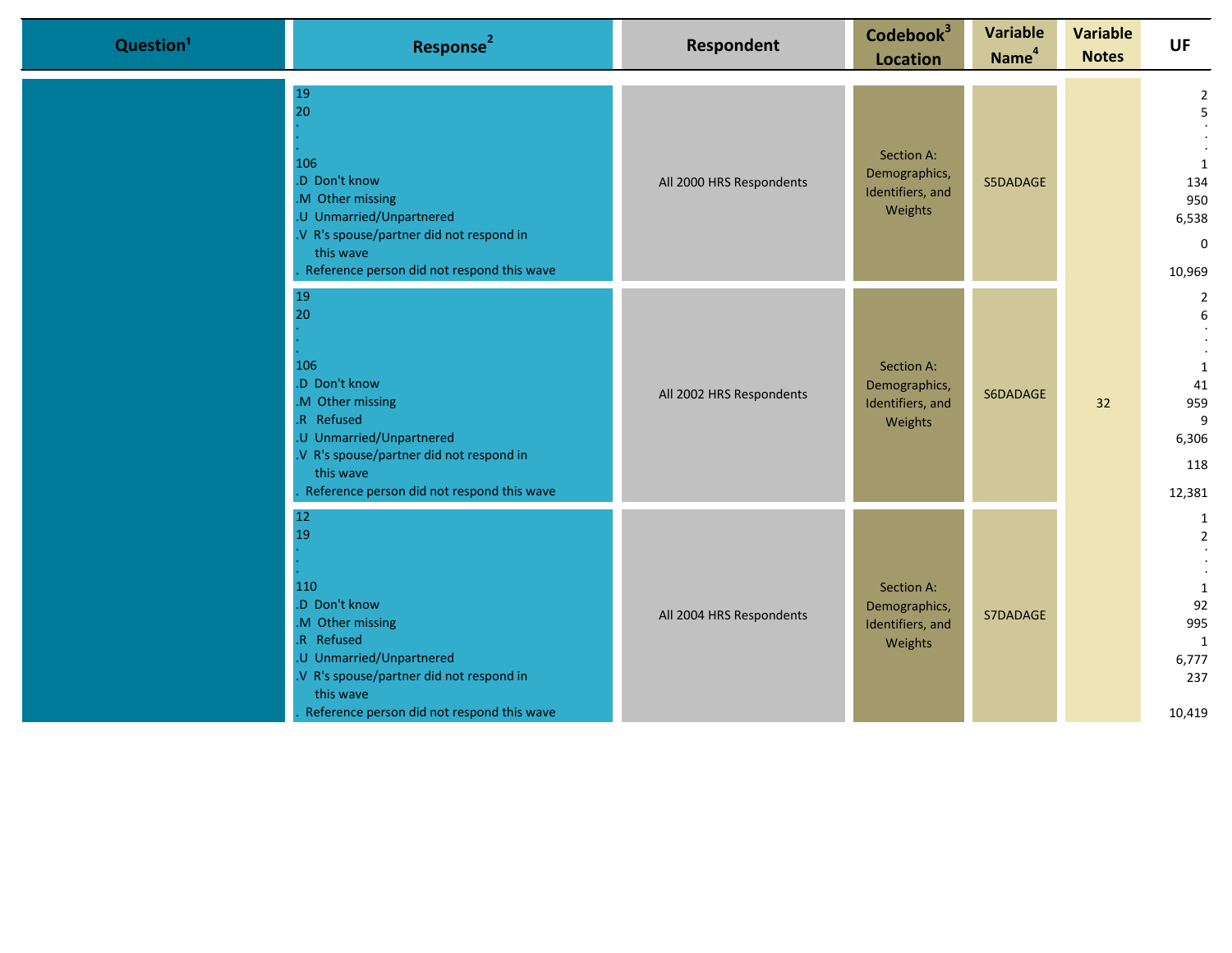|  | Question <sup>1</sup>                                                                                                                                                                                | Response <sup>2</sup>                                                                                                                                                                   | Respondent                                                 | Codebook <sup>3</sup><br><b>Location</b>                   | <b>Variable</b><br>Name <sup>4</sup> | <b>Variable</b><br><b>Notes</b>                                              | <b>UF</b>                                                                              |
|--|------------------------------------------------------------------------------------------------------------------------------------------------------------------------------------------------------|-----------------------------------------------------------------------------------------------------------------------------------------------------------------------------------------|------------------------------------------------------------|------------------------------------------------------------|--------------------------------------|------------------------------------------------------------------------------|----------------------------------------------------------------------------------------|
|  | 12<br>19<br>110<br>.D Don't know<br>M Other missing<br>.R Refused<br>.U Unmarried/Unpartnered<br>.V R's spouse/partner did not respond in<br>this wave<br>Reference person did not respond this wave | All 2006 HRS Respondents                                                                                                                                                                | Section A:<br>Demographics,<br>Identifiers, and<br>Weights | S8DADAGE                                                   | 32                                   | $\overline{2}$<br>$\mathbf{1}$<br>20<br>1,076<br>1<br>6,417<br>162<br>12,079 |                                                                                        |
|  |                                                                                                                                                                                                      | 12<br>19<br>110<br>.D Don't know<br>.M Other missing<br>.U Unmarried/Unpartnered<br>.V R's spouse/partner did not respond in<br>this wave<br>Reference person did not respond this wave | All 2008 HRS Respondents                                   | Section A:<br>Demographics,<br>Identifiers, and<br>Weights | S9DADAGE                             |                                                                              | $\mathbf{1}$<br>$\mathbf{1}$<br>1<br>$\overline{7}$<br>1,052<br>6,206<br>181<br>13,331 |
|  | <b>CONSTRUCTED</b> - Number of People Living in<br>the Household                                                                                                                                     | 14<br>Reference person did not respond this wave                                                                                                                                        | All 1992 HRS Respondents                                   | Section H: Family<br>Structure                             | <b>H1HHRES</b>                       |                                                                              | 1,160<br>5,836<br>$\overline{2}$<br>17,896                                             |
|  | 14<br>M Other missing<br>Reference person did not respond this wave                                                                                                                                  | All 1993 AHEAD and all 1994 HRS<br>Respondents                                                                                                                                          | <b>Section H: Family</b><br>Structure                      | <b>H2HHRES</b>                                             | 33                                   | 3,905<br>10,226<br>$\overline{2}$<br>10,906                                  |                                                                                        |
|  |                                                                                                                                                                                                      | 16<br>Reference person did not respond this wave                                                                                                                                        | All 1995 AHEAD and all 1996 HRS<br>Respondents             | Section H: Family<br>Structure                             | H3HHRES                              |                                                                              | 3,756<br>9,578<br>1<br>12,557                                                          |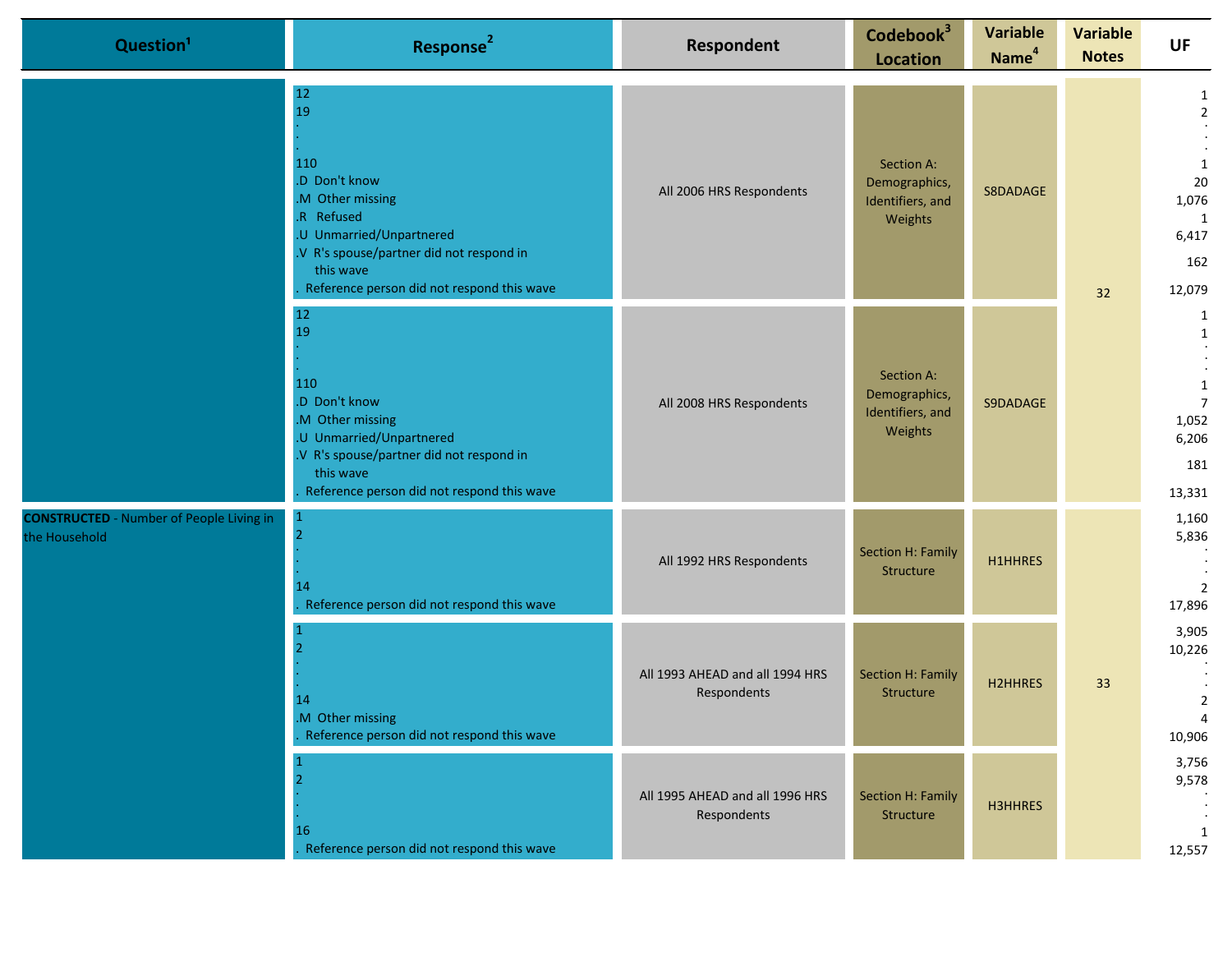| Question <sup>1</sup> | Response <sup>2</sup>                                              | <b>Respondent</b>        | Codebook <sup>3</sup><br><b>Location</b> | <b>Variable</b><br>Name <sup>4</sup> | <b>Variable</b><br><b>Notes</b> | <b>UF</b>                                   |
|-----------------------|--------------------------------------------------------------------|--------------------------|------------------------------------------|--------------------------------------|---------------------------------|---------------------------------------------|
|                       | $\overline{2}$<br>19<br>Reference person did not respond this wave | All 1998 HRS Respondents | Section H: Family<br>Structure           | H4HHRES                              |                                 | 4,552<br>11,311<br>$\overline{2}$<br>9,164  |
|                       | 18<br>Reference person did not respond this wave                   | All 2000 HRS Respondents | Section H: Family<br>Structure           | <b>H5HHRES</b>                       |                                 | 4,438<br>10,513<br>$\overline{2}$<br>10,969 |
|                       | $\overline{0}$<br>15<br>Reference person did not respond this wave | All 2002 HRS Respondents | Section H: Family<br>Structure           | H6HHRES                              | 33                              | $\mathbf{1}$<br>4,337<br>1<br>12,381        |
|                       | 15<br>Reference person did not respond this wave                   | All 2004 HRS Respondents | Section H: Family<br>Structure           | <b>H7HHRES</b>                       |                                 | 4,487<br>10,562<br>$\overline{2}$<br>10,419 |
|                       | $\overline{2}$<br>14<br>Reference person did not respond this wave | All 2006 HRS Respondents | Section H: Family<br>Structure           | <b>H8HHRES</b>                       |                                 | 4,343<br>9,730<br>3<br>12,079               |
|                       | 14<br>Reference person did not respond this wave                   | All 2008 HRS Respondents | Section H: Family<br>Structure           | <b>H9HHRES</b>                       |                                 | 4,495<br>9,004<br>1<br>13,331               |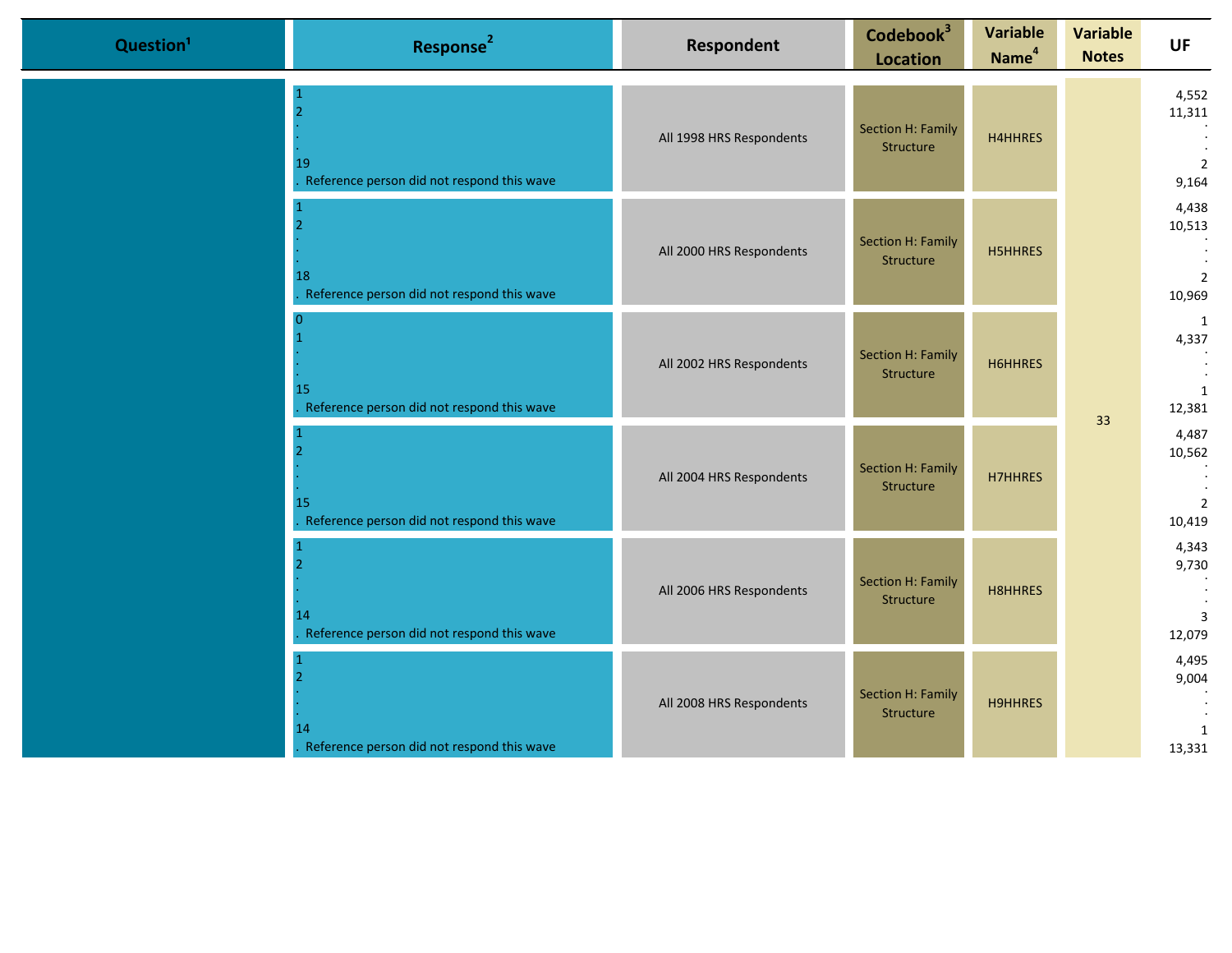| Question <sup>1</sup>                          | Response <sup>2</sup>                                                                             | Respondent                                     | Codebook <sup>3</sup><br><b>Location</b> | <b>Variable</b><br>Name <sup>4</sup> | <b>Variable</b><br><b>Notes</b> | UF                                                                             |                             |
|------------------------------------------------|---------------------------------------------------------------------------------------------------|------------------------------------------------|------------------------------------------|--------------------------------------|---------------------------------|--------------------------------------------------------------------------------|-----------------------------|
| <b>CONSTRUCTED</b> - Number of Living Children | $\bf{0}$<br>19<br>Reference person did not respond this wave                                      | All 1992 HRS Respondents                       | Section H: Family<br>Structure           | H1CHILD                              |                                 |                                                                                | 911<br>1,044<br>2<br>17,896 |
|                                                | $\overline{0}$<br>22<br>.D Don't know<br>.R Refused<br>Reference person did not respond this wave | All 1993 AHEAD and all 1994 HRS<br>Respondents | Section H: Family<br>Structure           | H2CHILD                              |                                 | 2,025<br>2,207<br>$\overline{2}$<br>$\overline{2}$<br>$\overline{3}$<br>10,906 |                             |
|                                                | $\Omega$<br>20<br>.M Other missing<br>Reference person did not respond this wave                  | All 1995 AHEAD and all 1996 HRS<br>Respondents | Section H: Family<br>Structure           | H3CHILD                              | 34                              | 1,392<br>2,052<br>$\overline{2}$<br>109<br>12,557                              |                             |
|                                                | $\Omega$<br>20<br>.M Other missing<br>Reference person did not respond this wave                  | All 1998 HRS Respondents                       | Section H: Family<br>Structure           | H4CHILD                              |                                 | 1,556<br>2,295<br>6<br>226<br>9,164                                            |                             |
|                                                | $\Omega$<br>20<br>.M Other missing<br>Reference person did not respond this wave                  | All 2000 HRS Respondents                       | Section H: Family<br>Structure           | H5CHILD                              |                                 | 1,340<br>2,014<br>5<br>235<br>10,969                                           |                             |
|                                                | $\overline{0}$<br>21<br>.M Other missing<br>Reference person did not respond this wave            | All 2002 HRS Respondents                       | Section H: Family<br>Structure           | H6CHILD                              |                                 | 1,181<br>1,808<br>1<br>267<br>12,381                                           |                             |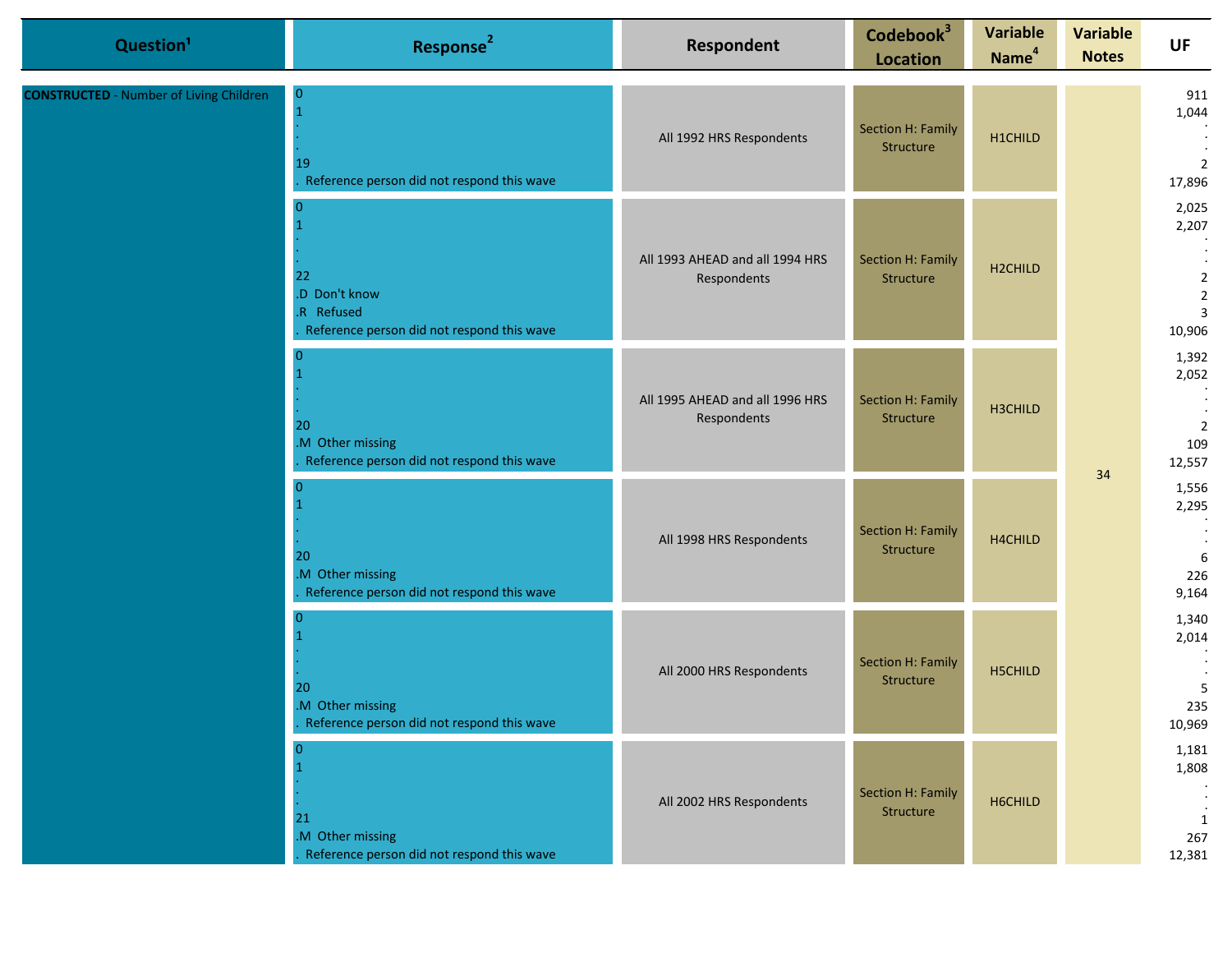| Question <sup>1</sup>                                                | Response <sup>2</sup>                                                                                          | Respondent                                     | Codebook <sup>3</sup><br><b>Location</b> | <b>Variable</b><br>Name <sup>4</sup> | <b>Variable</b><br><b>Notes</b> | <b>UF</b>                                                       |
|----------------------------------------------------------------------|----------------------------------------------------------------------------------------------------------------|------------------------------------------------|------------------------------------------|--------------------------------------|---------------------------------|-----------------------------------------------------------------|
|                                                                      | 22<br>M Other missing<br>Reference person did not respond this wave                                            | All 2004 HRS Respondents                       | Section H: Family<br>Structure           | H7CHILD                              |                                 | 1,357<br>2,082<br>$\overline{2}$<br>387<br>10,419               |
|                                                                      | 19<br>M Other missing<br>Reference person did not respond this wave                                            | All 2006 HRS Respondents                       | Section H: Family<br>Structure           | H8CHILD                              | 34                              | 1,206<br>1,810<br>$\overline{2}$<br>383<br>12,079               |
|                                                                      | 19<br>M Other missing<br>Reference person did not respond this wave                                            | All 2008 HRS Respondents                       | <b>Section H: Family</b><br>Structure    | H9CHILD                              |                                 | 1,104<br>1,612<br>$\overline{2}$<br>403<br>13,331               |
| <b>CONSTRUCTED</b> - Respondent - Number of<br><b>Living Parents</b> | $\mathbf{0}$<br>$\mathbf{1}$<br>.D Don't know<br>M Other missing<br>Reference person did not respond this wave | All 1992 HRS Respondents                       | Section H: Family<br>Structure           | <b>R1LIVPAR</b>                      |                                 | 6,155<br>4,658<br>1,483<br>177<br>179<br>17,896                 |
|                                                                      | .D Don't know<br>M Other missing<br>.R Refused<br>Reference person did not respond this wave                   | All 1993 AHEAD and all 1994 HRS<br>Respondents | Section H: Family<br>Structure           | <b>R2LIVPAR</b>                      | 35                              | 14,102<br>4,189<br>1,109<br>60<br>181<br>$\mathbf{1}$<br>10,906 |
|                                                                      | 0<br>.D Don't know<br>M Other missing<br>R Refused<br>Reference person did not respond this wave               | All 1995 AHEAD and all 1996 HRS<br>Respondents | <b>Section H: Family</b><br>Structure    | <b>R3LIVPAR</b>                      |                                 | 13,359<br>3,496<br>794<br>45<br>294<br>3<br>12,557              |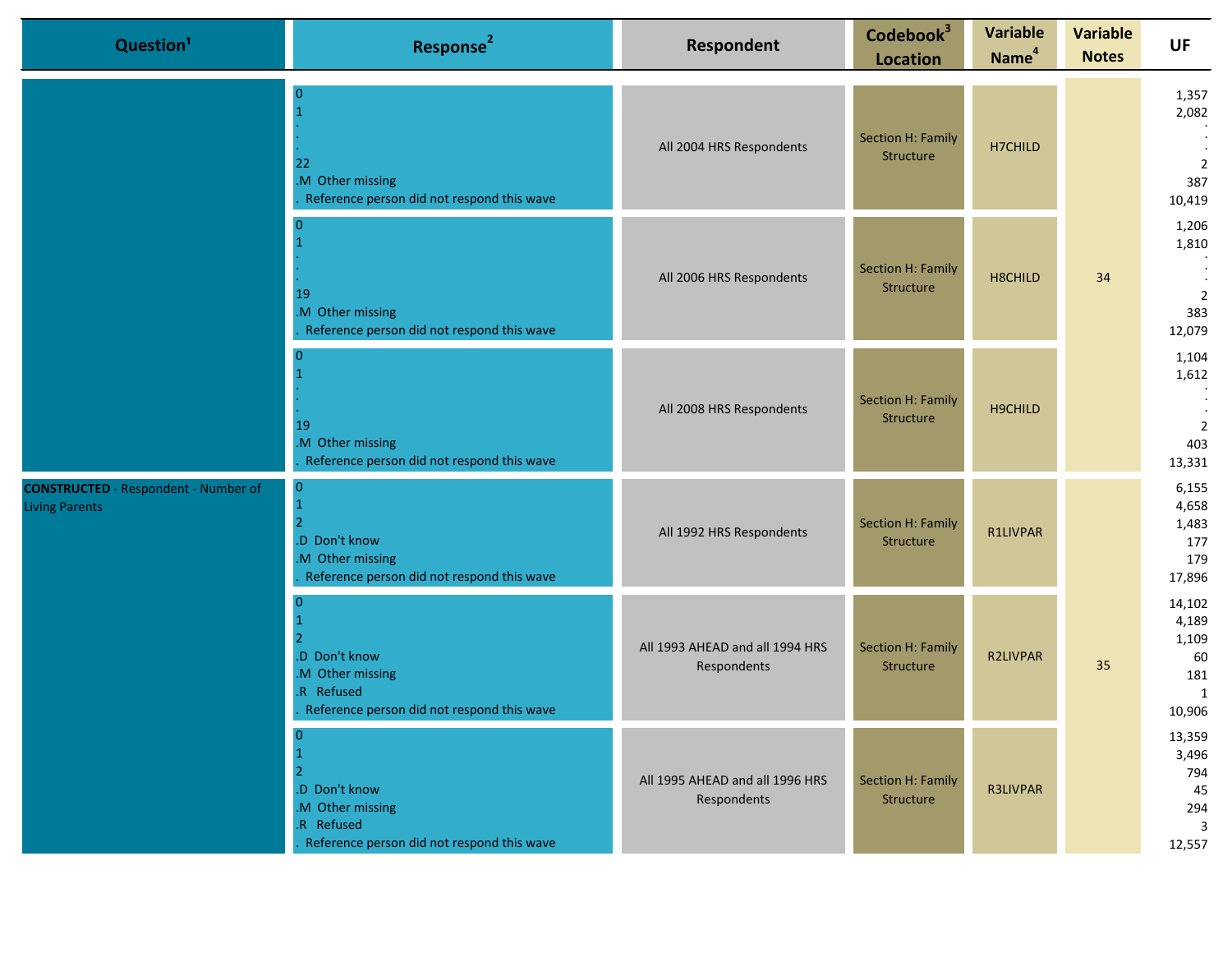| Question <sup>1</sup> | Response <sup>2</sup>                                                                        | <b>Respondent</b>        | Codebook <sup>3</sup><br><b>Location</b> | <b>Variable</b><br>Name <sup>4</sup> | <b>Variable</b><br><b>Notes</b> | <b>UF</b>                                                        |
|-----------------------|----------------------------------------------------------------------------------------------|--------------------------|------------------------------------------|--------------------------------------|---------------------------------|------------------------------------------------------------------|
|                       | .D Don't know<br>M Other missing<br>R Refused<br>Reference person did not respond this wave  | All 1998 HRS Respondents | Section H: Family<br>Structure           | R4LIVPAR                             |                                 | 15,548<br>4,254<br>1,102<br>77<br>396<br>$\overline{7}$<br>9,164 |
|                       | .D Don't know<br>M Other missing<br>R Refused<br>Reference person did not respond this wave  | All 2000 HRS Respondents | Section H: Family<br>Structure           | <b>R5LIVPAR</b>                      |                                 | 14,747<br>3,454<br>856<br>54<br>466<br>$\overline{2}$<br>10,969  |
|                       | .D Don't know<br>.M Other missing<br>R Refused<br>Reference person did not respond this wave | All 2002 HRS Respondents | Section H: Family<br>Structure           | R6LIVPAR                             | 35                              | 14,179<br>2,859<br>650<br>37<br>434<br>8<br>12,381               |
|                       | .D Don't know<br>M Other missing<br>R Refused<br>Reference person did not respond this wave  | All 2004 HRS Respondents | Section H: Family<br>Structure           | <b>R7LIVPAR</b>                      |                                 | 14,649<br>3,760<br>1,237<br>70<br>412<br>1<br>10,419             |
|                       | .D Don't know<br>M Other missing<br>R Refused<br>Reference person did not respond this wave  | All 2006 HRS Respondents | Section H: Family<br>Structure           | <b>R8LIVPAR</b>                      |                                 | 14,005<br>3,098<br>924<br>59<br>382<br>$\overline{1}$<br>12,079  |
|                       | .D Don't know<br>M Other missing<br>Reference person did not respond this wave               | All 2008 HRS Respondents | Section H: Family<br>Structure           | <b>R9LIVPAR</b>                      |                                 | 13,448<br>2,644<br>711<br>56<br>358<br>13,331                    |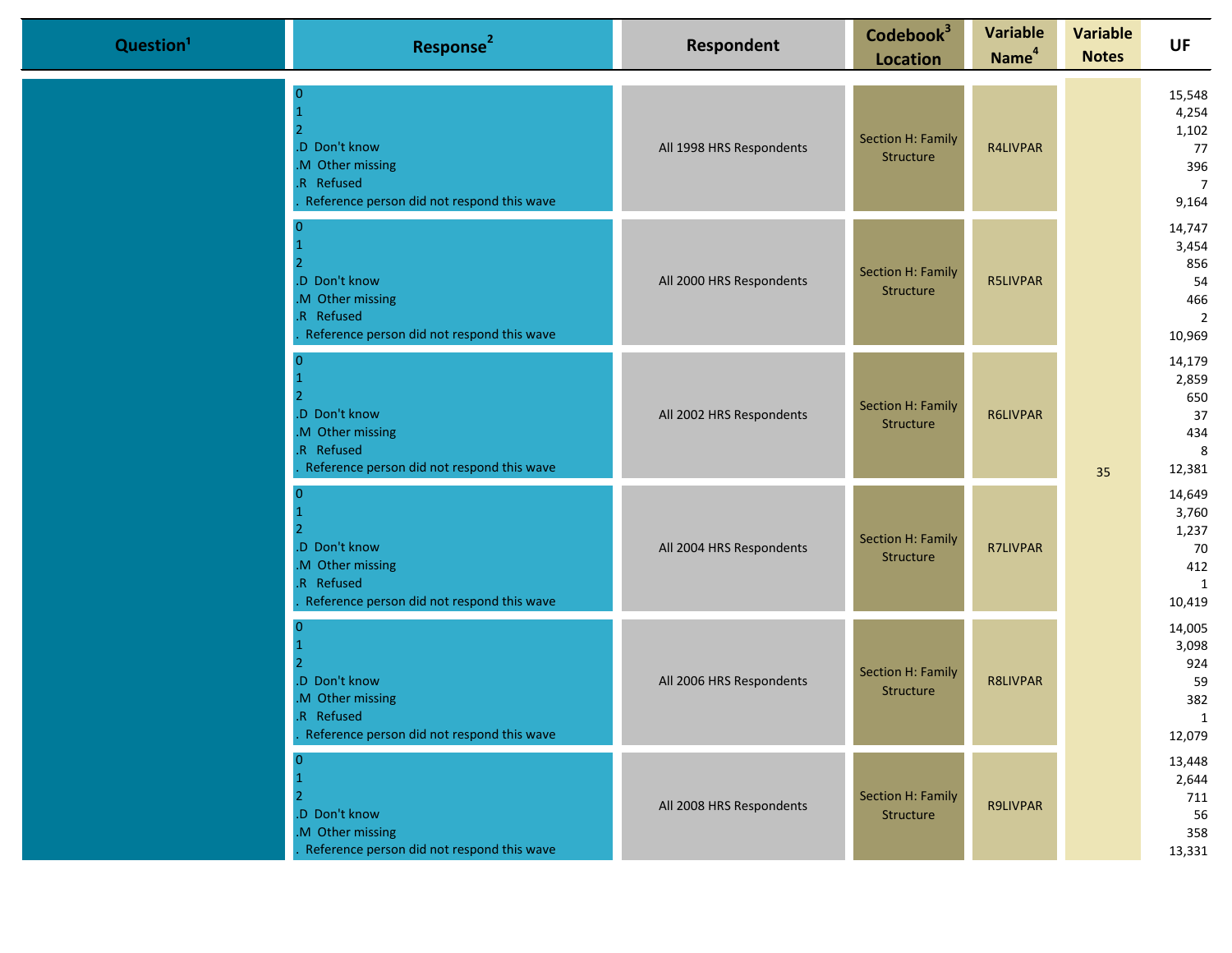| Question <sup>1</sup>                                                    | Response <sup>2</sup>                                                                                                                                                                  | Respondent                                     | Codebook <sup>3</sup><br><b>Location</b> | <b>Variable</b><br>Name <sup>4</sup> | <b>Variable</b><br><b>Notes</b> | UF                                                                       |
|--------------------------------------------------------------------------|----------------------------------------------------------------------------------------------------------------------------------------------------------------------------------------|------------------------------------------------|------------------------------------------|--------------------------------------|---------------------------------|--------------------------------------------------------------------------|
| <b>CONSTRUCTED</b> - Spouse/Partner - Number of<br><b>Living Parents</b> | $\overline{0}$<br>.D Don't know<br>.M Other missing<br>.U Unmarried/Unpartnered<br>.V R's spouse/partner did not respond in<br>this wave<br>Reference person did not respond this wave | All 1992 HRS Respondents                       | Section H: Family<br>Structure           | <b>S1LIVPAR</b>                      |                                 | 4,929<br>3,781<br>1,269<br>128<br>172<br>2,373<br>$\mathbf{0}$<br>17,896 |
|                                                                          | .D Don't know<br>.M Other missing<br>.R Refused<br>U Unmarried/Unpartnered<br>Reference person did not respond this wave                                                               | All 1993 AHEAD and all 1994 HRS<br>Respondents | Section H: Family<br>Structure           | <b>S2LIVPAR</b>                      |                                 | 8,913<br>3,340<br>936<br>44<br>438<br>1<br>5,970<br>10,906               |
|                                                                          | 0<br>.D Don't know<br>.M Other missing<br>.R Refused<br>.U Unmarried/Unpartnered<br>Reference person did not respond this wave                                                         | All 1995 AHEAD and all 1996 HRS<br>Respondents | Section H: Family<br>Structure           | <b>S3LIVPAR</b>                      | 35                              | 8,372<br>2,737<br>662<br>39<br>517<br>6<br>5,658<br>12,557               |
|                                                                          | n<br>.D Don't know<br>.M Other missing<br>R Refused<br>.U Unmarried/Unpartnered<br>Reference person did not respond this wave                                                          | All 1998 HRS Respondents                       | Section H: Family<br>Structure           | S4LIVPAR                             |                                 | 9,613<br>3,245<br>946<br>61<br>640<br>10<br>6,869<br>9,164               |
|                                                                          | $\overline{0}$<br>.D Don't know<br>M Other missing<br>.R Refused<br>.U Unmarried/Unpartnered<br>Reference person did not respond this wave                                             | All 2000 HRS Respondents                       | Section H: Family<br>Structure           | <b>S5LIVPAR</b>                      |                                 | 8,934<br>2,559<br>749<br>42<br>754<br>3<br>6,538<br>10,969               |